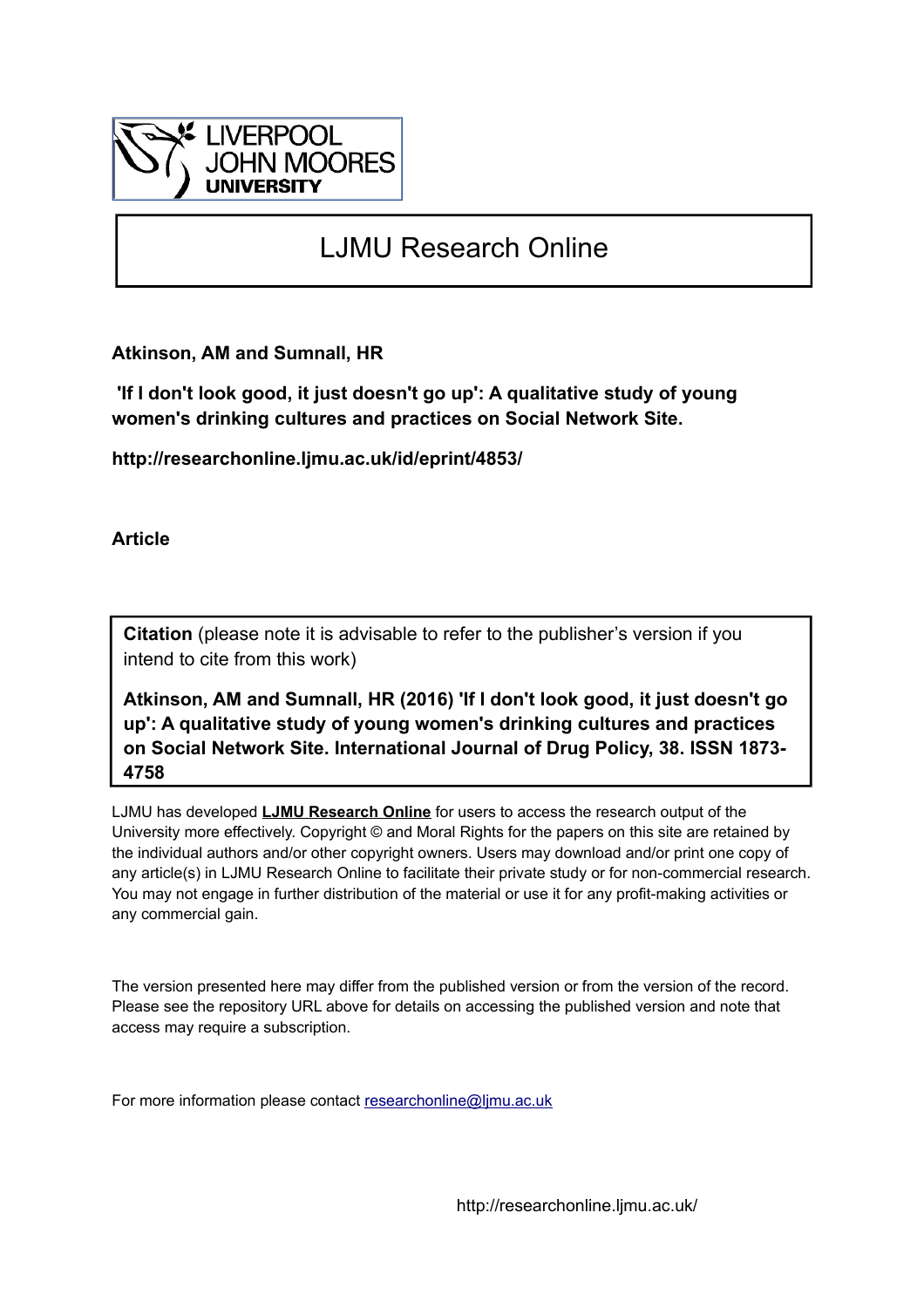# **'If I don't look good, it just doesn't go up': A qualitative study of young women's drinking cultures and practices on Social Network Sites**

Amanda Marie Atkinson, Harry Robin Sumnall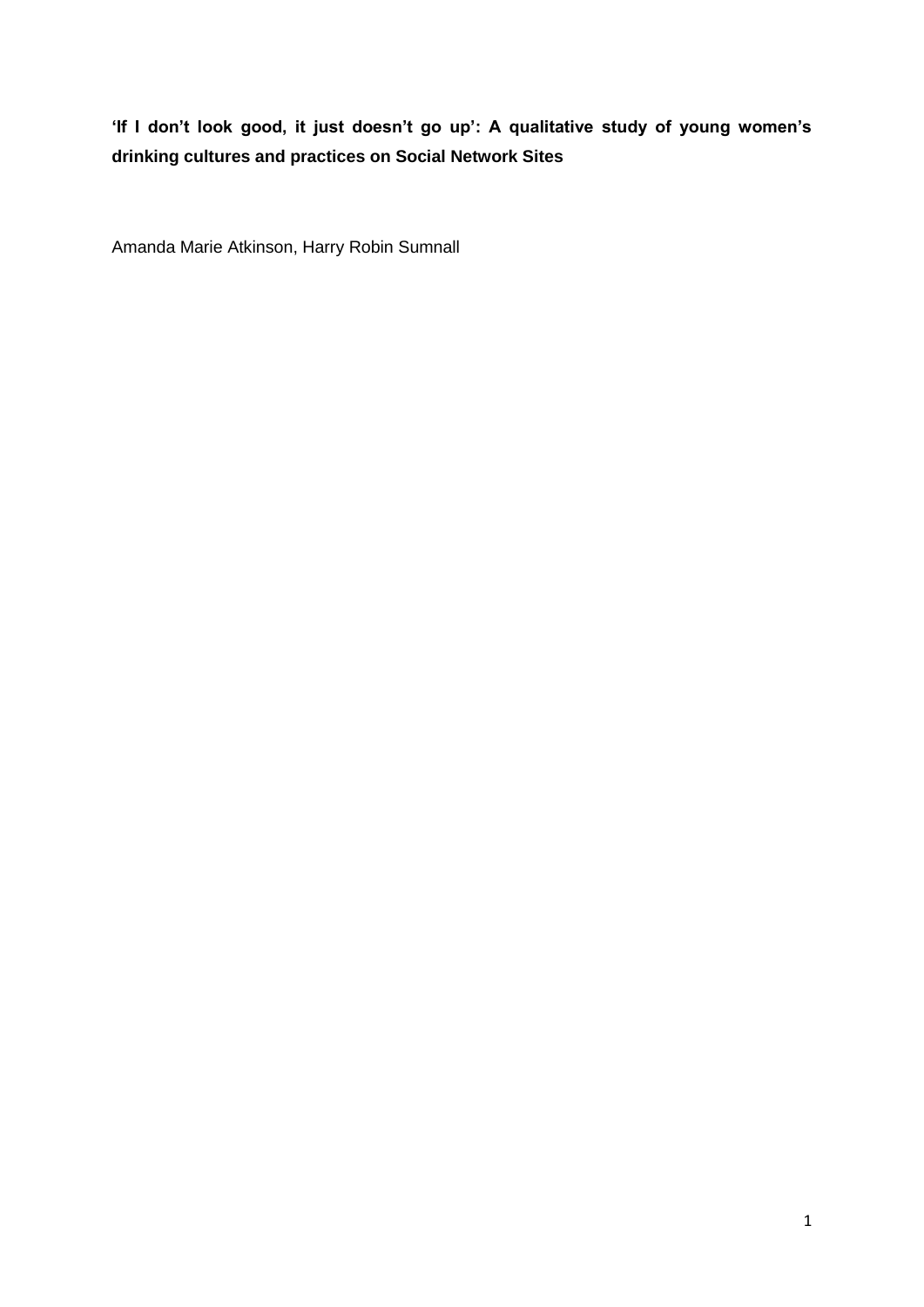#### **Abstract**

**Background:** Young women in the UK often partake in a culture of intoxication in the pursuit of pleasure and friendship fun. Experiences of intoxication and drinking spaces remain highly gendered, and relative to men, women continue to find their behaviours in drinking spaces more constrained and scrutinised. Simultaneously, young women now express themselves via Social Network Sites (SNS), where they display drinking experiences and where they perform, negotiate and display contemporary femininities.

**Methods:** The research explored young women's experiences of drinking and intoxication, the use of SNS in their drinking cultures and the display of drinking practices on SNS through group interviews (n=12) with women (n=37) aged 16-21 from one city in the North-West of England, UK.

**Findings:** The practice of uploading drinking photographs to SNS played an important role in displaying young women's popularity, enhancing friendship fun and belonging, and in positioning the hyper-sexual feminine look as the norm in drinking spaces. Both intoxication and the hyper-sexual and feminine look challenged traditional notions of respectable femininity, whilst the highly groomed feminine look itself was threatened by drunkenness. As such, young women invested much work and effort in self-surveillance and in managing the display of their drinking behaviors on SNS.

**Conclusion:** The dilemmas in contemporary femininity created by the juxtaposition of hypersexual femininity and the culture of intoxication are reproduced on SNS. Controlling and restricting certain content on SNS with the aim of achieving the 'right' feminine selfpresentation resulted in a narrowly set of body oriented and behavioural feminine attributes being presented as the norm, and an overly positive online representation of young women's drinking experiences.

**Key words: young women, intoxication, alcohol, drinking, Social Network Sites, postfeminism.**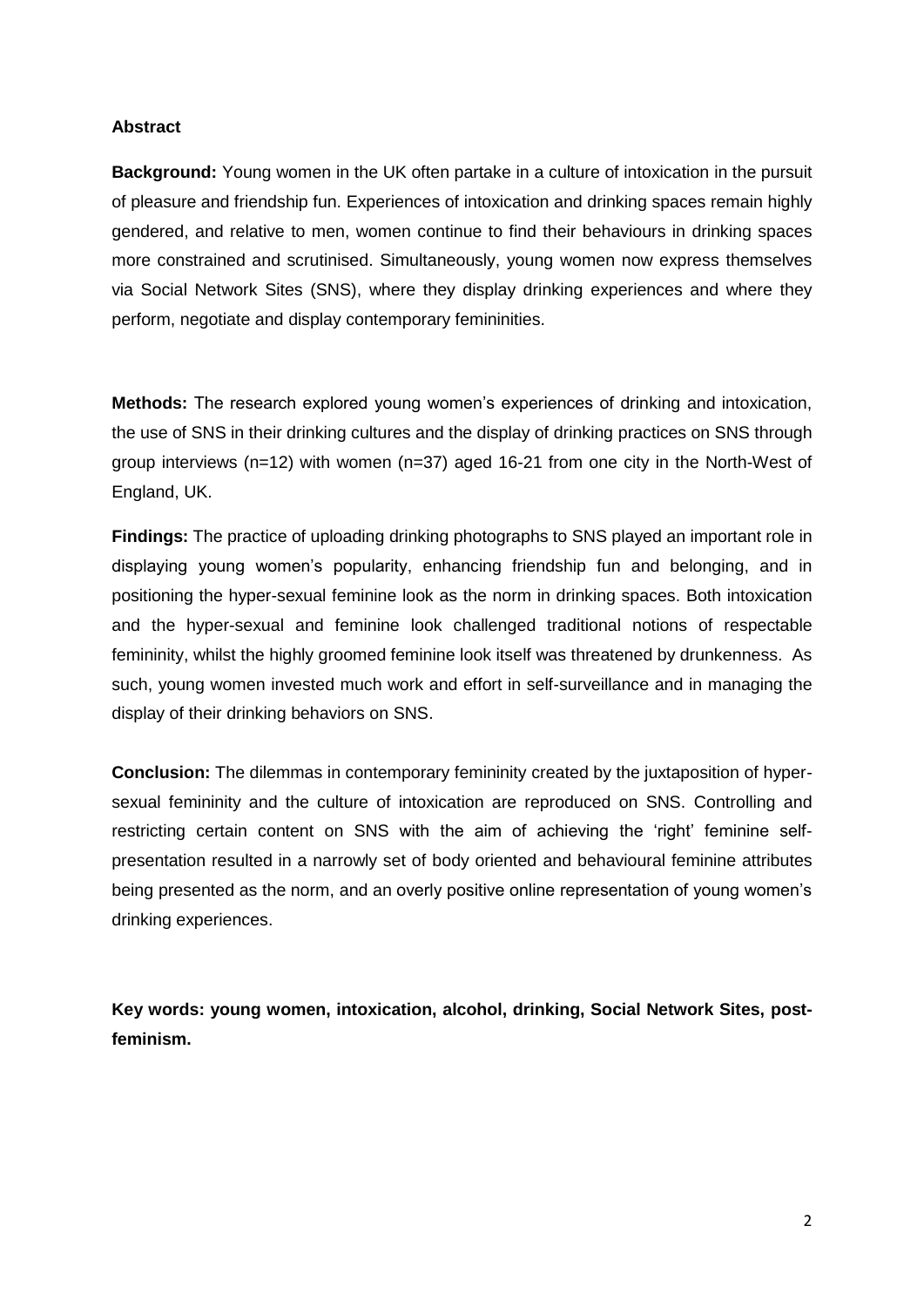#### **Introduction**

In neo-liberal societies where discourses of individualisation, self-expression, autonomy, commodification and marketing are ever present, consumption, leisure and lifestyle are important markers of self-transformation and identity performance (Giddens, 1991; McCreanor et al., 2005a,b; 2013; McRobbie, 2009; Miles, 2000). Within such neo-liberal discourse, identities are fluid and shifting based on individualism and the means to consume (Giddens, 1991; Hutton et al., 2016) and are therefore influenced by an individual's access to economic and cultural resources (e.g. consumption practices and leisure). Access to such resources are further structured and governed by the power relations and inequalities inherent in the lived experiences of gender, age, class, race and sexuality (Bourdieu, 1984; Skeggs, 1997; 2004; 2005; Miles, 2000; Warde, 2005; Wetherell, 2009). Consequently, consumer items such as alcohol products, and leisure and consumption practices such as alcohol consumption, drinking practices and intoxication in public drinking contexts, and their display on social media, act as cultural resources and sites of consumption and leisure in signalling and performing identity (Atkinson et al., 2012a; De Visser & Smith, 2007a,b; De Visser & Smith, 2009; De Visser & McDonnell, 2012; Lyons & Willott, 2008; Skeggs, 1997; 2004; Thurnell-Read, 2012; 2013; Kolind, 2011). For example, drinking culture remains highly gendered and drinking spaces, and practices and relations within them, act as important sites of performing gender (Atkinson et al., 2012a; Bailey et al, 2015; Griffin et al., 2012; Measham, 2002; Nicholls, 2016).

The gap between young men's and women's experiences of drinking and intoxication has begun to narrow as women have become more active participants in night life drinking spaces, and as a result, more women are reporting drinking and drunkenness (Atkinson et al., 2012b; Fuller, 2015; Hibell et al., 2012; Griffin et al., 2013). Such changes in women's drinking need to be understood in relation to the increased affordability, availability and strength of alcohol, the marketing of alcohol towards females and the post-industrial restructuring of the night time environment which has led to its sexualisation and feminisation (Bailey et al., 2015; Griffin et al., 2013; Thurnell-Read, 2016; Seaman & Ikegwounu, 2011; Szmigin et al., 2008). Gender continues to pervade every aspect of drinking, and society responds differently to men's and women's drinking, usually viewing women's drinking as more problematic (Griffin et al., 2013; Thurnell-Read, 2016). Accordingly, drinking practices and spaces have traditionally been viewed as masculine domains, with women's participation being labelled unfeminine (Atkinson et al., 2012a; Bailey et al., 2015; Griffin et al., 2013).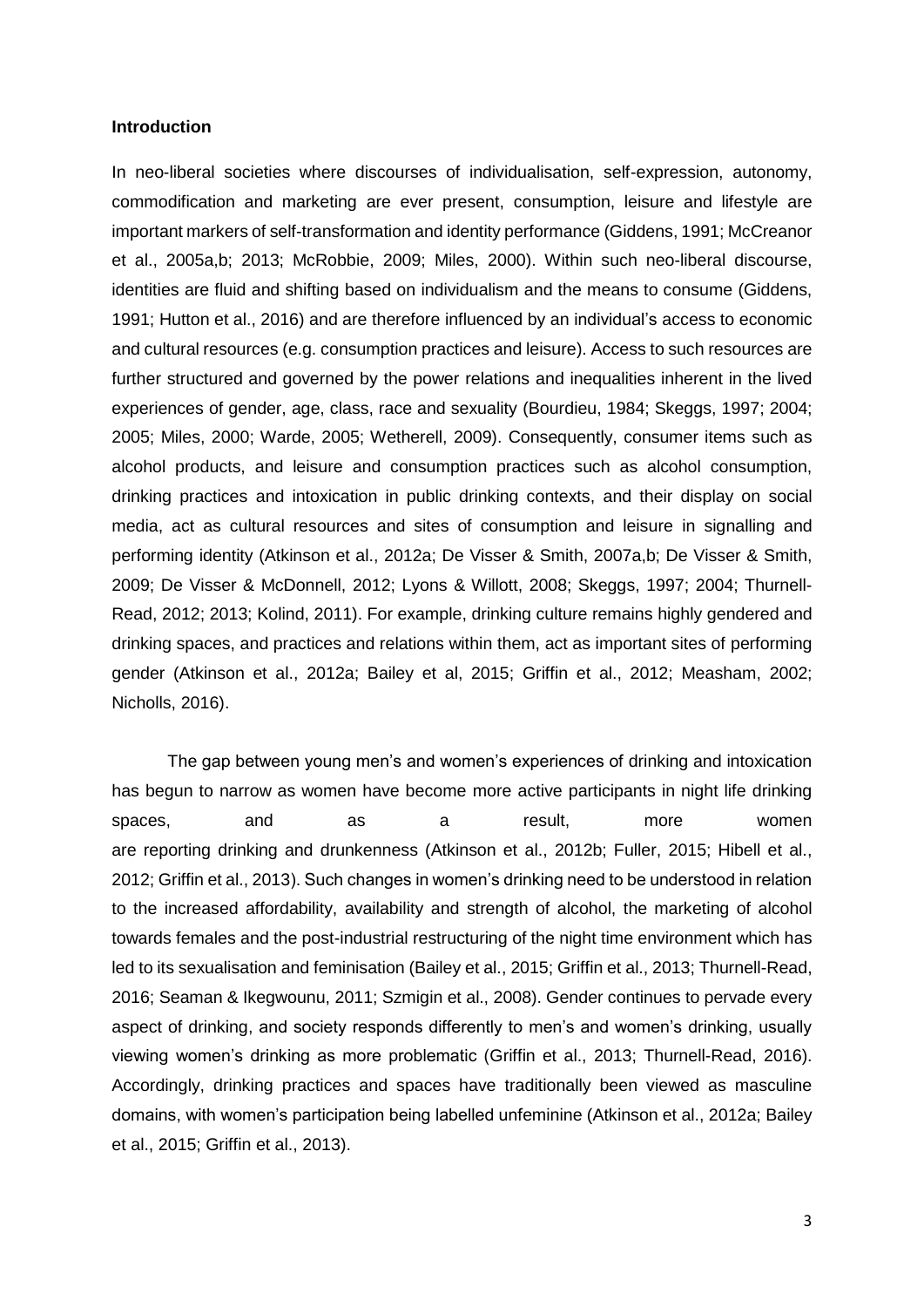Whilst contributing towards various health and social problems, alcohol use can provide social and cultural pleasures and release from the stresses of modern life, and through its cultural and social significance, provides social cohesiveness and a means of forging (gendered) identity (Griffin et al., 2009; 2013; Thurnell-Read, 2016). International research suggests a culture of heavy episodic drinking and intoxication among young people in which a (controlled) loss of control is desired and pleasurable (Griffin et al., 2009; 2013; Measham & Brain, 2005). Drinking contexts (e.g. parties, nightlife) and intoxication are also important to sociability, the pursuit of fun and pleasure, group belonging and bonding (Griffin et al., 2009; 2013; Measham & Brain, 2005; Niland et al., 2013; 2014 Szmigin et al., 2008). Differences in young women's and men's experiences and communication around intoxication and associated loss of control also exist both on and offline (Bailey et al., 2015; Griffin et al., 2009; 2013; Hutton et al., 2016; Niland et al., 2014). For example, in Westernised societies some women have been found to self-manage and restrict their levels of intoxication and associated risks to a greater extent than men using a range of individual protective strategies, as well as factors derived from the friendship group, to moderate the adverse effects of intoxication and to avoid the social judgement associated with being labelled as lacking the feminine virtue of self-control (Atkinson et al., 2011; 2012a; 2015; Bailey et al., 2015; Griffin et al., 2013; Laverty et al., 2015; Lyons et al., 2014; Nicholls, 2016). Whilst men may glorify what may be perceived by some as negative or extreme experiences of intoxication as a way of accomplishing masculinity, for some young women, tensions exist between their recent freedom to drink to intoxication as a statement of personal choice and empowerment, and the expectation of 'respectable' femininity (Bailey et al., 2015; Brown & Gregg, 2012; Cullen et al., 2011; DeVisser & McDonnell, 2012; Griffin et al., 2013; Lyons & Willott, 2008; Measham, 2002; Nichols, 2016; Skeggs, 1997; 2004; 2005).

Drawing on the work of feminist scholars (e.g. Gill, 2008; McRobbie 2007; 2009), a number of research studies (Bailey et al., 2015; Brown & Gregg, 2012; Cullen, 2011; Dobson, 2013; 2014; Griffin et al., 2013; Hutton et al., 2016) provide useful insights into the tensions in contemporary femininities experienced by young women in the culture of intoxication. These authors discuss how nightlife as a commercialised space provides women, as relatively new participants in a previously male dominated sphere, the opportunity to publicly consume alcohol, enjoy and experience intoxication, and to dress up and perform highly 'girlie', glamorous and 'hyper-sexual' femininity, in ways that are framed as an expression of empowerment through sexual agency (McRobbie, 2007; 2009). By this, we refer to a form of sexually active and body-orientated femininity in which women self-objectify through consumption and dress such as short skirts, high heels, the use of fake tan and eye lashes,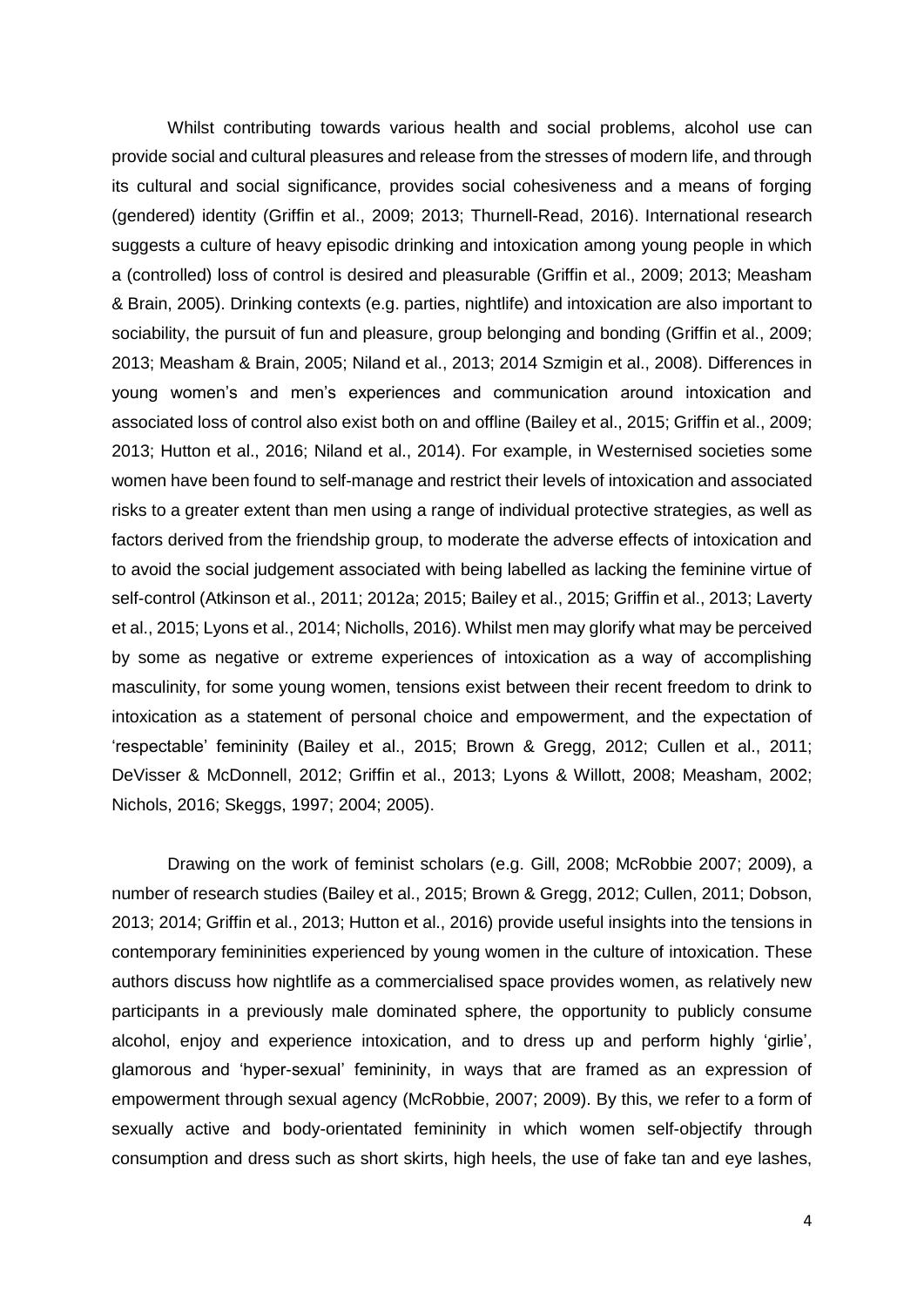and glamorous makeup (Bailey et al., 2015; Griffin et al., 2013; McRobbie, 2009; Watts et al., 2015). As a form of commoditised and 'power' femininity, this hyper-sexual feminine look is presented as an aspirational archetype by female celebrities in the traditional entertainment media (e.g. magazines, television) and on social media in which a narrow set of bodily attributes are presented as the norm, and sexiness is framed as a form of empowerment in itself in ways that disguise the entrenchment of traditional gender roles and relations (e.g. The Kadashians) (Dobson, 2013; 2014; Gill, 2007; Jackson & Vares, 2015; McRobbie, 2009; 2015; Watt et al., 2015;).

Ostensibly, female participation in public drinking spaces and the expression of hypersexual femininity may be interpreted as a reflection of progress on the basis of women's rising incomes and a right to choose, express and enjoy within neo-liberal discourses of individualism, choice and empowerment (Griffin et al., 2013). For some young women, such discourse is felt to provide a justification for the rejection of feminism as outdated and unneeded (Griffin et al., 2013; McRobbie, 2007; 2009). However, within this so-called 'postfeminist' and pro-capitalist order, women continue to face sexual/gender double standards as traditional notions of respectable (middle class, white and sexual passive heterosexual) femininity are unsettled and the redefining of femininities is limited by traditional conceptualisations as women self-govern their behaviours in accordance. Post-feminism has also coincided with the development of Social Network Sites (SNS) as a means of performing identity, and as a space in which social relations along the lines of gender, class, age, ethnicity and sexuality are played out (Hutton et al., 2016). As Griffin et al., (2013) states, it is against this backdrop that the culture of intoxication and the hyper-sexual feminine look produces a difficult set of dilemmas for young women, in that they are exhorted to be sexy but not slutty, 'sassy and independent' – but not feminist; to be 'up for it' and to drink and get drunk alongside young men – but not to 'drink like men' within an heteronormative and increasingly sexualised night-time economy (Griffin et al., 2013:184; Skeggs, 1997; 2004; Stepney, 2015).

Young women's experiences of drinking, drinking spaces (i.e. nightlife, parties) and SNS are therefore highly negotiated, contradictory and dilemmatic within this post-feminist order (Griffin et al., 2013; Hutton et al., 2016). Such post-feminist discourses are also classed, with it being more difficult for working class women to achieve the 'right' form of femininity relative to those who are middle class, and regardless of class, young women have been found to distance themselves from the practices of working class women through the process of classed Othering (Bailey et al., 2015; boyd, 2011; Griffin et al., 2013; Skeggs, 1997; 2004; 2005; Stepney, 2015). Despite the illusion of empowerment, drinking and drinking spaces thus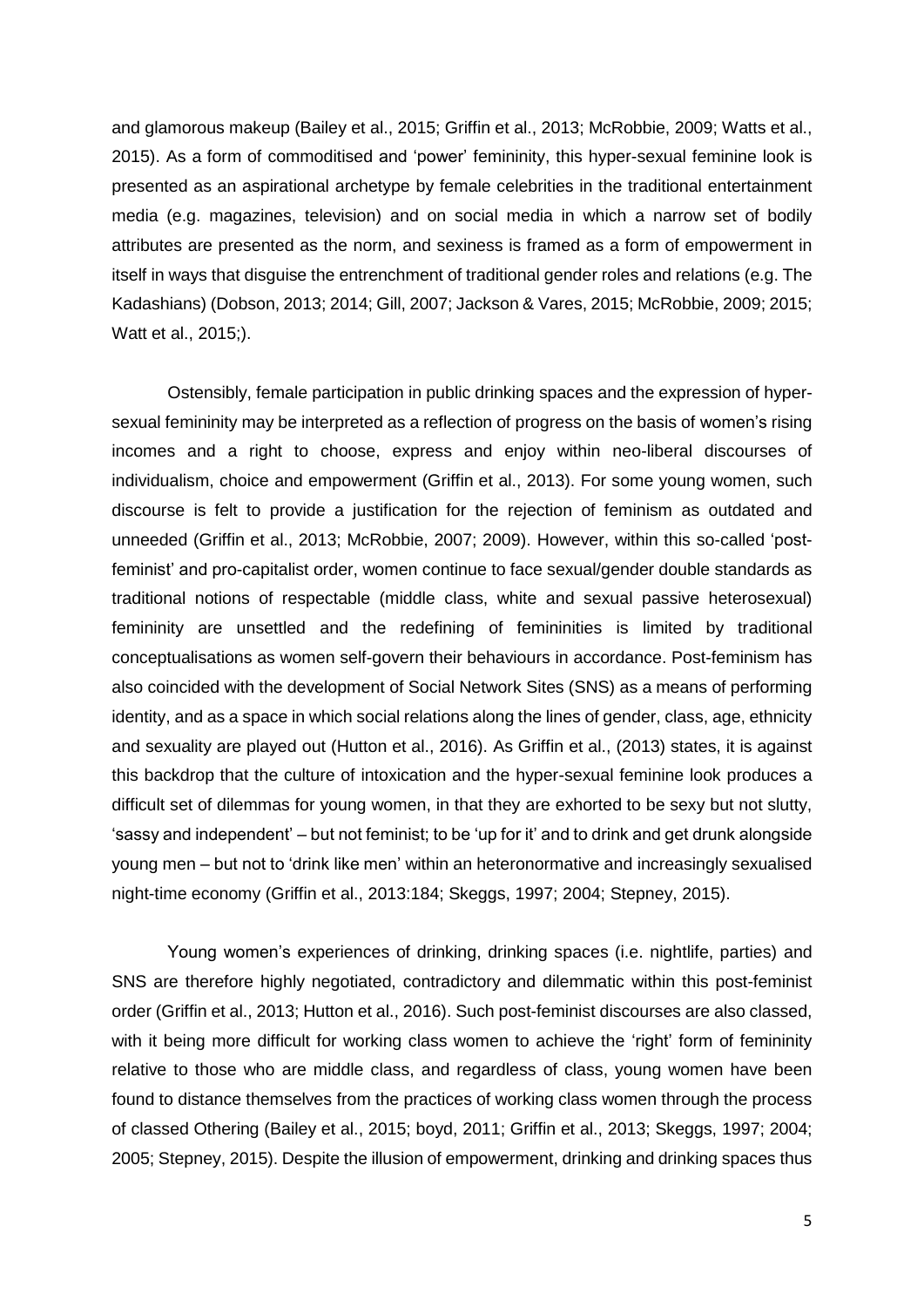act as sites of control for women and as contexts in which gender and classed restrictions continue to be being placed upon them (Atkinson et al., 2012a; Bailey et al., 2015; Griffin et al., 2009, 2013; Nicholls, 2016; Niland et al., 2014).

The spaces in which alcohol-related practices are managed and gendered are not only mediated (e.g. mainstream media) and physical (e.g. local public drinking environments), but have more recently became virtual and mediated (e.g. Social Network Sites, SNS) (Goodwin et al., 2016). Drinking itself takes place in public spaces (i.e. bars and clubs) and within the context of 'preloading/drinking' within the private sphere (Barton & Husk, 2014; Griffin et al., 2009; Measham & Brain, 2005). Young people's drinking cultures and the 'intoxigenic spaces' in which consumption and related practices are displayed and managed have now also entered online environments such as SNS (Griffiths & Caswell, 2010; Lyons et al., 2014, 2015; McCreanor et al., 2013; Moewaka Barnes et al., 2016). As mediated publics, environments where individuals gather publicly through mediating technology, SNS are extensions of young people's social networks and thus have social functions, providing ways of presenting the self, and gaining, maintaining and enhancing peer group social and symbolic capital through amplifying 'sociality, visibility and popularity' (boyd, 2007a,b; boyd & Ellison, 2007; Goodwin et al., 2016; Hutton et al., 2016; Lunnay et al., 2011).

Within these online environments, young people create, discuss and display high levels of alcohol-related content and at the same time are exposed to new forms of alcohol marketing (Atkinson et al., 2016; Carah et al., 2014; Griffiths & Caswell, 2010; McCreanor et al., 2013; Moreno et al., 2009a,b; 2010; Nicholls, 2012; Winpenny, 2014). The practice of displaying alcohol-related content such as photographs depicting drinking is pleasurable for young people, and important in the creation of drinking stories, group belonging and bonding (Hebden et al., 2015; Griffin et al., 2009; Lyons et al., 2014, 2015; Moreno et al., 2010; McCreanor et al., 2013). However, these spaces and their place in drinking culture have been found to be gendered, and valued and participated in more by young women (Goodwin et al., 2016; Hutton et al., 2016; Lyons et al., 2014; 2015; Mendelson & Papacharsi, 2010; Tonks, 2012). SNS have thus become integral features of young people's social lives and have extended the arena in which young people create, negotiate and enact gendered identities through the display of active social lives, popularity and symbolic consumerism (boyd, 2007; Cover, 2012; Goodwin et al., 2016; Lyons et al., 2014, 2015; Pempek et al., 2009). Moreover, the central role of SNS in young people's drinking cultures means that the dilemmas in contemporary femininities created by drinking and intoxication have now entered online spaces (Goodwin et al., 2016; Hutton et al., 2016; Niland et al., 2014; Tonks, 2012).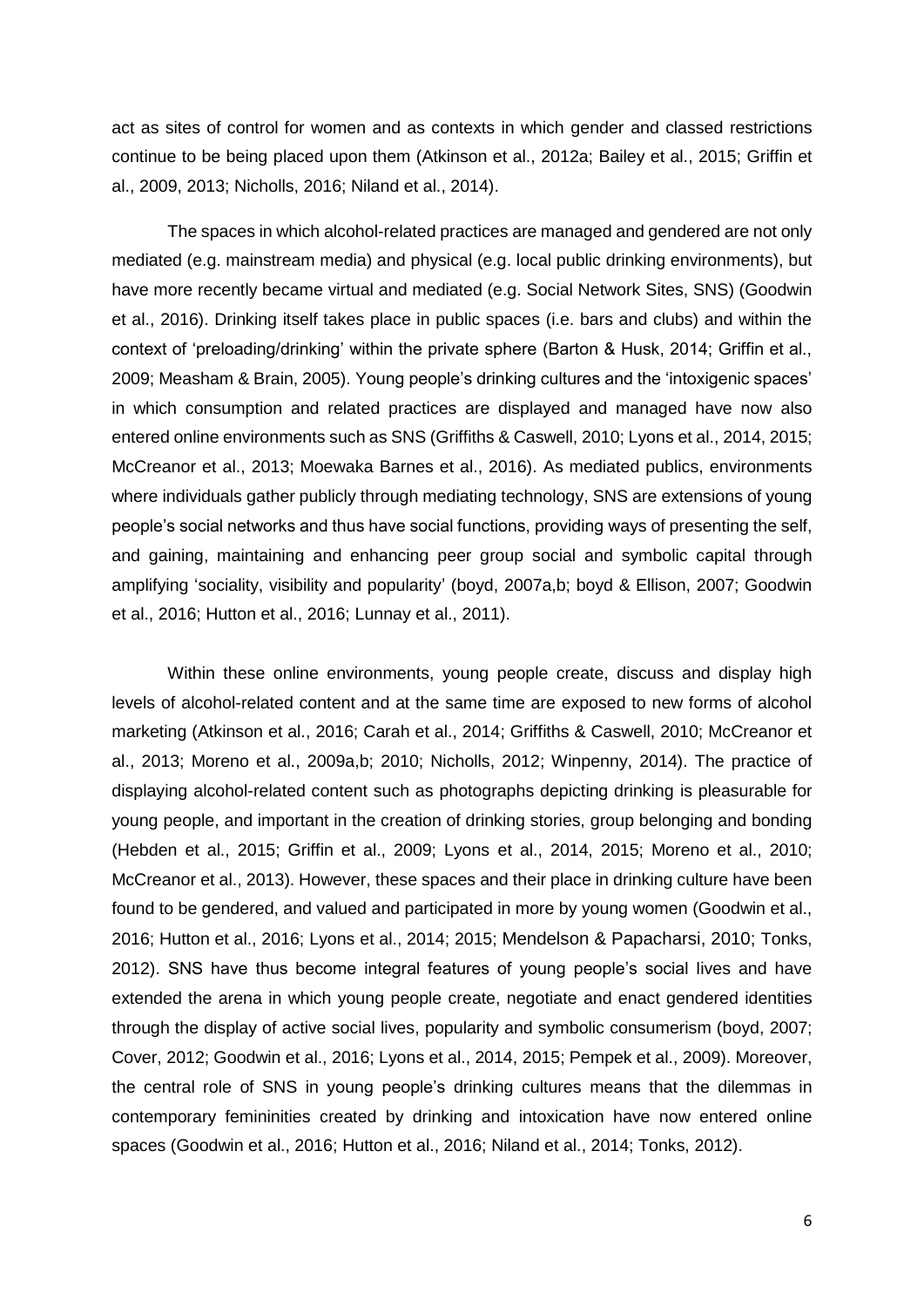Recent research conducted with young people (18-25) in New Zealand (Goodwin et al., 2016; Hutton et al., 2016; Lyons et al., 2014, 2015; Moewaka Barnes et al., 2016; Niland et al., 2013; 2014) has highlighted the complexity of young people's discussions around alcohol in relation to the commercialised context of SNS. Hutton et al., (2016) and Niland et al., (2014) discuss how the online display of drinking involves much time and effort, particularly among young women, to limit the display of drunken photos in order to maintain an overall attractive online self-display. Expressions of caution and regret co-existed alongside expressions of fun, excitement and pleasure (Hutton et al., 2016; Lyons et al., 2014; 2015; Moewaka Barnes et al., 2016; Niland et al., 2016) and women's intoxication on SNS was described using a range of negative language by both young men and women (Hutton et al., 2016). Young people essentially 'airbrushed' their online display of drinking (i.e. photographs) within the structural constraints of gender, in ways that framed alcohol use as a predominantly positive experience (Hutton et al., 2016; Niland et al., 2014). Although research has begun to explore the growing role of SNS in young people's drinking cultures and the role that both SNS and alcohol play in identity formation and self-expression in a neo- liberal context (Lyons et al., 2014, 2015; McCreanor et al., 2013; Niland et al., 2016), there remains a lack of UK based research exploring young women's own uses and meaning of SNS in their drinking cultures, and the display of drinking in the performance of femininities (Hutton et al., 2016). As extensions of drinking spaces, SNS are an important area of enquiry, allowing us to explore the ways in which young women display drinking cultures and the difficulties and pressures they face in presenting the 'right' form of femininity in relation to drinking and intoxication (Bailey et al., 2015; Dobson, 2013; Hutton et al., 2016). SNS act as an additional space in which women face pressure to perform 'ideal' and narrowly defined femininity, where they experience the dilemmas in contemporary femininity created by drinking and intoxication, and the gender sexual/double standards placed upon them within contemporary drinking cultures (Hutton et al., 2016).

This paper presents findings from a qualitative study of 16-21 year olds in the UK which explored their talk around their experiences of drinking and intoxication, the role of SNS in their drinking cultures, and their display of drinking on SNS. Although group interviews were conducted with both young men and women, here we focus on young women. SNS drinking culture was participated in more by young women and the sharing of drinking photos perceived as a feminine activity by both young men and women (Atkinson et al., 2015; Niland et al., 2014). We focus on how young women talked about their experiences of drinking, and how they negotiated drinking and intoxication in their performance of their femininity on SNS as an extension of public drinking contexts and their social networks, and as an additional space in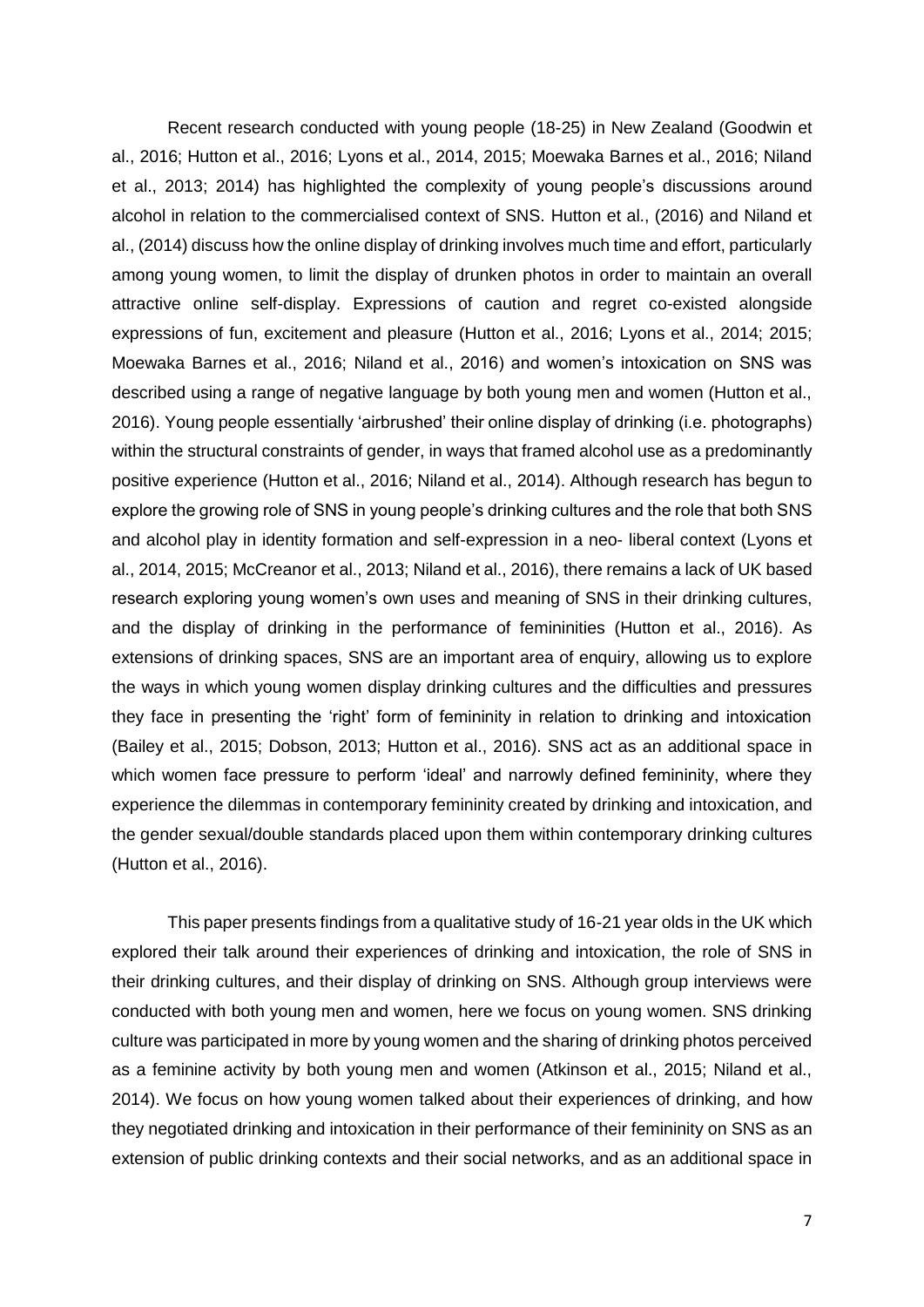which gender restrictions are placed upon them (Bailey et al., 2015; Griffin et al., 2013; Hutton et al., 2016; Niland et al., 2014). Drinking spaces and displays of drinking on SNS are thus framed as sites of gender performance and alcohol-related practices on SNS as bound up with socially embedded understandings of how femininity should be performed and accomplished (Butler, 1999; Hutton et al., 2016; West & Zimmerman, 1987).

#### **Methods**

Discussions were conducted with twelve peer groups of young women (N=37) aged 16-21 years in 2014 in order to explore the role of SNS in their drinking cultures and the ways in which they presented themselves in relation to alcohol on SNS. The research was advertised as a study of alcohol use and SNS and participants were recruited through educational establishments (i.e. schools, colleges, and universities), and youth groups from low-high- and mid-point Indices of Multiple Deprivation (IMD) quintiles in one region of the North-West of England. The region in which the research was conducted is traditionally characterised as working class, with local women and celebrities being regularly derided, blamed and shamed for their post-feminist hyper-sexual appearance and behaviours in drinking environments by the mainstream media (e.g. The Daily Mail, celebrity magazines; Atkinson et al., 2011; 2012a; Jackson & Vares, 2015; McRobbie, 2009; Watt et al., 2015). Although young women were not characterised by class (see limitations section), it is important to acknowledge that class is central to their gendered experiences, with working class women's femininity and drinking practices being judged, scrutinised and stigmatised in accordance with middle class notions of respectability (Bailey et al., 2015; Griffin et al., 2013; Nicholls, 2016; Skeggs, 1997). The study provides insight into women's experiences and negotiation of public drinking spaces in a working class environment.

Taking a social constructionist approach (Burr, 2003), language is regarded as a tool through which reality is locally constructed. With identity being something that people 'do' as a product of social interaction, rather than what they are or individually have (Butler, 1999; West and Zimmerman, 1987), the meaning and importance of drinking, intoxication and SNS to young people is constructed through social interaction and group talk (Demant & Jarvinen, 2010). Group interviews were therefore chosen over individual interviews to gain insight into both drinking occasions and SNS as forms of social interaction through which shared experiences and understandings are created and identities negotiated and performed (Demant & Järvinen, 2010, Eder & Ferguson, 2003; Griffiths & Caswell, 2010; Heath, et al., 2009; Lincoln & Guba, 2000; Lyons et al., 2014; 2015; Lunnay et al., 2011; Lunt & Livingstone,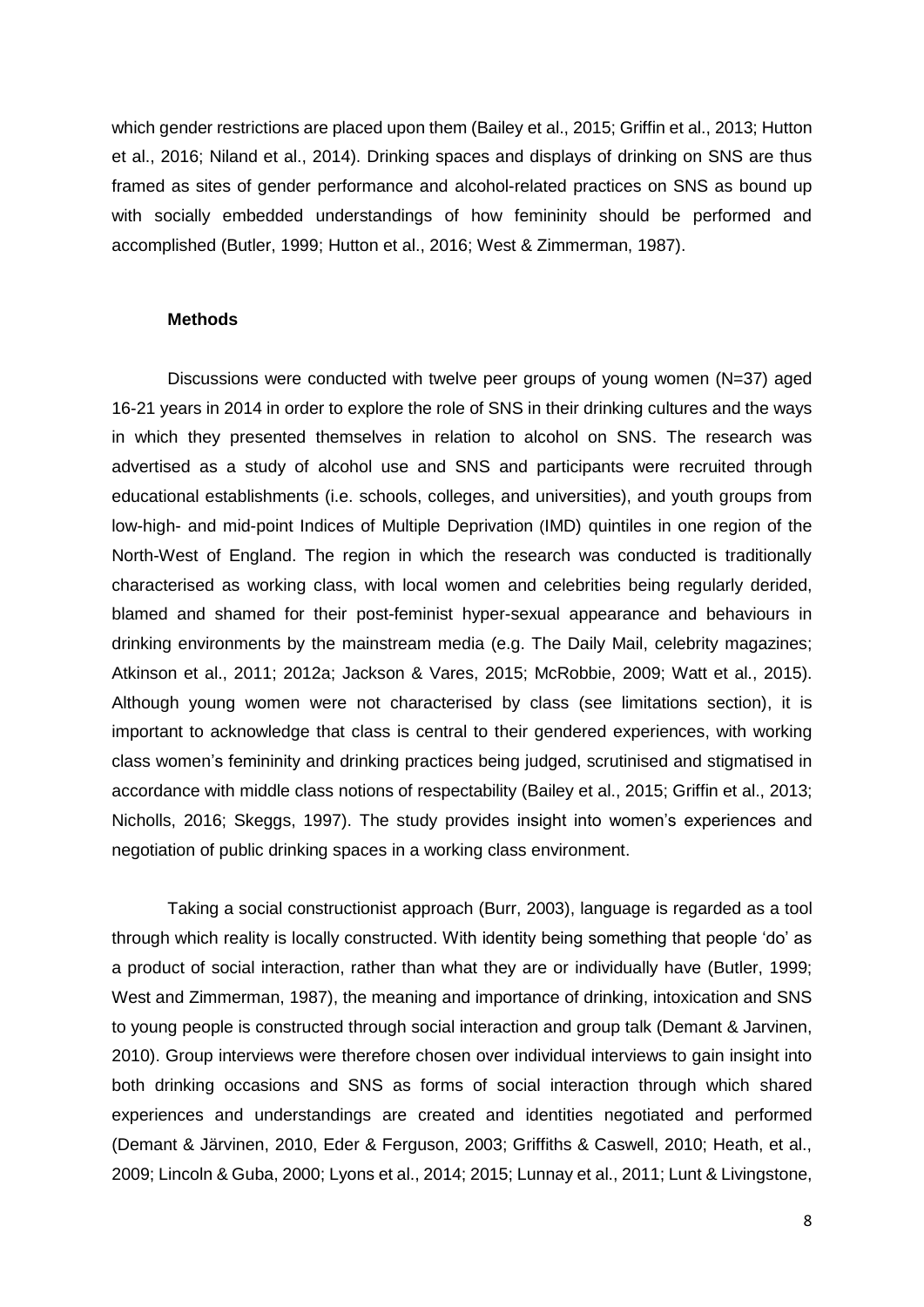1996). Previous studies have used focus groups as a useful way of facilitating young people's discussions about friendship group drinking in ways that have created detailed data (Bailey et al., 2015; Griffin et al., 2009; 2013; Goodwin et al., 2016; Hutton et al., 2016; Moewaka Barnes et al., 2016). As absent contexts, talk regarding drinking spaces and SNS provided insight into the ways young women co-shaped and negotiated the performance of feminine identities in relation to drinking and intoxication on SNS (Hutton et al., 2016). They further provided insight into the dynamics through which young women construct accounts and explanations to and alongside the friendship group, and the dynamics through which shared norms and practices are created and reinforced (Hutton et al., 2016; Griffin et al., 2009; Niland et al., 2014). Conducting interviews in the friendship groups in which young women drank alcohol and experienced intoxication, and within the group in which their accounts of drinking on SNS are directed and co-created, provided the most useful and relaxed context in which accounts of their real life experiences could be captured (Bailey et al., 2015; Griffin et al., 2013; Hutton et al., 2016; Nicholls, 2016).

Both mixed sex (n=7) and single sex groups (n=5) were used, reflecting the makeup of young people's peer groups. The number of participants in the groups ranged from 3 to 10 and consisted of young people who were homogenous in age range (e.g. 17-18 years, 20-21 years). The mixed sex groups contained young men and women who were familiar with each other and drank together, but at the same time they also drank separately in single sex groups. In the mixed sex groups, young men sat back and rarely commented on young women's discussions around their display of drinking and intoxication on SNS, and when they did, expressed such practice as feminine and participated in more by young women, as such coshaping the role of SNS in drinking culture as a gendered practice. Young men's presence did not appear to restrict young women's talk around their experiences of drinking, intoxication and SNS. There were no notable differences between young women's talk in mixed and single sex groups, and young women tended to dominate the conversation around SNS in mixed sex groups, even when outnumbered by young men. However, we do acknowledge that the presence of males co-shaped and influenced women's accounts and that certain aspects and perspectives of their experiences may have been omitted. Moreover, for some friendship groups, some individuals who participated in the groups social drinking were missing from the focus groups. It must be acknowledged that different versions of reality would have been created with their presence.

Of the female sample, there was almost an even split of young people under (54%, n=20) and over (46%, n=17) the UK legal alcohol purchasing age (18 years), with a mean age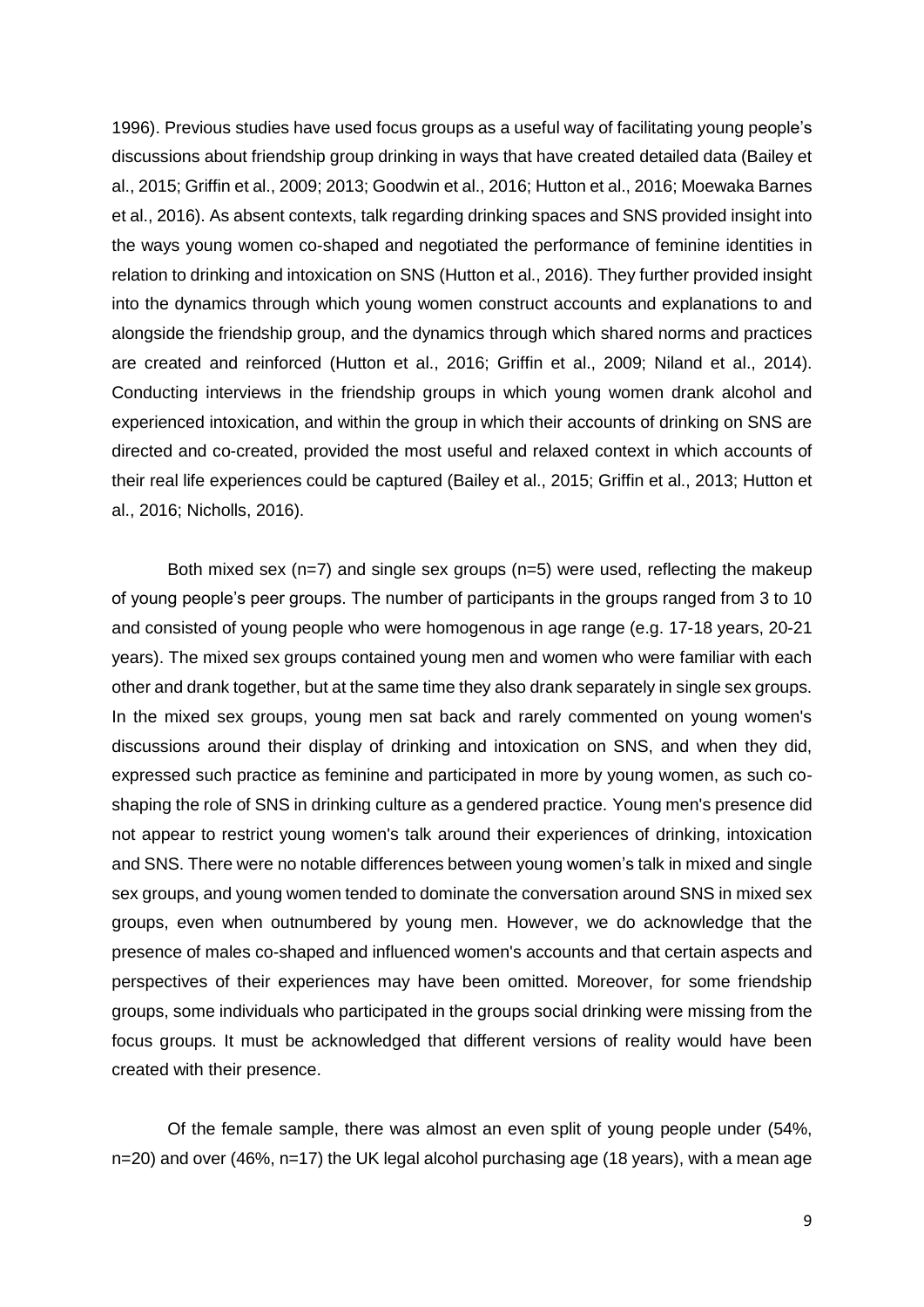of 17.8 years. The majority of the female sample were White British (89%, n=33), had consumed alcohol in their lifetime (97%, n=36), and had begun to drink with friends at parties (e.g. 18<sup>th</sup> birthday parties located in public and private drinking locations) and mainstream, nightlife drinking environments (less regularly and on special occasions for younger participants). Mean age of initiation into alcohol use was 13.8 years. Young women predominately discussed the SNS Facebook within their talk around drinking occasions (Goodwin et al., 2016). Instagram was important in the creation and display of photographs, with photos being linked to and displayed on their Facebook profiles. Twitter was discussed and used, but featured less within their drinking cultures and online display of drinking, due to the importance of photographs to young women and the lack of photos being displayed on this platform (Goodwin et al., 2016). SnapChat was also used to share photos during the drinking occasion, and WhatsApp was used to organise nights out through group messaging. Facebook also allowed them to organise nights out through messaging functions, but was predominantly used and valued for the uploading of photographs following a night out drinking (Goodwin et al., 2016). It allowed them to tag and be tagged by friends, to untag themselves from photos they did not wish to publicly display and to express their approval and appraisal of photos through 'liking' and comments.

The research predominantly focussed on young people's drinking cultures and practices rather than drinking patterns with questions covering a number of areas such as young people's friendship networks, experiences of drinking and intoxication, experiences in drinking environments, use of SNS, and use of SNS in relation to drinking and intoxication. Visual imagery such as photographs have an important social role and are valuable to the study of identity and self-presentation as they provide insight into how individuals choose to represent themselves in relation to alcohol to others on SNS and the online management of self (Bourdieu, 1990; Hutton et al., 2016; Moreno et al., 2009; Niland et al., 2014; Tonks, 2012) They were therefore asked to discuss what types of content relating to drinking they posted to SNS, and what drinking content they omitted, and the reasons why.

Interviews lasted between 30 minutes and one hour, were transcribed verbatim and analysed using NVivo (version 10). Although interviews were conducted on the basis of a predetermined, semi-structured interview schedule, new patterns and themes emerging from the discussions were identified and coded using an inductive thematic analysis approach (Boyatzis, 1998; Braun & Clarke, 2006). The original research questions were regularly consulted to identify relevant themes and subthemes to guide the coding and through constant comparison we assured that the codes were adequately represented across the data set,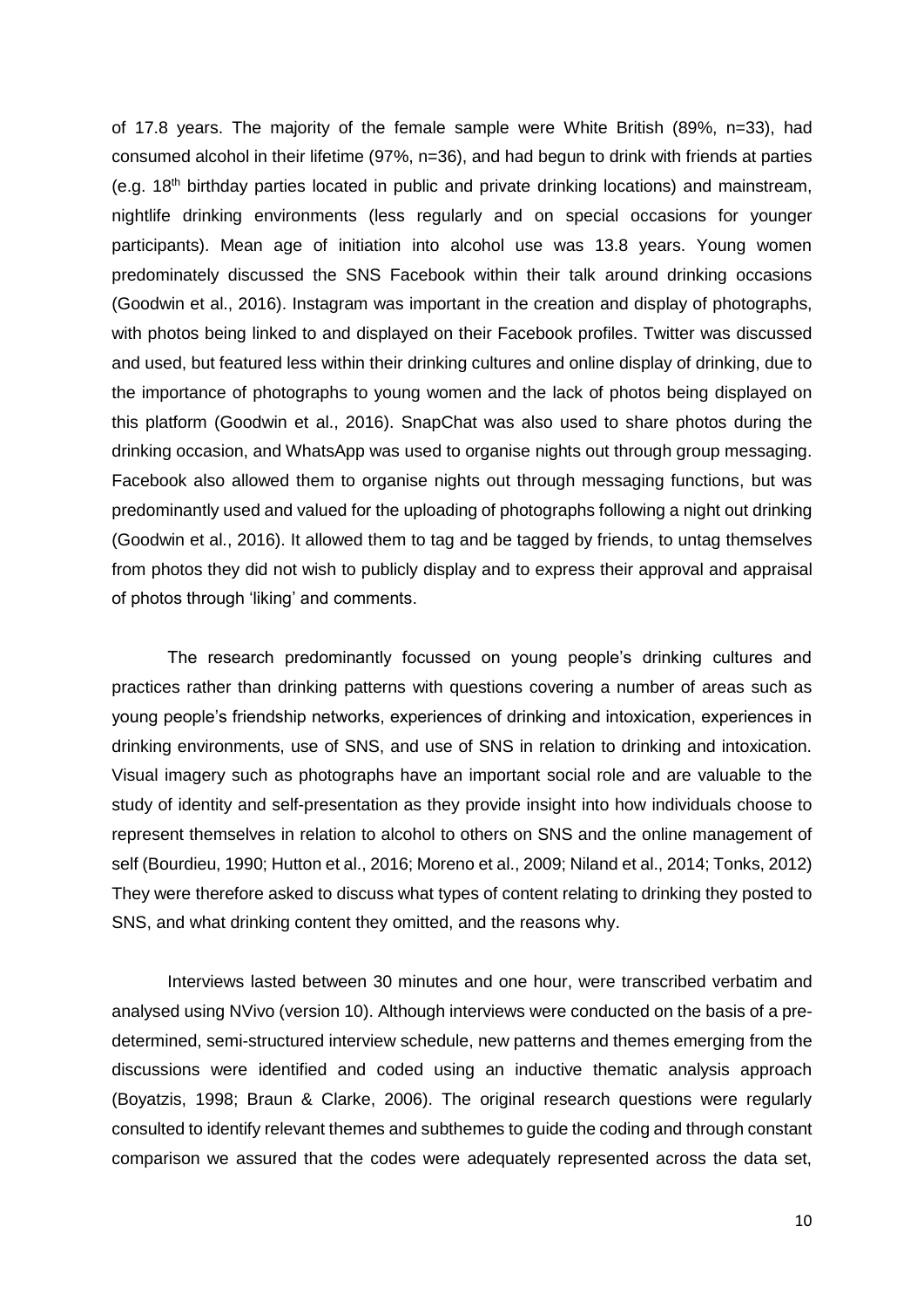whilst incorporating contradictory statements. The interviews were coded by the same researchers who conducted the interviews with regular in-depth discussions concerning code application and development taking place. All researchers were White British females between the ages of 25 and 30. Ethical approval was granted by the University ethics committee.

#### **Results**

#### **Overview of findings**

A number of themes emerged in young women's talk around alcohol use, intoxication and SNS, which were overwhelmingly absent from young men's discussions (data not reported here), making the themes presented highly gendered. Among this group of young women, SNS were discussed in ways that reinforced drinking as important to the friendship group by acting as an extension of the space in which they documented the fun and pleasurable interactions bound up with their active social lives as post-feminist subjects through uploading drinking photographs to SNS (Dobson, 2013; Goodwin et al., 2016; Hutton et al., 2016). Moreover, they provided the opportunity for being seen, for expressing popularity and for peer attention and appraisal through practices such as Facebook likes and comments (Goodwin et al., 2016). They further afforded opportunities to create and prolong group memories of shared drinking experience which helped further bond the group in ways that were unique to young women (Brown & Gregg, 2012; Hutton et al., 2016).

Whilst SNS had an important role in organising nights out, enhancing friendship fun and belonging and displaying hyper-sexual and feminine identities as the norm in drinking spaces, the display of drinking on SNS was highly managed and negotiated in ways that reflected the dilemmas in contemporary femininity young women encountered in public drinking environments (Bailey et al., 2015; Griffin et al., 2013; Goodwin et al., 2016; Hutton et., 2016). Young women spoke of drinking and some degree of intoxication as an expected and often inevitable aspect of a night out with friends that enhanced shared fun and pleasure (Bailey et al., 2015; Griffin et al., 2009; 2013; Goodwin et al., 2016; Hutton et al., 2016; Nicholls, 2016; Niland et al., 2013). Although such behaviour itself challenged traditional notions of femininity (Hutton et al., 2016), the display of drunkenness on SNS was highly managed within traditional notions of respectable femininity (e.g. self-control, sexual passiveness) and within a narrow set of body oriented feminine attributes (Bailey et al., 2015; Griffin et al., 2009; 2013; Goodwin et al., 2016; Hutton et al., 2016; Nicholls, 2016). The dilemmas in contemporary femininity created by the juxtaposition of hyper-sexual femininity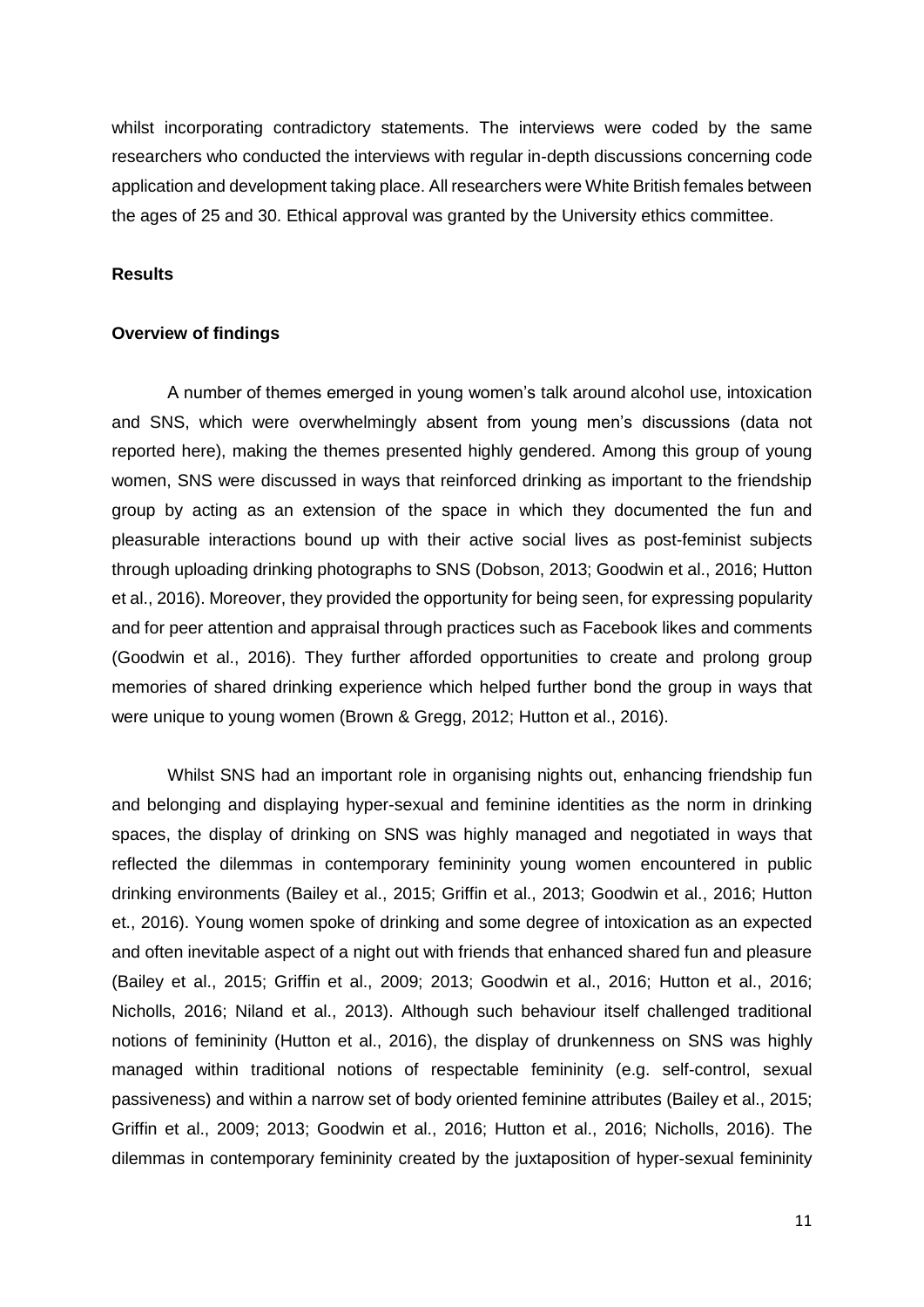and the culture of intoxication were thus reproduced on SNS (Griffin et al., 2013; Hutton et al., 2016).

# **'Just all of us standing together having a nice time': the display and importance of group drinking photos as a gendered practice**

Engagement with SNS and the practice of displaying drinking on SNS were gendered phenomenon and participated in and valued more by young women. Photo taking itself and the sharing of drinking photos on SNS were perceived as feminine activities by both young men and young women. Young men rarely engaged in discussion about the display of photos on SNS, and when they were photographed such photos tended to be taken by and in the company of young women. Relative to men, SNS were of huge importance to young women's friendships and in documenting their active social lives, popularity and appearance, and as a result important in their drinking cultures (Brown & Gregg, 2012; Goodwin et al., 2016; Hutton et al., 2016)**.**

Not only did SNS support the organisation of nights out and parties through private messaging and event invitation functions (e.g. WhatsApp, Facebook) but the display of drinking photographs confirmed young women's affiliation to the group and captured pleasurable experiences of their active social lives and popularity for others to view ('*to show people you're having a good* time', Female, 21 years) (Goodwin et al., 2016; Hutton et al., 2016). Reflecting the emphasis placed by young women on friendship and fun (having '*fun*' and a '*good time'* with '*friends*') within their talk around nights out, drinking photos were constructed as photographs of their friends rather than photos of drinking itself (Niland et al., 2014). Extracts 1 displays a common response to questions on the topic of 'What is an ideal photo from a night out?' Young women positioned 'ideal' photos as those depicting the whole friendship group ('*all of us', 'together', 'all your mates', 'everyone'*) and rejected the inclusion of drinking itself in the photographs as the main focus. Thus, photographs, particularly group photographs, taken on a night out, held importance in representing young women's belonging to the friendship group, their active social lives and popularity in ways that were absent from young men's accounts.

*Extract 1*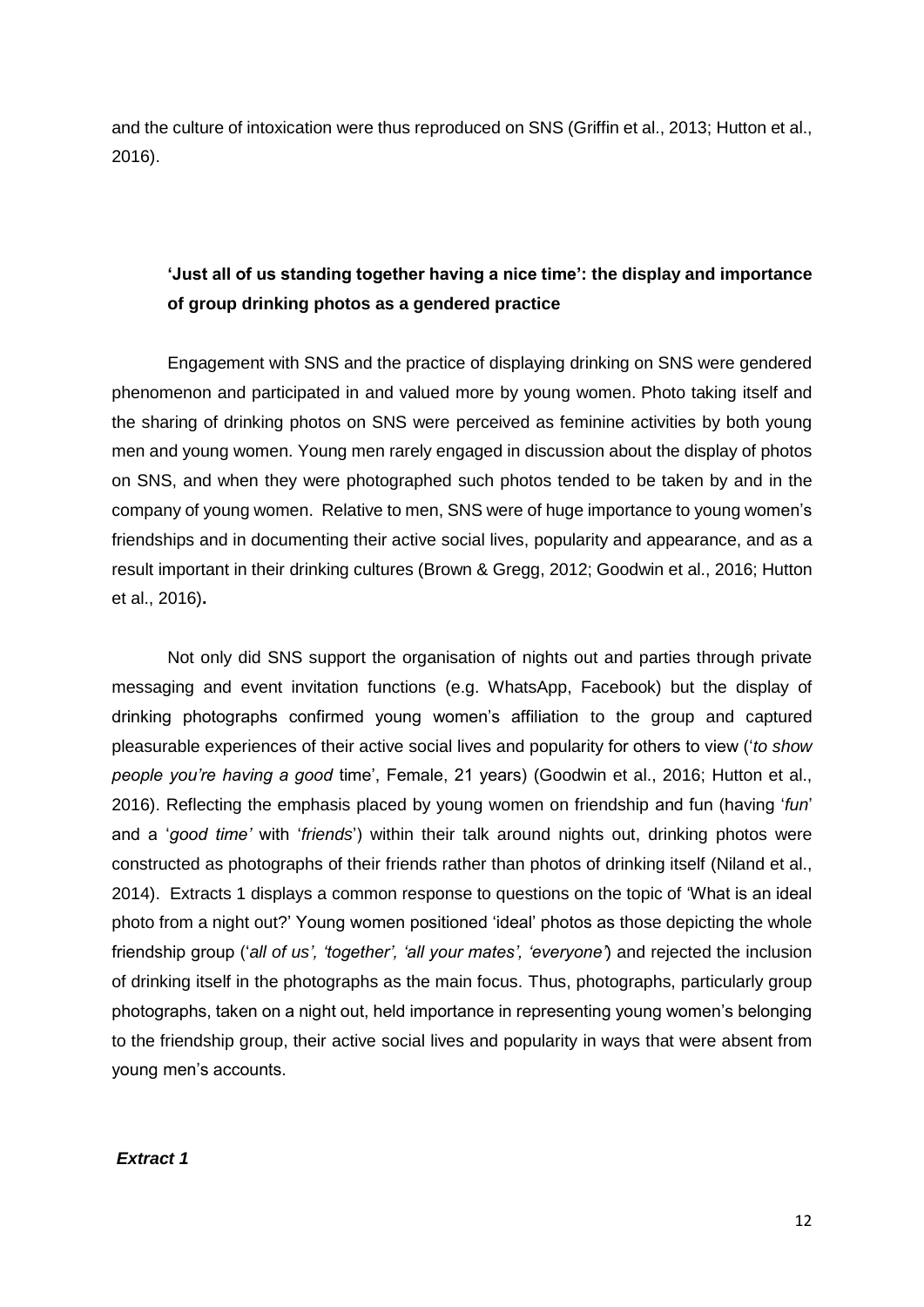Female 1: Just a nice photograph of *everyone.*

Female 2: It doesn't matter whether there's drinking involved or not as long as the picture is nice of *us.*

Female 1: Just *all of us* standing together having a nice time, all your mates *together*

(Mixed sex group, 5 participants, 18-19 years, white)

Reflecting upon and discussing drinking photos both individually and as a group was a common and enjoyable practice that further bonded the group and prolonged pleasure (Brown & Gregg, 2012; Goodwin et al., 2016). The word '*memories*' itself was frequently used when discussing photographs of nights out uploaded to SNS. As Extract 2 highlighted, capturing pleasurable shared experiences, '*look[ing] back'* and creating '*memories*' was a common and enjoyable practice ('*I love it'*) (Niland et al., 2014). Not only was much enjoyment gained from looking back over photos, but photos were discussed as *'adding'* to the pleasure of a night out through reminders of the shared fun involved, which at times may have been forgotten due to intoxication.

#### *Extract 2*

Researcher: So, what are the main reasons why you share photos from nights out on Facebook and Twitter?

Female 3: So we can *look back* at it.

Female 4: *Memories* isn't it really?

All: Yeah.

Female 3: We all went on holiday last year and we *look back* over it all the time.

Female 4: I look at my Facebook album of that holiday like every day.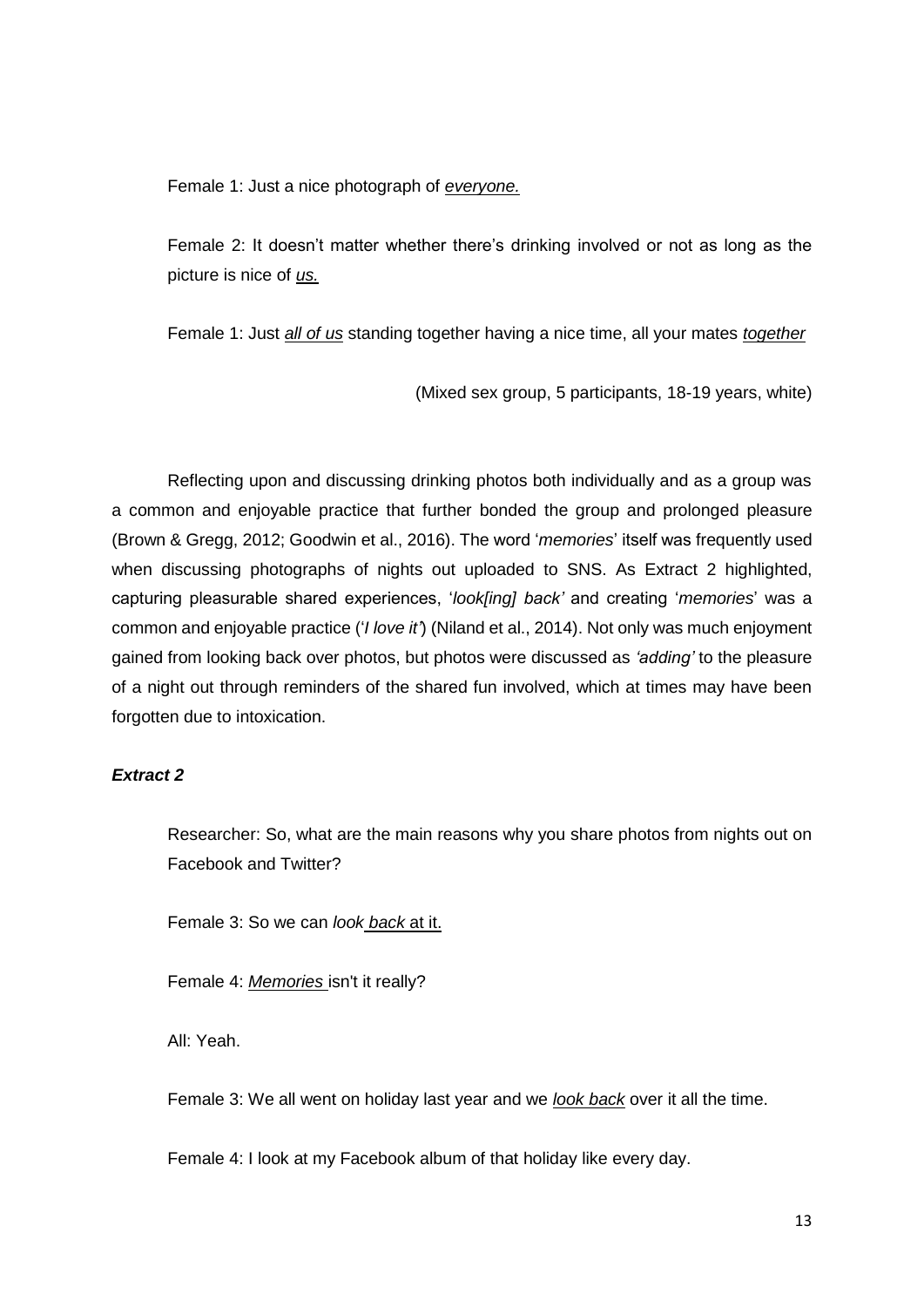Female 3: Like when I'm bored, I'll just go through them, and remember it, *I love it.*

(All female group, 4 participants, 17-18 years, white)

The fun and sociability of a night out was therefore reinforced by the display of drinking photographs and friend's interactions with, and appraisal of, drinking experiences on SNS. This confirmed and prolonged the pleasurable aspects of shared drinking experiences, omitting more negative experiences, and positioning both drinking and SNS as important to friendship belonging and bonding (Hutton et al., 2016; Niland et al., 2013). As will be discussed, despite the positive, fun and social aspects of group drinking being displayed on SNS to document their active social lives, popularity and participation in public drinking spaces as post-feminist subjects (Brown and Gregg, 2012; Dobson, 2013), the overly positive online accounts of nights out drinking were the product of labour intensive self-management within the realms of traditional notions of respectability (Goodwin et al., 2016; Hutton et al., 2016).

#### **'I want to get all dressed up': the hyper-sexual and feminine look as the norm**

SNS provided an extension of drinking cultures and the arena in which young women negotiated, created and displayed contemporary femininity. They engaged in both the culture of intoxication and created and performed a hyper sexual and feminine look for their participation in drinking spaces. SNS provided an opportunity for young women to present themselves in a highly constructed manner predominantly based on bodily appearance and attractiveness, constructed as a result of self-grooming and surveillance. Online display of the highly constructed hyper-sexual and glamorous feminine self through the use of dress (i.e. the 'high heel') and the application of makeup (Bailey et al., 2015; Cullen et al., 2011; Griffin et al., 2013) reinforced this look as the normative femininity within nightlife and party environments. In a separate analysis (not published here) of the young women's drinking photographs displayed on the SNS Facebook (Atkinson et al., 2015), photographs were found to reflect the notion of the hyper-sexual and feminine 'look', in that short skirts, fake tan and eye lashes, glamorous makeup and the heel in particular, were the basis of their carefully constructed appearance required for participating in nightlife (Bailey et al., 2015; Dobson, 2013; Griffin et al., 2013; McRobbie, 2009). Photographs commonly depicted and regarded as the 'ideal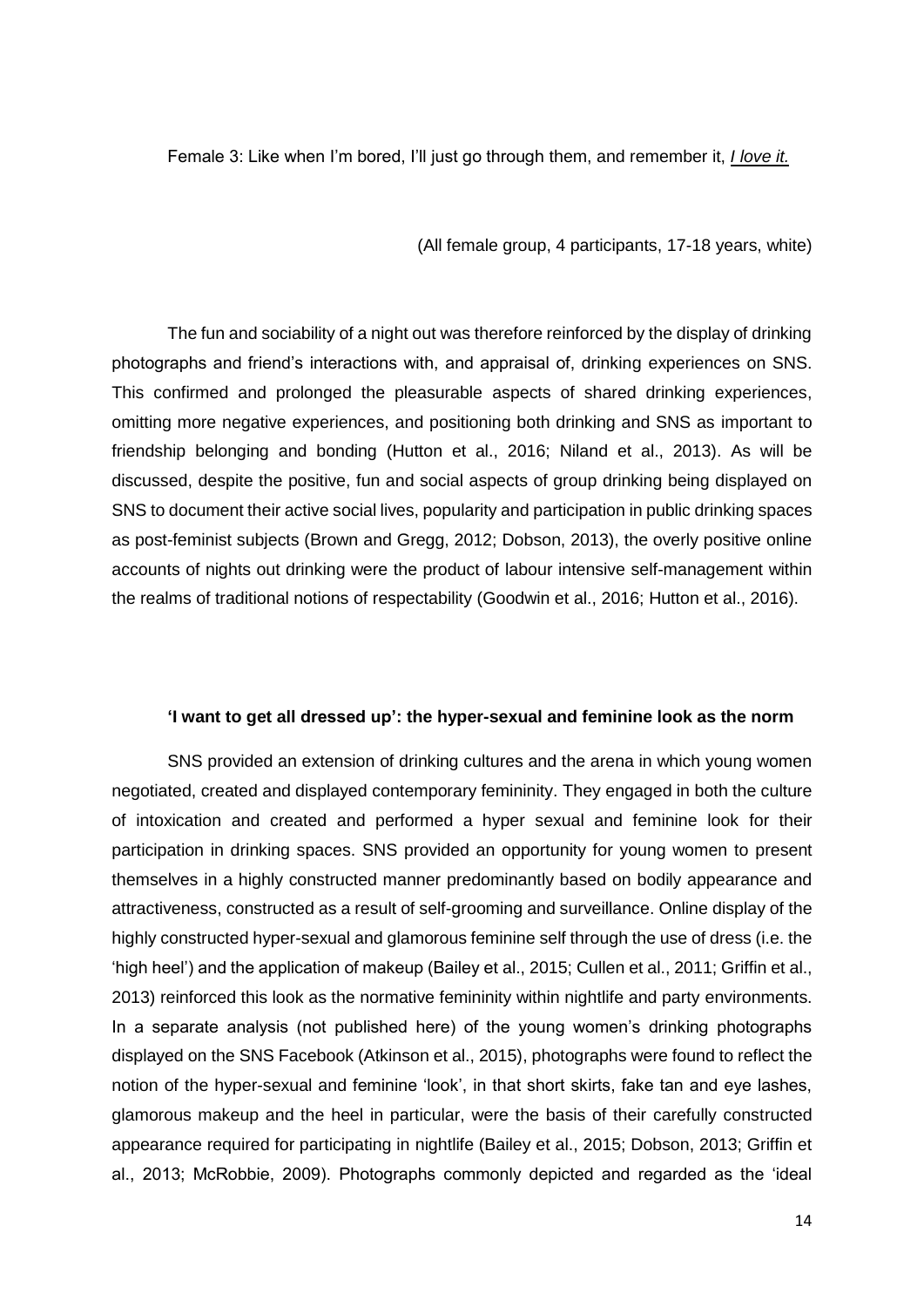photo' showed young women posing, in a group, wearing glamorous outfits and makeup, hand on hip, whilst smiling or pouting in a sexual manner, or pulling tongues, whilst holding wine or cocktails (Atkinson et al., 2015; Dobson, 2013).

This groomed look was only created for social drinking occasions, and was more commonly performed and displayed by older females who frequented nightlife drinking spaces more regularly. However, it was also performed by younger females at parties and within public drinking spaces which they participated in less regularly. This positions the hyper-sexual and feminine look as a taken for granted performance created specifically for drinking occasions and subsequent display on SNS (Cullen et al., 2011). Some young women discussed how constructing themselves in such ways through '*makeup*' and '*heels*' had the added benefit of increasing the likelihood of them gaining entry to drinking venues by making them appear older. As highlighted by female 5 in extract 3, the display of this look ('*dressed up', 'dolled up'*) was even discussed by some as a main factor that may influence and entice younger females to participate in drinking culture ('*you'd see what people wear and be like 'Oh I want to be like that, I want to get dressed up'*), rather than alcohol use and the fun involved in group drinking itself.

#### **Extract 3**

Female 5**:** I think it's not just that they see that it's looks like a laugh, but well when you're younger *you'd see what people wear and be like 'Oh I want to be like that, I want to get dressed up'*. So it's not just being able to go out and have fun, they'll look at how people look and like all dolled up, and they'll like it and want to get all glam like it too

(All female group, 18 years, 4 participants, white)

When asked, ideal drinking photos were discussed as those where participants were satisfied with their appearance and these were the photographs which they hoped to gain attention, peer recognition and appraisal through Facebook likes and comments (Goodwin et al., 2016; Hutton et al., 2016). It was photos of the hyper-sexual and feminine look that received most peer attention and appraisal through likes and comments on their Facebook profiles (Atkinson et al., 2015). In extract 4 we see how displaying bodily appearance ('*to show everyone what you look like really'*) is discussed as the main reason for uploading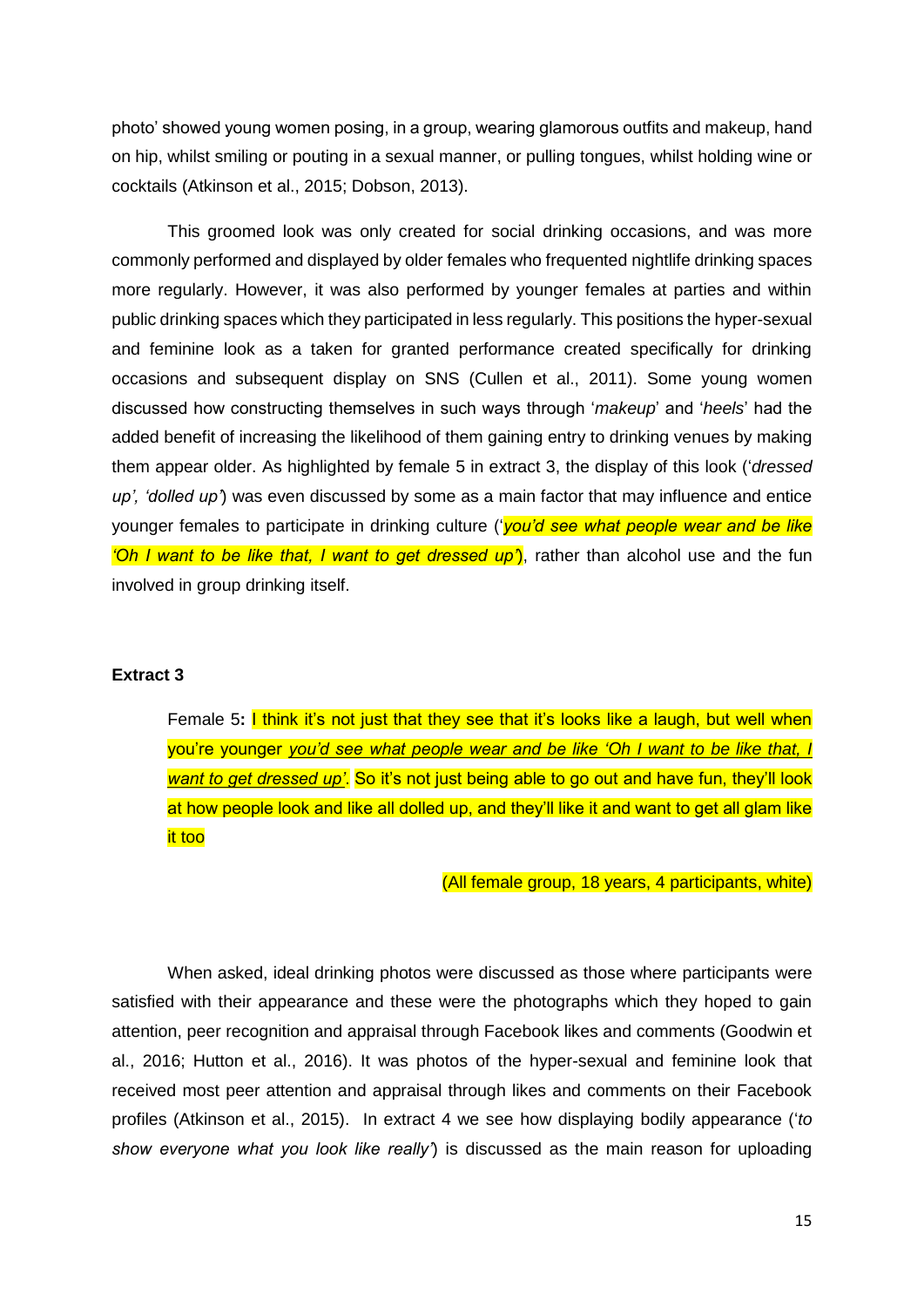photographs to SNS and the framing of SNS as paramount to '*being seen'* and the perception of others (Brown & Gregg, 2012; Hutton et al., 2016).

#### **Extract 4**

Researcher: So what is the main reason for uploading photos of a night out then? Female 6: Well if you've got a nice outfit on, you think this can't be wasted, you want people to *see* that outfit

Participant 6: *To show everyone what you look like really*.

Female 8: Just *show people*, being *seen*, what you're wearing and how you look.

Researcher: Is that the *main and only reason?*

Female 8 and 11: yeah

(All female group, 3 participants, 20-21 years, white)

#### *'If I don't look good, it just doesn't go up': the threat of intoxication*

Creating and perfecting appearance involved much work, the sharing of skills within the friendship group and a high degree of self-surveillance. Although the hyper-sexual and feminine look was the normative femininity within public drinking spaces, parties and SNS, in participant's talk, tensions arose between their engagement in intoxication, the performance and maintenance of this highly groomed look and pressures to uphold traditional notions of respectability femininity. Photographs taken for SNS provided evidence of getting the look 'wrong' ('*not a good look', extract 5*) and created anxiety over how others may perceive them (Bailey et al., 2015; Watts et al., 2015). Although young women did experience intoxication on a regular basis, as extract 5 suggests, the possibility of being seen intoxicated on SNS and in situations which compromised their desired feminine look was anxiogenic for many ('*sometimes I shake'*). As such, young women managed and restricted the images of drinking and intoxication displayed on SNS that threatened and compromised both the hyper-sexual and feminine look and normative expectations of respectable femininity (e.g. self-control,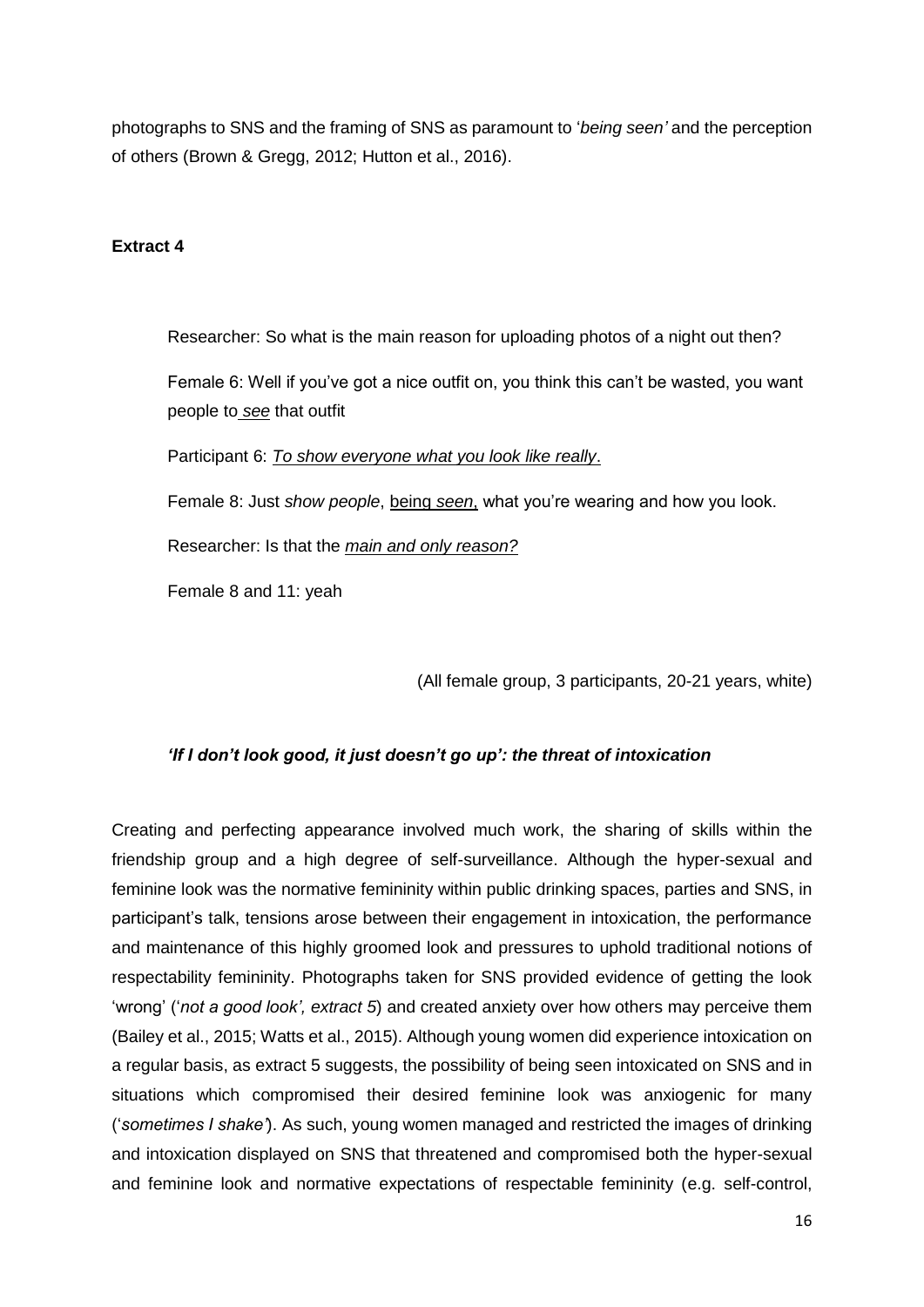passive and self-controlled sexuality). They had clear peer group rules regarding what photographs were acceptable for uploading to SNS, and discussed '*a line'* of acceptability with regards uploading photographs of intoxication. Although some photographs displayed on SNS may have crossed this line, these images had the potential to create shared humor within the group. However, the possibility of being depicted in photographs that crossed this line, and being seen and judged by others, resulted in a group agreement that in the main, photographs documenting behaviours regarded as unacceptable by the group were not to be uploaded to SNS. They were therefore aware of the possible interpretations of absent audiences (Goodwin et al 2016; Hutton et al., 2016) and felt others would judge them for appearing intoxicated on SNS.

#### **Extract 5**

Researcher: How do you feel when people do post photos of you?

Female 6: Depends how *bad [*they are]

Female 7: *Sometimes I shake*. I start to get *nervous* if I've seen somebody has tagged me in something from a night out. [Participant 8 laughs] I'm like "No, get on that laptop quickly".

Female 6: if they're bad, you want to untag. If you look *fat*

Female 7: Oh, ones where *your knickers are out*, you look *fat*, you look like you've been sick, you got a *double chin*.

Female 8: You got one eye going one way than the other.

Female 6: Yeah. When your eyes go all funny, ah, one eye looking for you one eye searching for you. Yeah, they're *not a good look.*

(All female group, 3 participants, 20-21 years, white)

Intoxicated photos of themselves and other women were frequently described using a narrow range of negative language which was used unanimously across the sample to judge what was regarded as unacceptable behaviours and unsatisfactory self-presentation on SNS (Goodwin et al., 2016; Hutton et al., 2016). Young men did not engage in such discussions or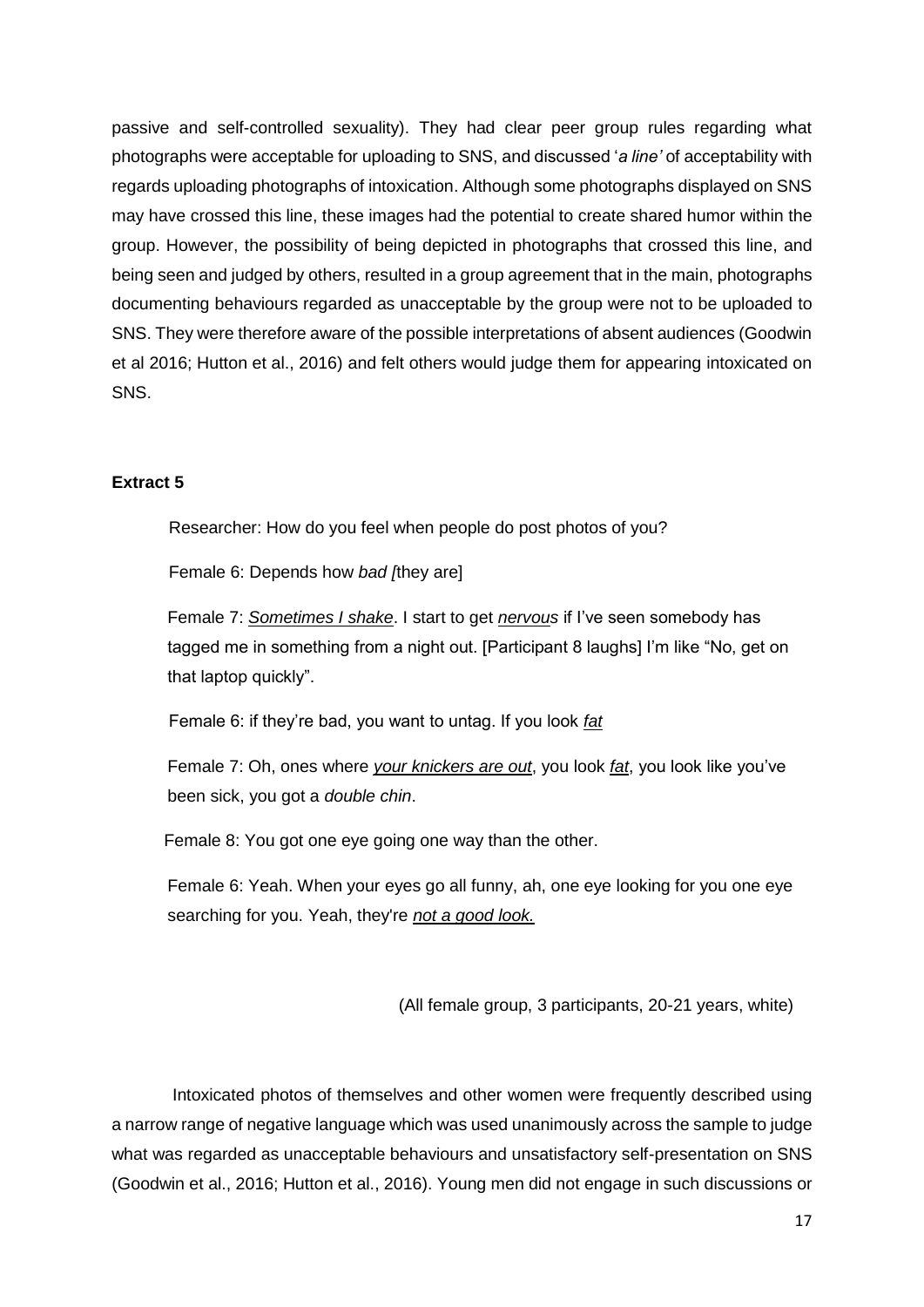judge women in the context of the interview. It appeared impossible for young women to be satisfied with their appearance with much emphasis being placed on the impact of intoxication on theirs and other women's highly constructed physical appearance and weight ('*mug shot', 'mess', 'horrific', 'horrible, ugly', 'meffy', 'bad', 'disgusting', 'fat', 'ten tonnes', 'horrendous', 'urgh', scruff', divvy'*) (Bailey et al., 2015; Hutton et al., 2016; Niland et al., 2014; Watts et al., 2015). Extract 5 above highlighted weight and physical appearance as important in deciding whether or not to upload images of drinking and intoxication. In particular, appearing '*fat*' in photographs was regarded as unacceptable and reinforced slenderness as an ideal component of the hyper-sexual and feminine look constructed for a night out, and ideal bodily presentation on SNS. Some young women discussed that after viewing unsatisfactory appearance on SNS they reduced their alcohol intake on subsequent occasions to prevent intoxication compromising their attractiveness. Others revealed going on '*diets*' which involved reducing their drinking on weekdays to avoid '*empty calories'* with the aim of managing their bodily appearance for future presentation on SNS. Such body shaming and a lack of satisfaction with their appearance reflects wider concerns regarding a normalisation of the stress and pressures faced by young women in a media, celebrity and advertising saturated society in which they are surrounded by messages of perfecting the body and the presentation of a narrow set of unachievable standards of beauty (Brown & Gregg, 2012; Dobson, 2013; McRobbie, 2009; 2015).

Negative language further reflected the dilemmas faced by the juxtaposition between their freedom to participate in drinking culture and intoxication, whilst upholding notions of respectable femininity such as self-control ('*out of control' 'mess head', 'messed up' 'meffy' 'a show', 'bad', 'smack head'*). Extract 6 further demonstrated that although experiences of intoxication were regarded as humorous, young women were aware that their drunken behaviours might be interpreted by others as lacking self- control. They feared being labelling as not being able to '*control'* themselves and regarded the presentation of such behaviours on SNS as such shameful ('*embarrassing*'). Their belief that such women *'shouldn't be out',*  reinforced the idea that women must restrain and manage their alcohol use in order to participate in public drinking.

#### **Extract 6**

Researcher: Do you think there are any negative effects of being seen in certain types of photograph if it's associated with alcohol?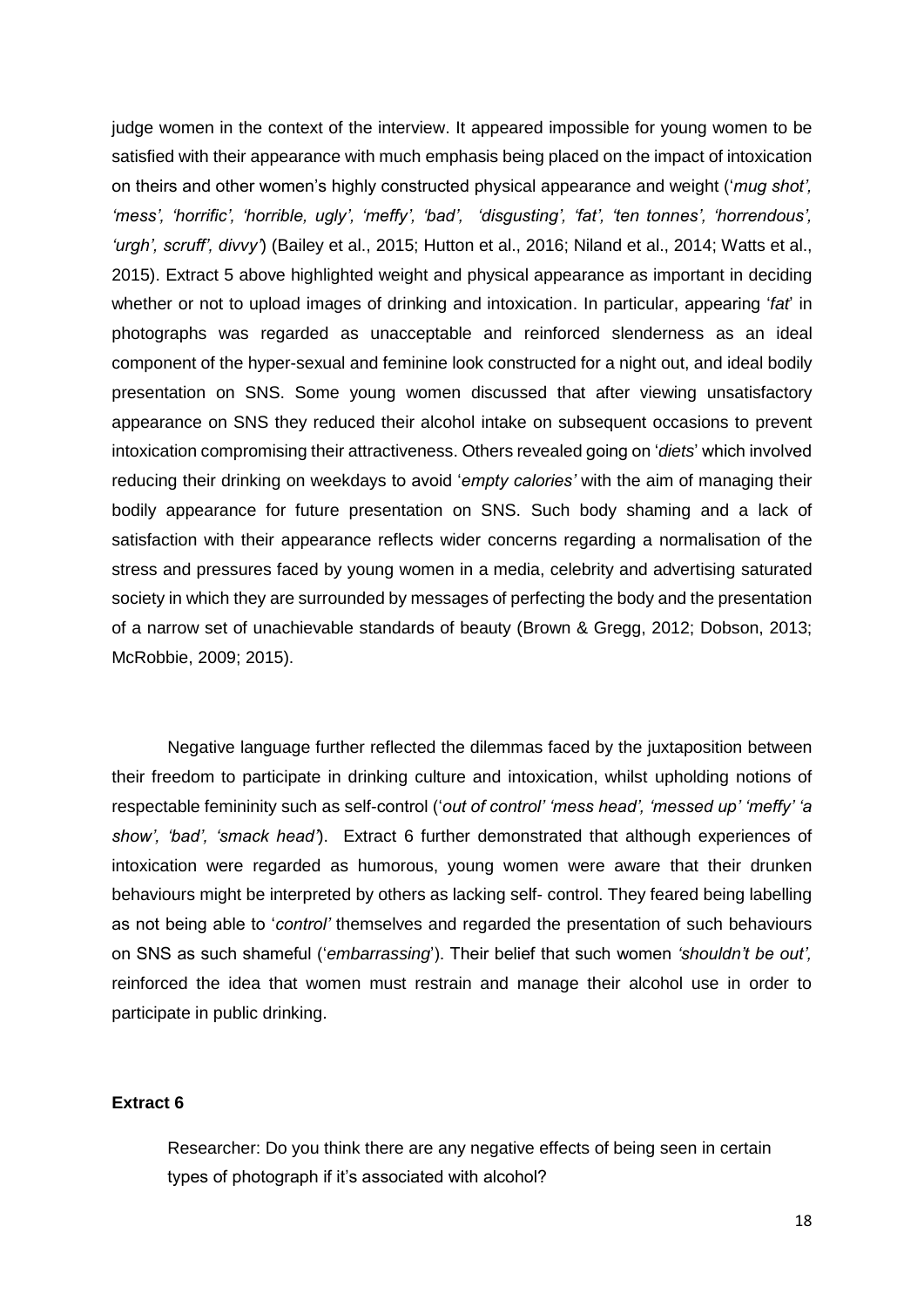Female 6: Like if I was on the floor in town they'd think '*oh, she can't control herself'.*

Female 7: Like, '*she shouldn't be out'*

Female 6: It's *embarrassing* isn't it really? *It's only for your mates to see.*

Female 8: Like, we might find it funny but other people might not. *It's like our sense of humour.*

(All female group, 3 participants, 20-21 years, white)

Decisions around uploading photographs were also based on connotations of sexual promiscuity with some photographs providing evidence of getting the hyper-sexual look wrong (Bailey al et., 2015; Hutton et al., 2016). Examples regarded as crossing the line of acceptability included images in which women's underwear were visible ('*knickers out', e*xtract 5*, 'can see her underwear',* extract 7) as a result of intoxication and presumably the wearing of short skirts, with such photographs being judged as unacceptable with reference to the 'drunken slut' ('*slutty*', extract 7) (Griffin et al., 2013). Despite feeling judged and managing their own display of drinking on SNS, as extract 7 suggests, many judged other women and distanced themselves from the behaviours and appearance of others ('*some girls, not us', 'other people')* in attempt to maintain respectability in their own online display (Hutton et al., 2016). This highlights the ways in which young women regulate their own and other women's femininities and sexual identities (Goodwin et al., 2014; Dobson, 2013). The limits within which the hyper-sexual feminine look could be performed by young women, and the social sanctions in place when performing this new way of doing gender excessively, are also highlighted (Hutton et al., 2016).

#### **Extract 7**

Researcher: Okay, what sort of drinking photos would you never post, like if you're the main poster, what would make you not post one?

Female 9: Erm, like if it makes me look really bad, like, cos like… you know if *some girls, not us, like sat there and you can see her underwear, like looking a bit maybe slutty*, like I wouldn't put it on. Like you see *other people* and they put them on and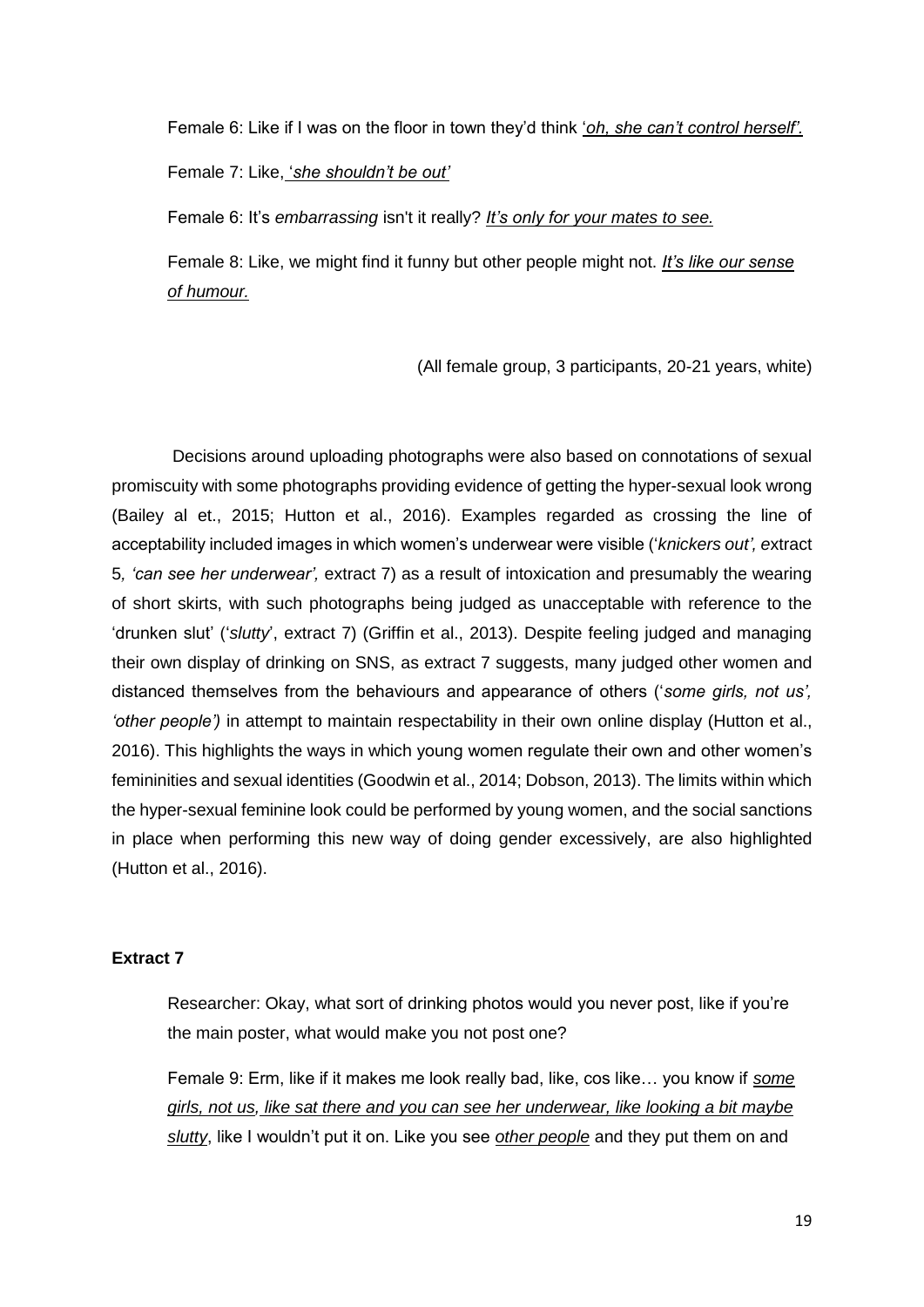it's like you shouldn't have been sat like that, but, I'm not gonna do that to my friends am I

Female 10: Or if someone's *passed out*

Female 9: Or, *If I don't look good, it just doesn't go up!*

(Mixed sex group, 5 participants, 18-19 years, white)

The ways in which some young women distanced themselves from forms of femininity which were regarded as subverting notions of respectability through the display of intoxication and sexuality, also appeared to be classed (Grifin et al., 2013; Hutton et al., 2016; Nicholls, 2016; Stepney, 2015). Although they did engage in such behaviours themselves, a line was drawn at deliberately making such behaviours public on SNS. As shown in Extract 8, a certain degree of classed Othering was used to distance themselves from the behaviours displayed on SNS by other women who they saw as subverting notions of respectable femininity (Bailey et al., 2015; Griffin et al., 2013; Hutton et al., 2016; Nichols, 2016). The participant's awareness of the consequences of online drinking images being viewed by invisible audiences such as employers and university/college staff led to them distancing themselves from women in which they regarded as being '*on the dole all their life'* along class lines (Brown & Gregg, 2012; Goodwin et al., 2016; Hutton et al., 2016). Associating such women with the Jeremy Kyle show ('*They're the ones that go on Jeremy Kyle 'innit', and then refer to Facebook'*), a British reality TV programme that has been important to the demonisation of the working class through the caricature of the 'chav' (Nicholls, 2016; Skeggs, 2015), is further used to distinguish themselves and their online display of drinking along class lines, in turn confirming their own respectability.

#### **Extract 8**

Female 4: I think if they want to go into a career and they are at Uni or doing a decent college course or A levels of something, they are quite careful as to what they post. Whereas people that you can tell they're just going to be *on the dole all their life.*

Female 4 and 5 laugh.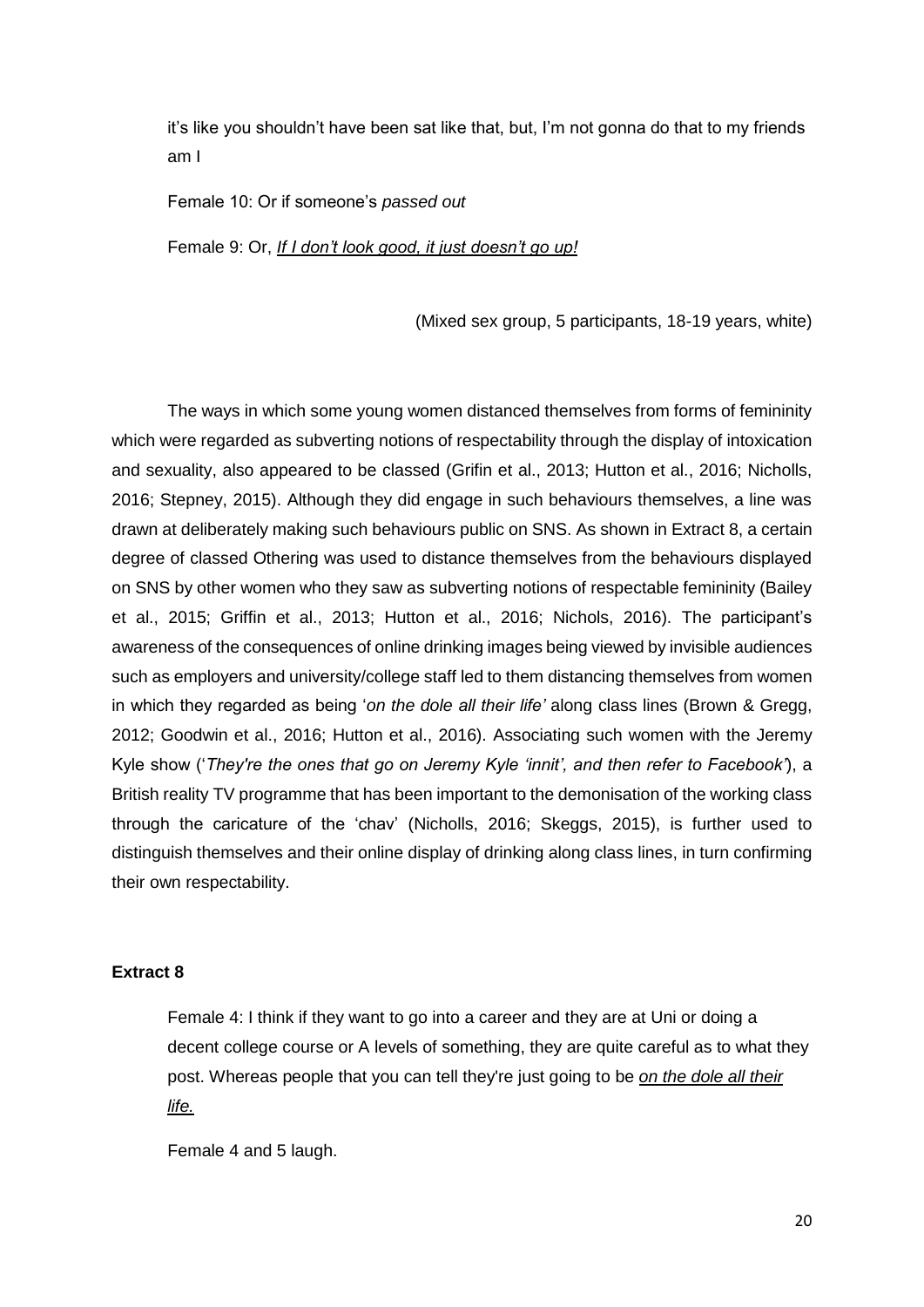#### Female 3: bit of an over generalisation?

## Female 4: *They're the ones that go on Jeremy Kyle 'innit', and then refer to Facebook.*

Female 3: Oh my god you two, you can't say that!

(All female group, 3 participants, 20-21 years, white)

 The above accounts highlight the hyper-sexual and feminine look as the norm in drinking spaces, and as a highly contentious and contradictory femininity displayed on SNS that is managed within traditional notions of respectability. However, it is important to note that some young women rejected both the notion of the hyper-sexual self and the display of intoxication and the hyper-sexual look on SNS (Goodwin et al., 2016). Similar to the findings of classed Othering, young black women distanced themselves from this culture, and although drinkers themselves, were the most critical of young women who displayed such images and self-presentation on SNS. In extract 9 a group of young black women discuss SNS as promoting ('*gives them a push'*) intoxication and promiscuous behaviour among other young women. As expressed by female 11, they felt that SNS influenced young women to *'behave badly ' and 'negatively',* with a combination of intoxication and the hyper-sexual look leading to the display of sexualised behaviour *('pop their boobs out') on SNS.* Not only do they describe *('and they just look terrible, like just dead, urgh')* and mock *('they think they look pretty'* [laughing]) other women's appearance in drinking photos using negative language in ways that label their appearance as excessiveness *('dressed up'*, '*all done up'*), they describe other women's intoxication (*'they just look pretty much an alcoholic')* in ways that suggest the upholding of traditional notions of respectability. As female 13 suggests, they judged the intoxication and excessive alcohol use displayed in drinking photos as exemplifying a lack self-control ('*like they can't control themselves')* and judged such behaviours in relation the women's sexual reputations *('stupid things like sleeping with people or whatever so you judge them')* (Goodwin et al., 2016). By judging others, these young black women distance themselves from such displays and help position SNS drinking culture as supporting a narrowly defined and self-governed body-orientated and sexualised femininity as the norm in ways that are racialised (Griffin et al., 2013).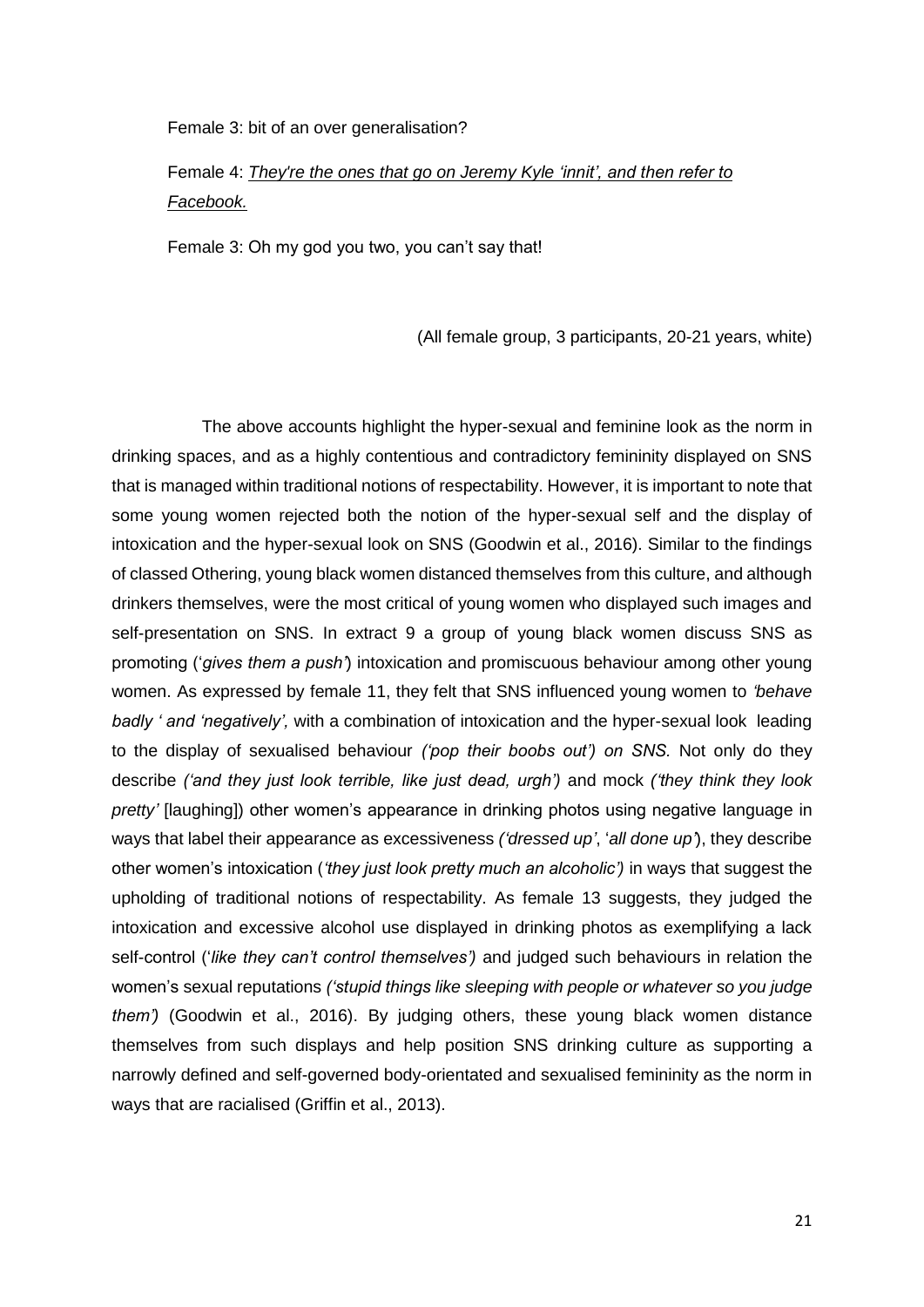#### **Extract 9**

Female 11: Actually, *I think social networks actually influence them to behave badly like negatively. So like, they'll go drink, dress like they do and it'll be like an excuse to pop out their boobs or something.*

Female12: Yeah.

Female11: So like the alcohol just *gives them a push*, and then they're all over Facebook.

Researcher: Ok, do youse ever post stuff when you're drinking?

Female12: No.

Female13: Just like 'having a night out' but not the photos

Female 12: Even if was slightly tempted to I will keep it until the next day when I've woken to say 'Had a great day with these guys, fun, hope we do it again' then someone will comment and say 'Oh had a fun night? Can I come?' 'Sure'.

Female 11: My mates though, they do post stuff when they're drunk but it's just to be like 'Oh I'm cool'. They take pictures of alcohol just because they look cool. *And they dressed up, and they just look terrible, like just dead, urgh* 

Female 13: *They think they look pretty* [laughing]

Female12: Standing like they do, *all done up*, like putting alcohol between them.

Female 13: *Then they just look pretty much an alcoholic, and like they can't control themselves,* I just think like 'go home will ya'. Like people judge them because *drinking leads them to doing stupid things like sleeping with people or whatever so you judge them.*

(Mixed sex group, 4 participants, 18-19 years, black)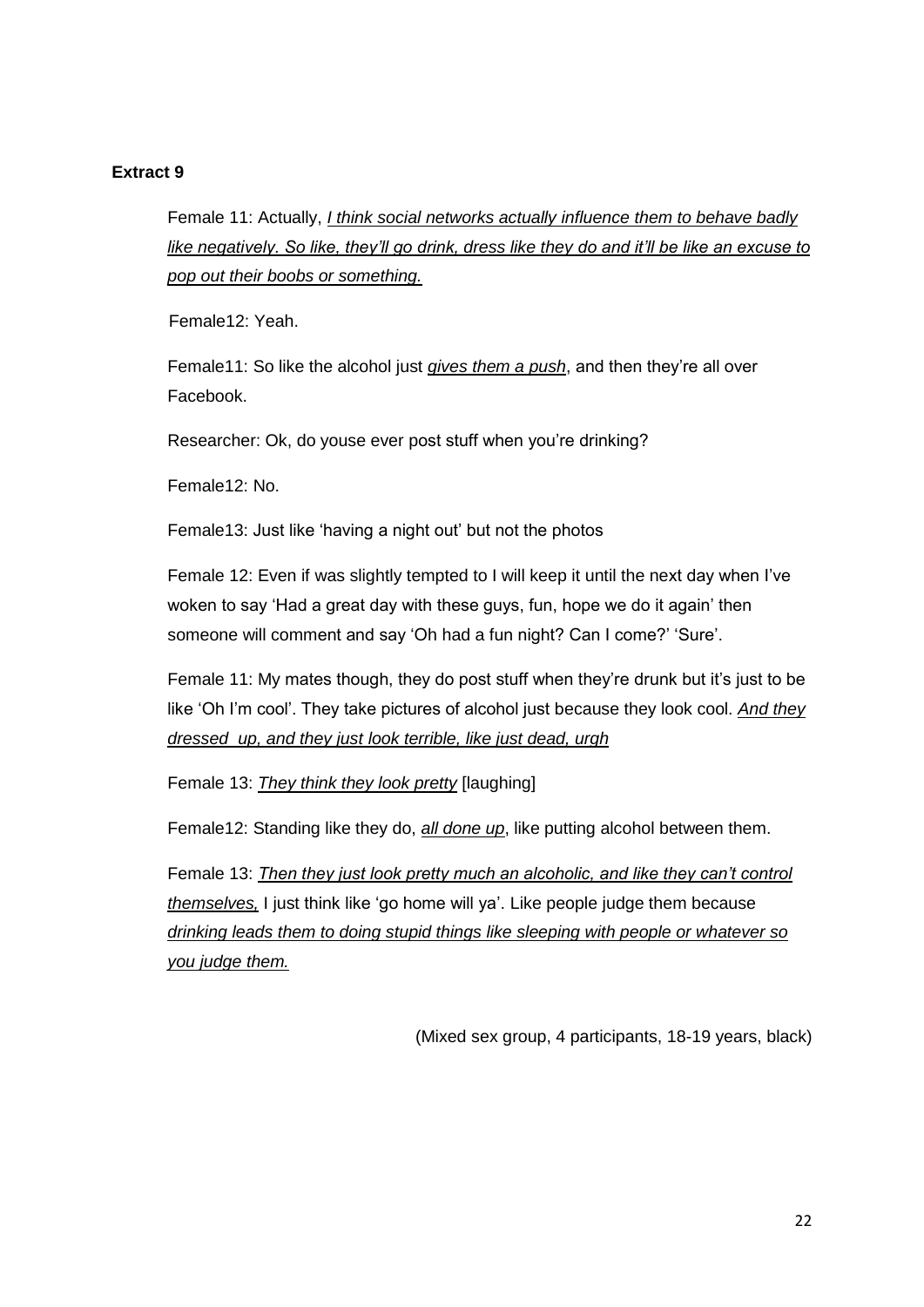### **'If we put a funny one on we can all laugh about it'***:* **strategies for managing intoxication and femininity on SNS**

Although images of drinking and intoxication had been uploaded to SNS by most young women, they employed a number of strategies to prohibit intoxicated photographs being uploaded with the aim of maintaining the display of a highly groomed feminine self that although often sexual, adhered to notions of respectable femininity (Goodwin et al., 2016; Hutton et al., 2016). In negotiating their online feminine identities, they were aware of unseen audiences and the possible judgemental readings of drinking images by various audiences such as peers, parents, and future employers (Brown & Gregg, 2012; Goodwin et al., 2016). As such they evaluated their own content and took appropriate actions to prevent social shaming and damage to their reputation (Goodwin et al, 2016; Hutton et al., 2016). Such discussions were absent from young men's talk, highlighting how online identity performance related to drinking is a much more difficult and complex terrain for young women to occupy than young men (Goodwin et al., 2016).

Many discussed not taking photographs or waiting to upload photographs until they had been filtered when sober the following day (Goodwin et al., 2016). 'Untagging' photographs (i.e. so that the photographs did not appear on the user's profile), adopting privacy options that require permission for tagging photographs, and asking friends to delete photographs were common practices. Relative to young men, almost all young women discussed the use of SnapChat to circulate drinking photos and photos of intoxication during the drinking occasion to a select number of peers. This device allowed them to privately display drunken photographs in which they were not completely satisfied with their appearance without the fear of lasting evidence (photographs sent via SnapChat are deleted quickly, with the sender placing limits on the amount of time the photo can be viewed, usually by the second). Thus, they were able to circulate real time evidence of their social lives and popularity to their peers, whilst limiting the widespread circulation of such images, and the time in which they could be viewed and judged. Extract 10 highlights the value of SnapChat for young women in documenting their nights out without encountering judgement, shame and regret over their behaviour and appearance ('*Why did I do that?', 'Why did I go out like that?*'). However, whilst this platform offered the ability to post drinking photos whilst drunk to a limited audience in ways that other SNS did not allow, as female 8 explains, at times prior intentions not to post photographs to other SNS (e.g. Facebook) whilst drunk ('*you don't mean to post when you're out'*) were constrained by intoxication itself. Intoxication thus interfered with their ability to manage the display of drinking on SNS, leading to regret ('*Why did I do that?')* at the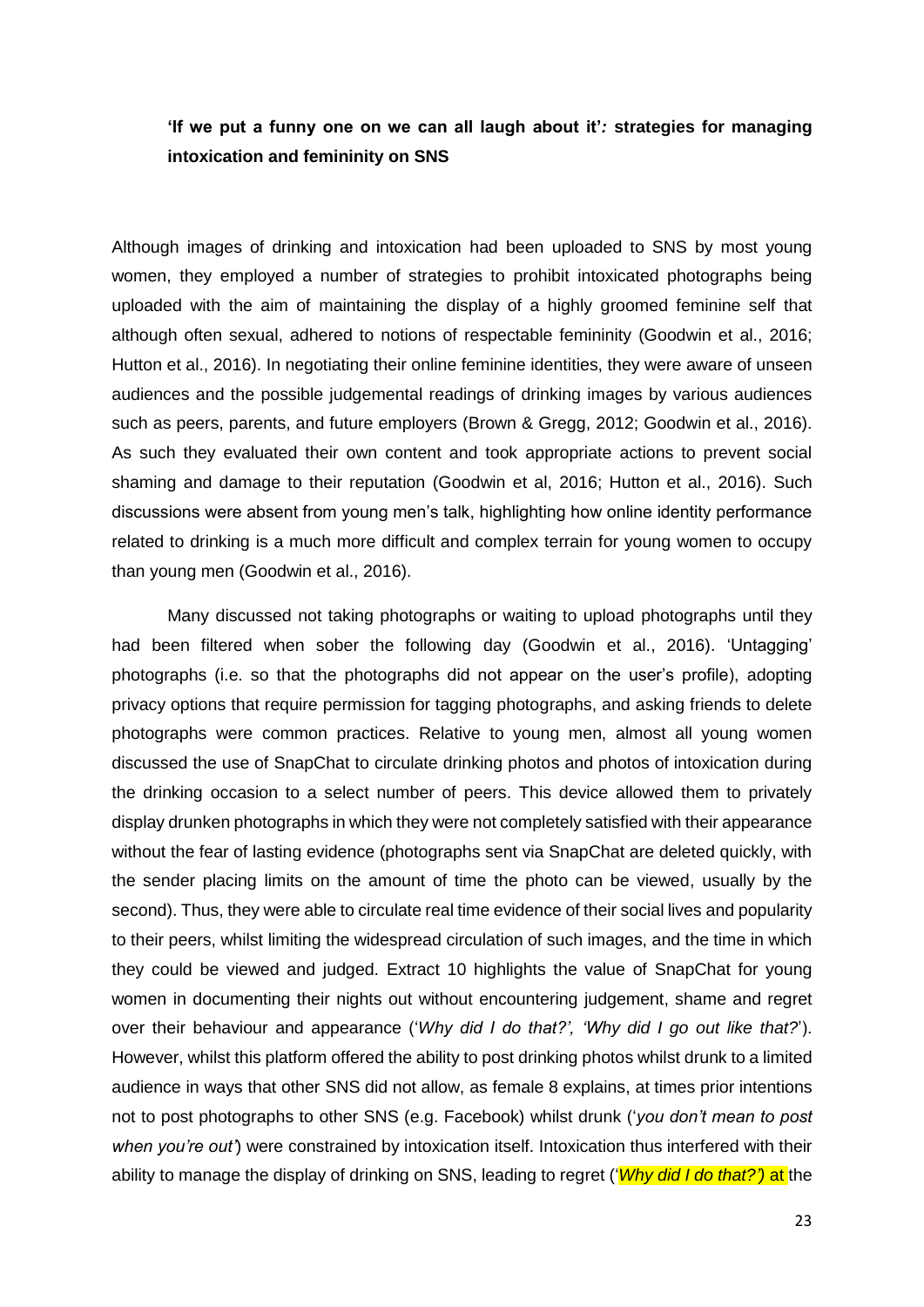display of drunken images in which they were unhappy with their appearance ('*you're drunk and you look so different to the start of the night*'). SnapChat was therefore valued ('*So with SnapChat it's ok'*) as a safe space for the sharing of drinking photos and a mechanism for preventing the display of drunken photos and the 'wrong' feminine look on SNS. Extract 10 also suggests that despite tensions created by the culture of intoxication and the high degree of management involved in the practice of posting drinking photographs to SNS, there was also much pleasure and fun bound up with uploading and viewing drinking photos online (*'I love looking through them') (also see section* '*Just all of us standing together having a nice time'*).

#### **Extract 10**

Researcher: Like, do you look forward to seeing the photos the next day?

Female 7:I do.

Female 6: I do in one way [about P3], She's like 'no'.

Female 8: No!

Female 6: I do like seeing them but when I actually look for them I think "*no, why did I do that".*

Female 7: Like, *"why did I go out like that?"*

Female 8: I think that's the good thing about SnapChat, cause after 8 seconds you never have to see it again. Unless you screen shot it. Cos like either you don't like what people have put up, *you're drunk and you look so different to the start of the night*, or *you don't mean to post when you're out*, and then you do, and you're like, 'why did I do that?' So with SnapChat it's ok

Female 6: I think they do add to a night out cause I love looking through them, I absolutely love it. Sometimes I if I'm bored I just go and look through all the pictures.

(All female group, 3 people, 20-21 years, white)

The pre-loading/drinking context was also used as a strategy for managing images of drinking and intoxication. Young women valued this pre-loading/drinking for its social function as a space in which they bonded with friends whilst perfecting a desired self-presentation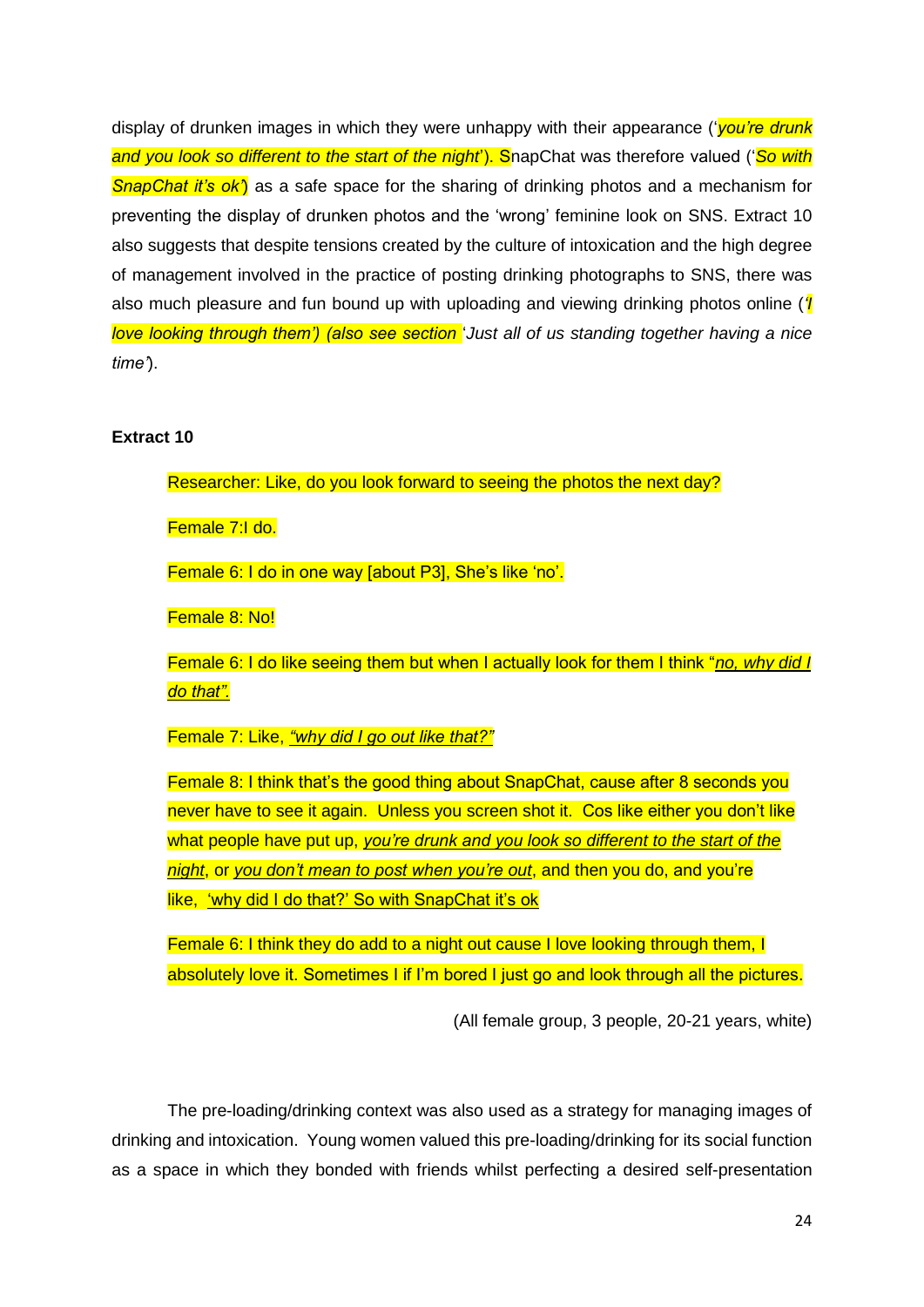when '*getting ready'* or '*dressed up'* for the night out. It provided a context in which the hypersexual and feminine look required for participation in drinking environments was constructed, perfected and caught on camera for the display of 'ideal' photos on SNS before intoxication compromised the look (Bailey et al., 2015). Such talk was unique to young women's accounts, with both young men and young women defining pre-loading as a 'girlie' activity due to its role in constructing appearance. Extract 11 highlights how when asked to discuss a typical night out, emphasis was placed on constructing appearance and the creation of the right look ('*makeup, hair'*) as labour intensive and involving great effort ('*getting ready for two days'*). Achieving the desired appearance became a group activity perfected by 'e*veryone'* in the preloading context*,* thus meeting the requirements for participation in nightlife and acceptable imagery for SNS ('*getting photos'),* and providing additional shared fun.

#### *Extract 11*

Researcher: So just talk me through a typical night out, what would it involve?

Female 14: *Getting ready for two days* [Laughs]

All: [Laugh]

Female 15: We normally meet up at like 9 don't we?

Others: Yeah.

Female 15: Then everyone is like doing the finishing touches, *make up, hair,* then just standing round, *getting photos.*

Female16: *Dressed up* and have a drink, put music on and ring taxis which are always delayed.

Female15: Till like half ten.

Female 16: Always down our drink when we go.

Female 15: We go to the first place until like 2 o'clock, then maybe another place and then we go to [name of venue], [Laughs].

(Mixed sex group, 4 participants, 17-19 years, white)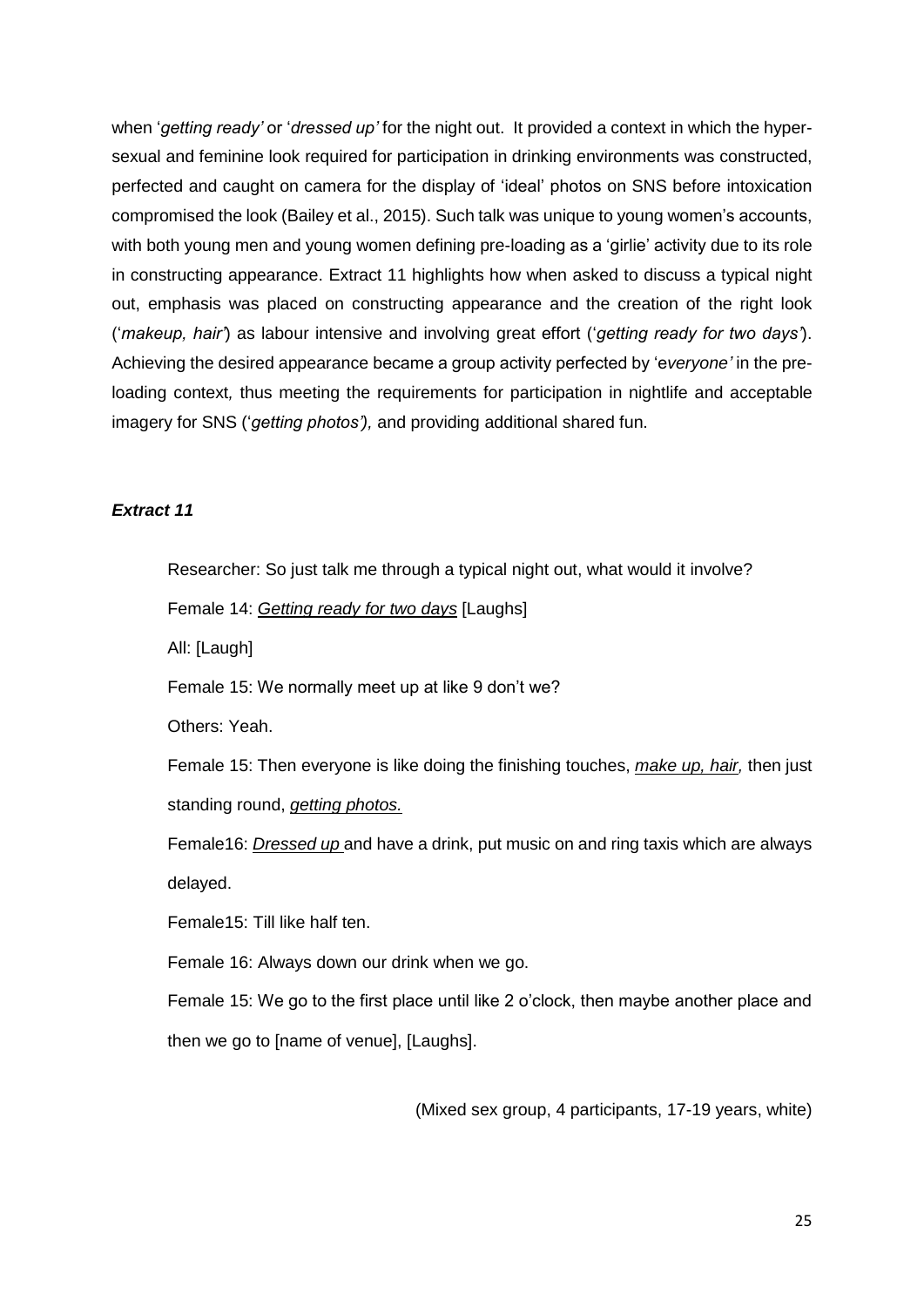Intoxication on SNS was highly managed to avoid those outside of the immediate friendship group from viewing images regarded as unacceptable, yet photographs of intoxication in which young women were unhappy with their appearance were regarded as humorous by some (Niland et al., 2013). In extract 6 above, young women labelled intoxicated photos as '*only for your mates to see'*, restricting such photographs being uploaded and bonding the group through their shared '*sense of humour'* and in-jokes. It was risky to look unattractive in drinking photographs, but shared pleasure and fun was created through the humour associated with such images and as such some young women did permit their display on SNS (Niland et al., 2014). In Extract 12, we see how uploading photographs regarded as unsatisfactory due to intoxication to SNS for others to view was permitted, and regarded as a practice for instigating humour and shared fun. As female 4 states, '*if we put a funny one on we can all laugh about it'*. This suggests a certain degree of pleasure and fun in the gender transgressions involved in intoxication (Dobson, 2014; Griffin et al., 2013) and that for some, a certain degree of unattractive physical appearance was acceptable when funny, working in a way to mitigate negative judgement. Thus, the introduction of humour provided an additional means of managing and controlling the potential negative implications of uploading photographs of unsatisfactory appearance. Such photographs may also be valued in that they provide evidence of young women's authentic involvement in the culture of intoxication and drinking cultures, which is important for peer group acceptance (Goodwin et al., 2016).

#### **Extract 12**

Researcher: If other people posted photos would you un-tag it?

Female 3: Like she [participant 18] put a photo of me and I was like 'Oh, just delete it'. [Laughs]

Female 4: I'd just delete it.

Female 5: Some people put pictures up of their friends and they're not bothered.

Female 3: Although most of the time I say 'Oh just leave it' can't be bothered.

Female 4: Yeah, i don't care as long as it looks funny.

Female 5: Yeah I don't care if it is I suppose.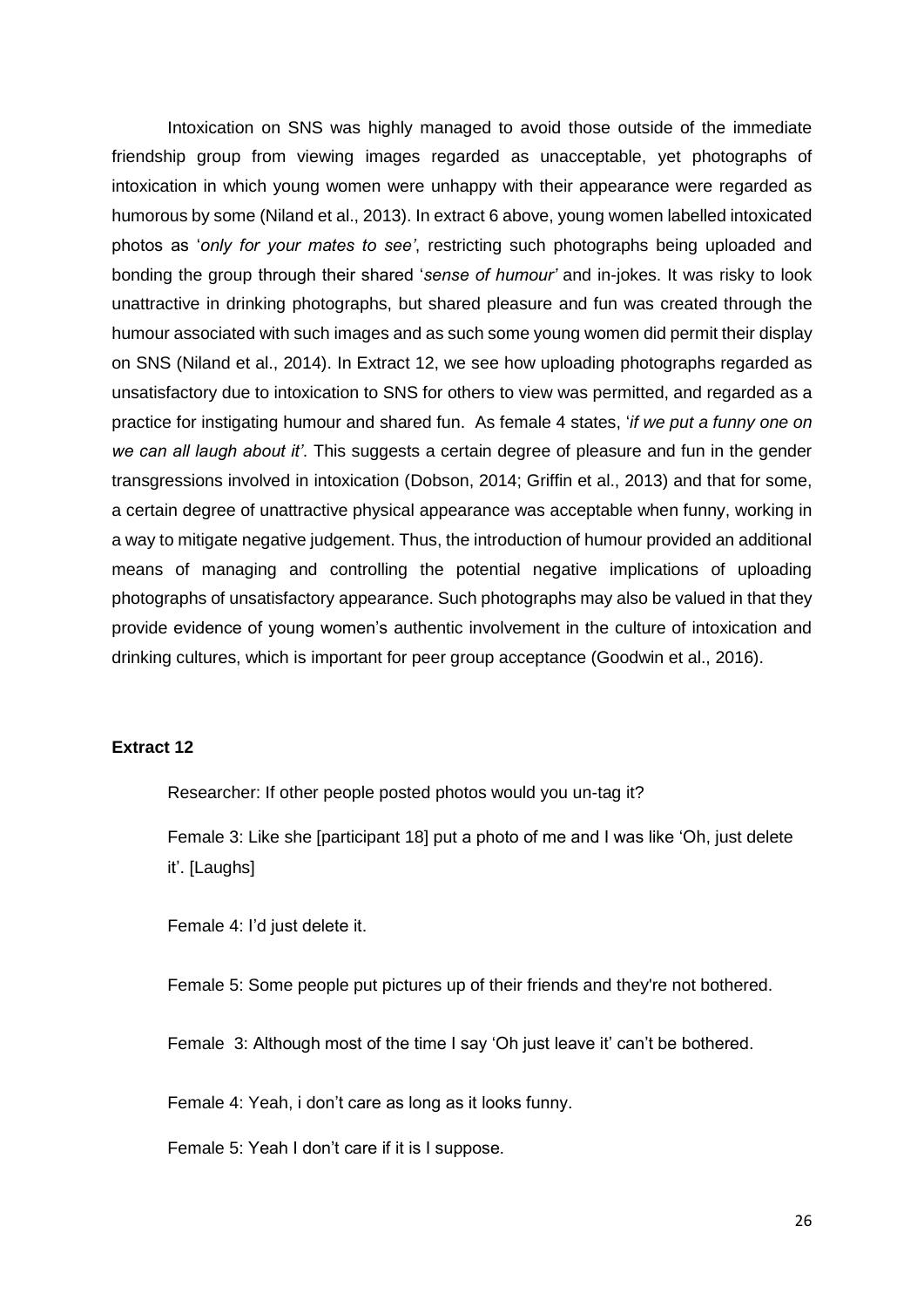(All female group, 4 participants, 17-18 years, white)

Although peer group rules regarding what photographs were acceptable for uploading to SNS appeared to be in place and much effort was involved in abiding by them, young women discussed incidents were friends had uploaded photographs that although may be humorous, contravened such rules, leading to tension between friends (*'murder'*, '*hassle*', Extract 13) (Goodwin et al., 2016. Whilst many recounted such examples and recognised the amusing nature of such photographs, in the main they attempted to avoid tension by keeping the images within the group. As extract 13 highlights, some young women felt that in some cases uploading unattractive photographs of friends was deliberate in that it provided an opportunity to be portrayed as more attractive than their friends ('*you look even more nicer than you do in the photo, and they [friend] look even worse'*), suggesting a degree of competitive femininity regarding attractiveness within drinking cultures (McRobbie, 2009; 2015).

#### **Extract 13**

Female 13: I only put photos up if they're nice and we are all smiling. Like a nice picture of both people. Whereas some people I know put photos up that they look really good on but I know I'll look at it and go, 'She won't think that's nice of her' and there's gonna' be *murder.*

Female 14: you'd look really good but your other mate doesn't

Female 14: which like some girls think it's even more of a bonus, because *you look even more nicer than you do in the photo, and they [friend] look even worse* than they actually are

Female 13: I know, if you were to do that then they'd say something about it, so it's more *hassle*

(Mixed sex group, 6 participants, 17-18 years, white)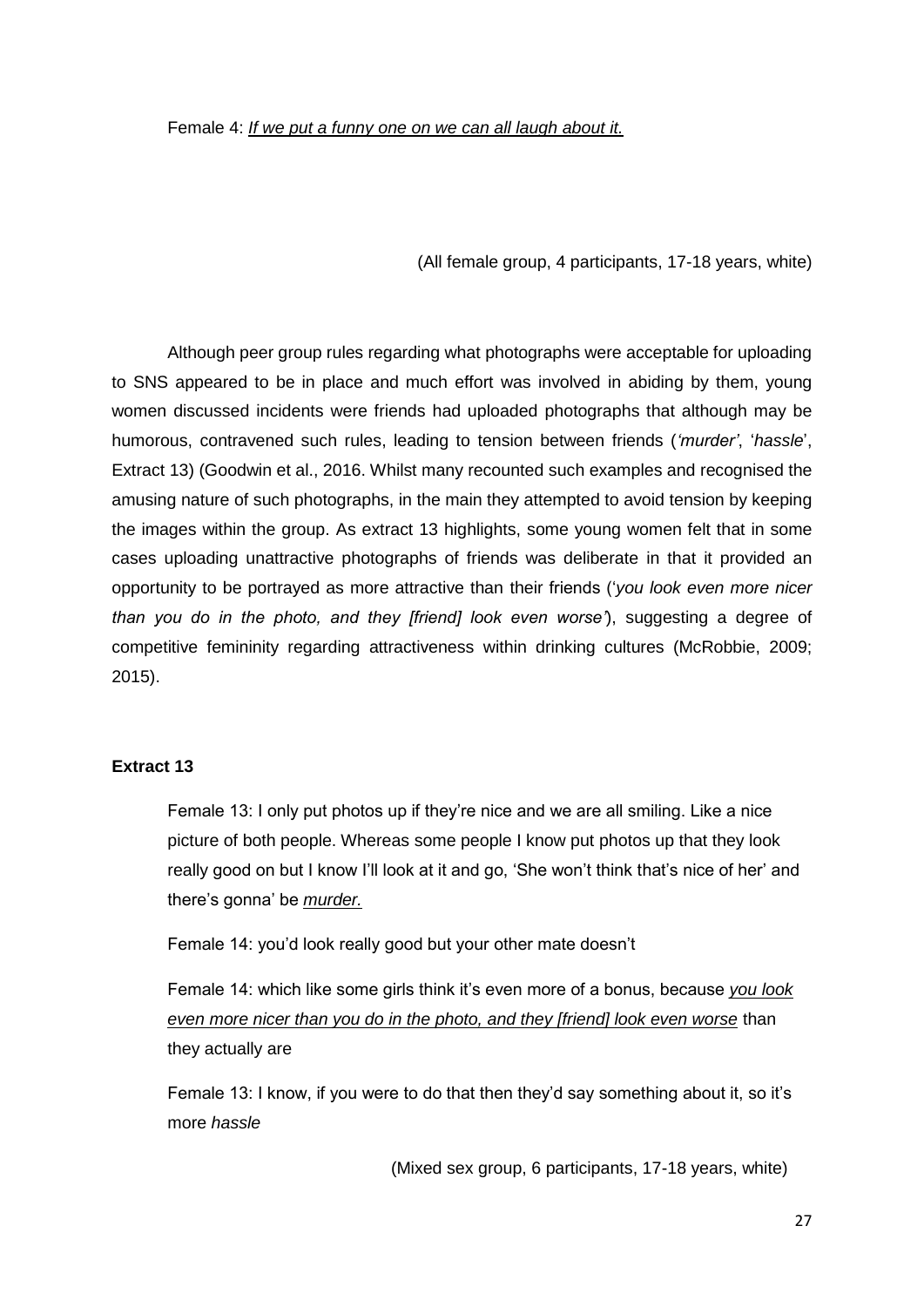Thus, despite group cohesion and pleasure being an integral feature of SNS drinking culture, young women individually managed and negotiated the tensions surrounding the performance of contemporary femininities in relation to drinking and intoxication on SNS (Brown & Gregg, 2012; Hutton et al., 2016). They had clear friendship group rules as to what images were acceptable for uploading to SNS, and a number of strategies were used to manage what photographs were displayed (e.g. untagging photos, use of SnapChat, photo taking in pre-loading/pre intoxication). However, such rules were sometimes broken to allow for the introduction of humour, to provide evidence of authentic participation in the culture of intoxication and to be portrayed as attractive relative to their friends, which at times caused tension. The management of intoxicated photographs thus not only denoted the negotiation of femininity in a competitive manner, but the management of friendship relations (Niland et al., 2013; McRobbie, 2009; 2015).

#### **Discussion**

The research adds to our understanding of the changing nature of young women's drinking and experiences of intoxication in a post-feminist social media age. A number of themes are highlighted which were unique to young women and absent from young men's accounts, thus shedding light on the gendered nature of the role and use of SNS in young people's drinking cultures. Drinking experiences and intoxication had a significant role in group bonding and friendship and the display of drinking photographs on SNS enhanced shared fun and pleasure through creating lasting memories and humorous group drinking stories (Griffin et al., 2009; Niland et al., 2013, 2014). SNS also provided a way for young women to visibly display their active social lives, popularity and appearance, thus gaining peer attention, interaction, and appraisal (Goodwin et al., 2016). Fulfilling a need to be 'seen' and enhancing shared fun and group belonging suggested a powerful reason for drinking photographs being highly valued in young women's drinking practices (Goodwin et al., 2016; Lyons et al., 2014, 2015; Niland et al., 2014). As discussed by McRobbie (2015), the display of contemporary femininity based on perfection, beauty and the body on SNS as a source popularity and attention, almost positions Facebook as the new Miss World Beauty phenomenon in which young women focus on perfecting femininity with the intention of being 'looked at'.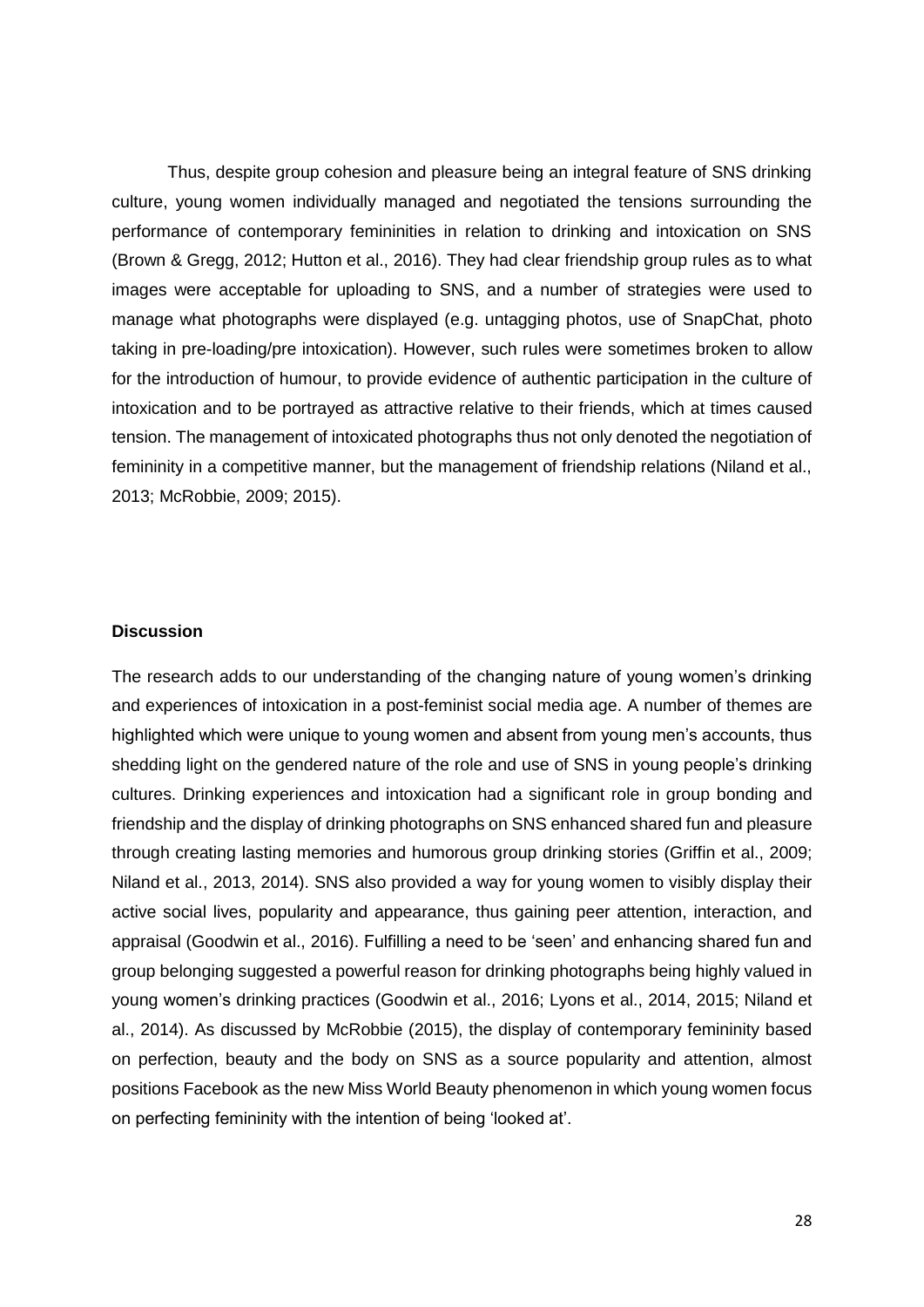The research confirms that the restraints and restrictions on young women's behaviour in drinking contexts have not escaped SNS. Such management has extended to their decisions around the online display of drinking photographs (Hutton et al., 2016), and as other research has shown, certain aspects of drinking experiences (i.e. intoxication) were supressed and omitted (Hutton et al., 2016; Niland et al., 2014). Although as an extension of drinking spaces, SNS provided opportunities for young women to create, negotiate and perform a hyper sexual and feminine identity as the norm (Bailey et al., 2015; Griffin et al., 2013; Goodwin et al., 2016; Hutton et al., 2016; Lyons & Willott, 2008), they took individual responsibility in managing their behaviour and online display of drinking and intoxication with reference to bodily appearance, attractiveness, self-control and their sexual reputations (Bailey et al., 2015; Griffin et al., 2013; Stepney, 2015). The rejection of the display of both the hyper-sexual and feminine look and intoxication by young black women participating in the research also helps position these ideals as racialised (Dobson, 2013; Griffin et al., 2013; McRobbie, 2009; 2015). Of note is the way in which the hyper-sexual and feminine look adhered to by most young women resembled the contemporary constructions of femininity presented in celebrity culture, in which femininity is commoditised and a narrow set bodily attributes and sexiness are perfected in ways that lead to competitive femininity between women (Jackson & Vares, 2015; Watt et al., 2015; McRobbie, 2009; 2015).

As others have suggested (Bailey et al., 2015; Griffin et al., 2013; Hutton et al., 2016) women's drinking experiences and their display on SNS must be understood in relation to post-feminism, whereby women's participation in public drinking spaces is portrayed and perceived as one example of their right to actively engage, enjoy and express themselves hyper-sexually through consumerism within neo-liberal discourses of individualism, choice and empowerment (McRobbie, 2009). Despite such promises, young women remained restrained by existing notions of traditional respectable femininity and carefully negotiated their online display of drinking and intoxication in an attempt to present the 'right' feminine identity (Lyons et al., 2014, 2015; Niland et al., 2014; Tonks, 2012). Traditional notions of respectable femininity and contemporary femininities are thus at odds with each other, and as Griffin et al., (2013) suggest, the juxtaposition of hyper sexual femininity and the culture of intoxication as a new form of transgression produces a challenging set of dilemmas for young women. They have individual choice to participate in drinking and public displays of intoxication, yet in a highly constrained context, in that they appear to be offered the freedom to transgress, yet traditional codes and gendered double standards remain in force.

The research provides evidence from young women's talk around SNS that such tensions and dilemmas in contemporary femininity presented by post-feminism now extend to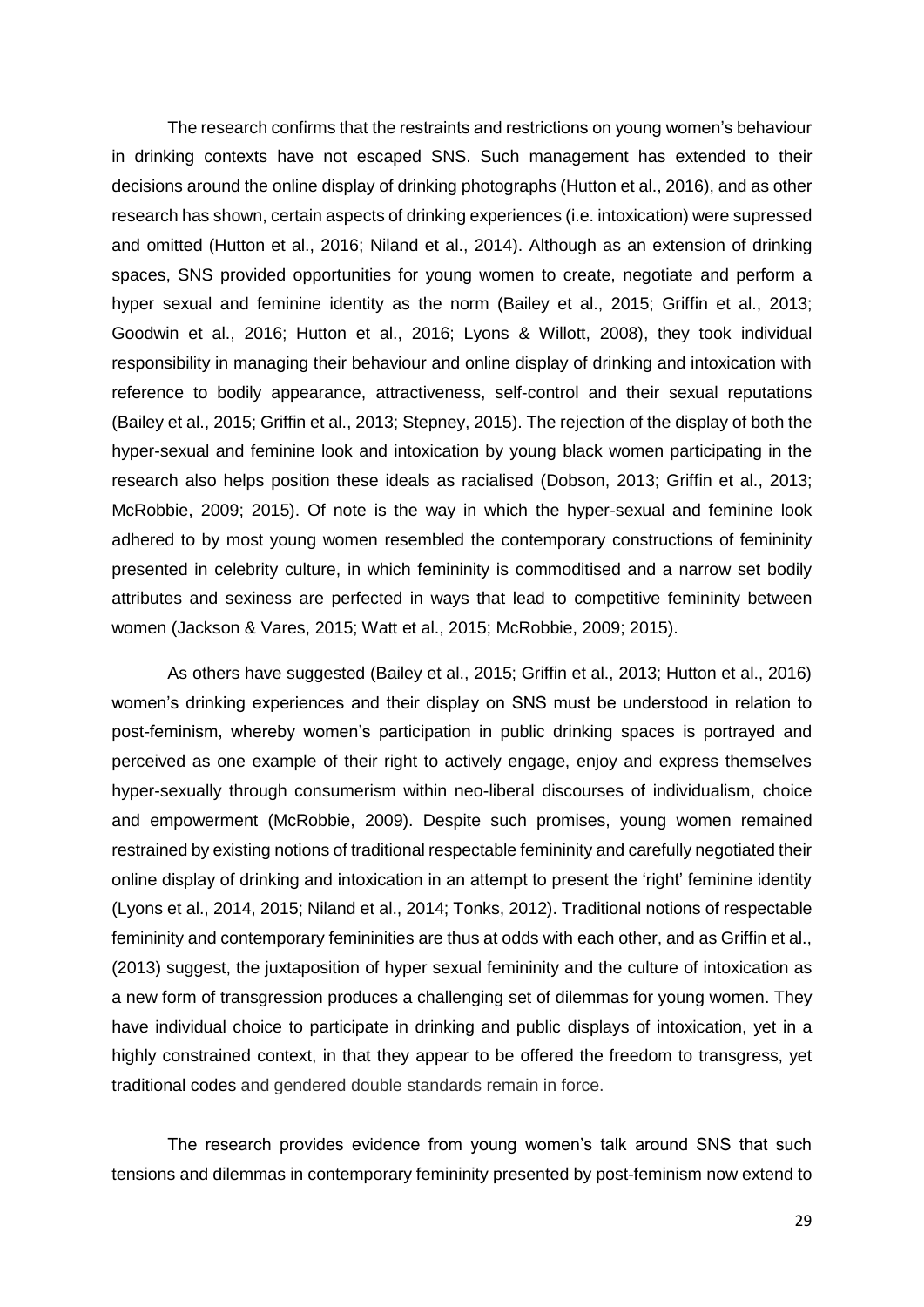SNS (Griffin et al., 2013; Watts et al., 2015). However, it is important to pay attention to how in recent years there has been an acknowledgment of feminism in popular culture, and the emergence of feminisms that rely on social media as their focal point (McRobbie, 2015). This study found a lack of feminist discourse within young women's accounts and as McRobbie (2015) notes, the re-emergence of a feminism in popular discourse is bound up with and countervailed by the idea that female success is equated to individual self-regulation and achievement through a discourse of the 'can-do must to better', 'have it all' girl. Such individualistic competitive striving to achieve ambitions of success and 'the perfect' is supported by a contemporary feminism of sorts, and is intensified in a world of social media and celebrity feminism. Such discourse works in a way to make feminism compatible with the individualising project of neo-liberalism and the idea of competition, which may work in a way to prevent collective feminist action (McRobbie et al., 2015). Such ideas as an updated extension of the post-feminist theory provide a useful tool for future explorations of young women's drinking cultures and experiences of intoxication.

An outcome of young women's negotiation and management of drinking images on SNS was that the display of drinking and intoxication was selective and overly positive. As other research has found (Hutton et al., 2016; Niland et al., 2014), although young women did participate in a culture of intoxication, they effectively 'air brushed' their experiences on SNS resulting in negative aspects of drinking being omitted. SNS provide an opportunity for young people to 'amp up' their alcohol-related social lives and popularity through self-presentation of highly managed, selective and predominantly positive drinking experiences (Goodwin et al., 2016; Moewaka Barnes et al., 2016). This has implications as the overly selective images of drinking experiences may disguise the dilemmas in femininity created by drinking, intoxication and the display of agentic sexuality, whilst reinforcing a narrowly defined femininity and standards of beauty as the norm. Moreover, drinking and intoxication may be falsely presented as markers of empowerment in ways that disguise the pressures faced by young women and the continued patriarchal heterosexual gender relations at play within drinking practices and spaces (Dobson, 2013).

In addition, the overly positive images of drinking itself may lead to the normalisation of certain drinking practices and the perception of drinking as a predominantly positive and relatively risk free behaviour for young women (Lyons et al., 2014, 2015; Moewaka Barnes et al., 2016; Niland et al., 2013, 2014). It is important that the gendered dynamics in both the uses and meaning of drinking and intoxication are considered when planning practice and policy responses to young people's drinking practise and experiences of nightlife spaces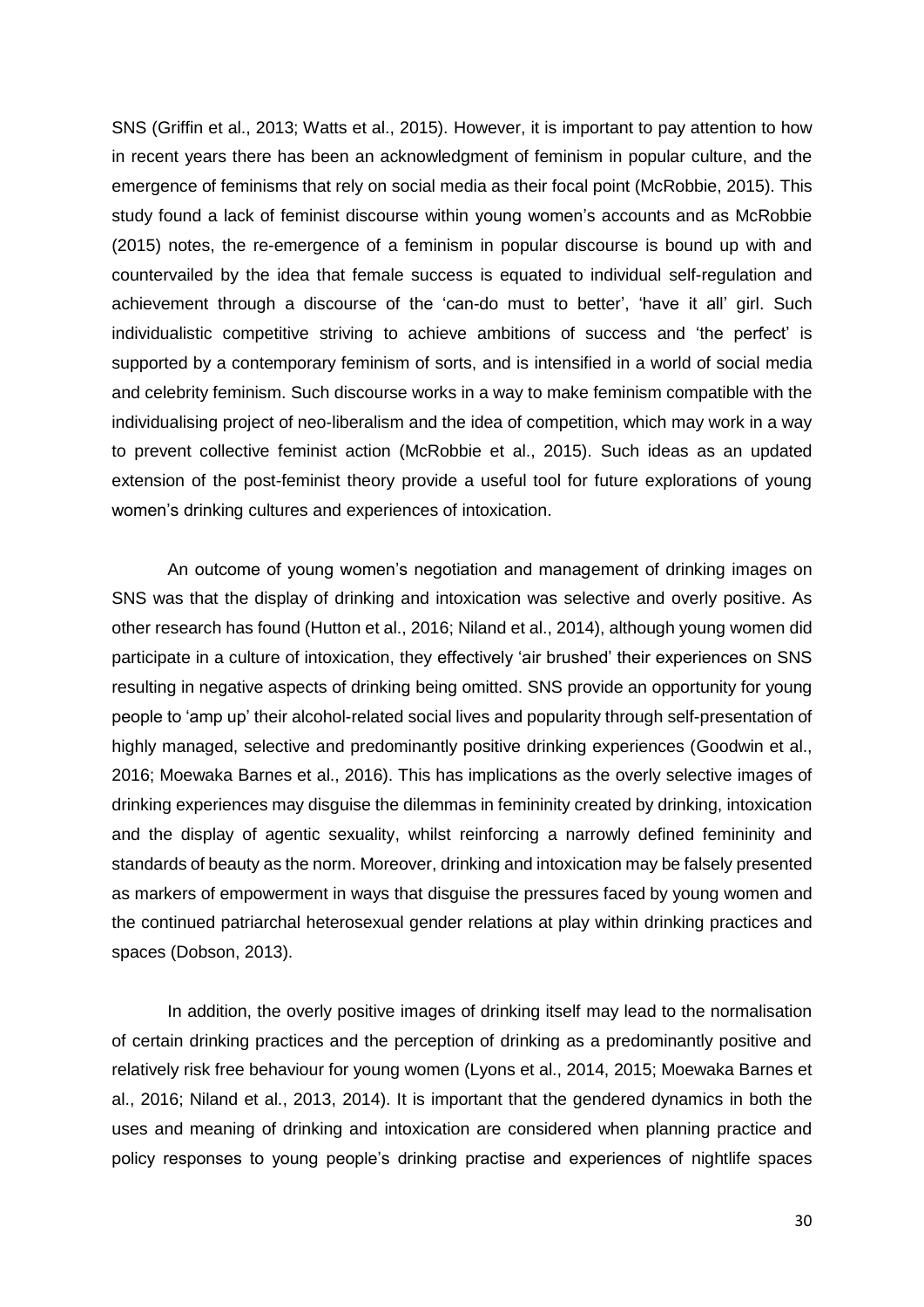(Niland et al., 2014; NUS, 2012). However, it is equally important that attempts at addressing young women's drinking do not incorporate the dilemmas in femininity into campaigns with the intention of scaring and shaming young women into changing their behaviours, this may prove ineffective, as well as being ethically questionable (Griffin et al., 2013; Watt et al., 2015).

This paper is unique in that it provides the first UK account of how young women negotiate femininities in relation to drinking and intoxication on SNS. However, a number of limitations must be acknowledged. The findings are not representative of all young women's drinking experiences, although our findings reflect those of other international research (e.g. Bailey et al., 2015; Griffin et al., 2013; Hutton et al., 2016; Lyons et al., 2014; 2015; Tonks, 2012; Niland et al., 2014). Group interviews provide a useful means of gaining insight into young women's drinking practice and experiences of intoxication. It is important to acknowledge that they can produce different results to individual interviews when discussing such issues, with group interviews producing more positive and social desirable accounts of drinking experiences than those produced by individual interviews (Lyons et al., 2015). Comparing the results of both methods in a UK context is an important line of future enquiry. Whilst there were no notable differences in the ways in which young women talked about their drinking experiences, intoxication and SNS between mixed-sex and female only groups, it is important to acknowledge that different accounts would have been produced using female only groups.

Also, as previous work in this area has explored (Grififn et al., 2013; Bailey., 2015; Nicholls, 2016), class is central to the lives of young women and their experiences of femininity, drinking culture and intoxication. Although a theme of classed Othering emerged in discussions around uploading drinking photos to SNS (Bailey et al., 2015; Griffin et al., 2013; Hutton et al., 2016; Nicholls, 2016), the study would have benefitted from exploring class more prominently in the young women's lived experiences by either asking the young women to self-define their class positions, and/or through researcher assignment based on markers of class. Moreover, whilst alcohol-related practices are gendered, it is important to note that they are also highly aged and bound up with connation's of maturity (Atkinson et al.,2016; Johnson, 2013). For example, young people may view certain drinking practices as an attempt by others to appear socially 'older' (i.e. 'cool', 'showing off'), with over-claiming beyond one's age being associated with immaturity. In other research conducted by the authors with the same sample (Atkinson et al., 2015; 2016) exploring young women's (and men's) interactions with alcohol marketing on SNS, connotations of age and maturity ran through young people's talk. Young people distanced themselves from certain alcohol brands, online practices (outwardly referring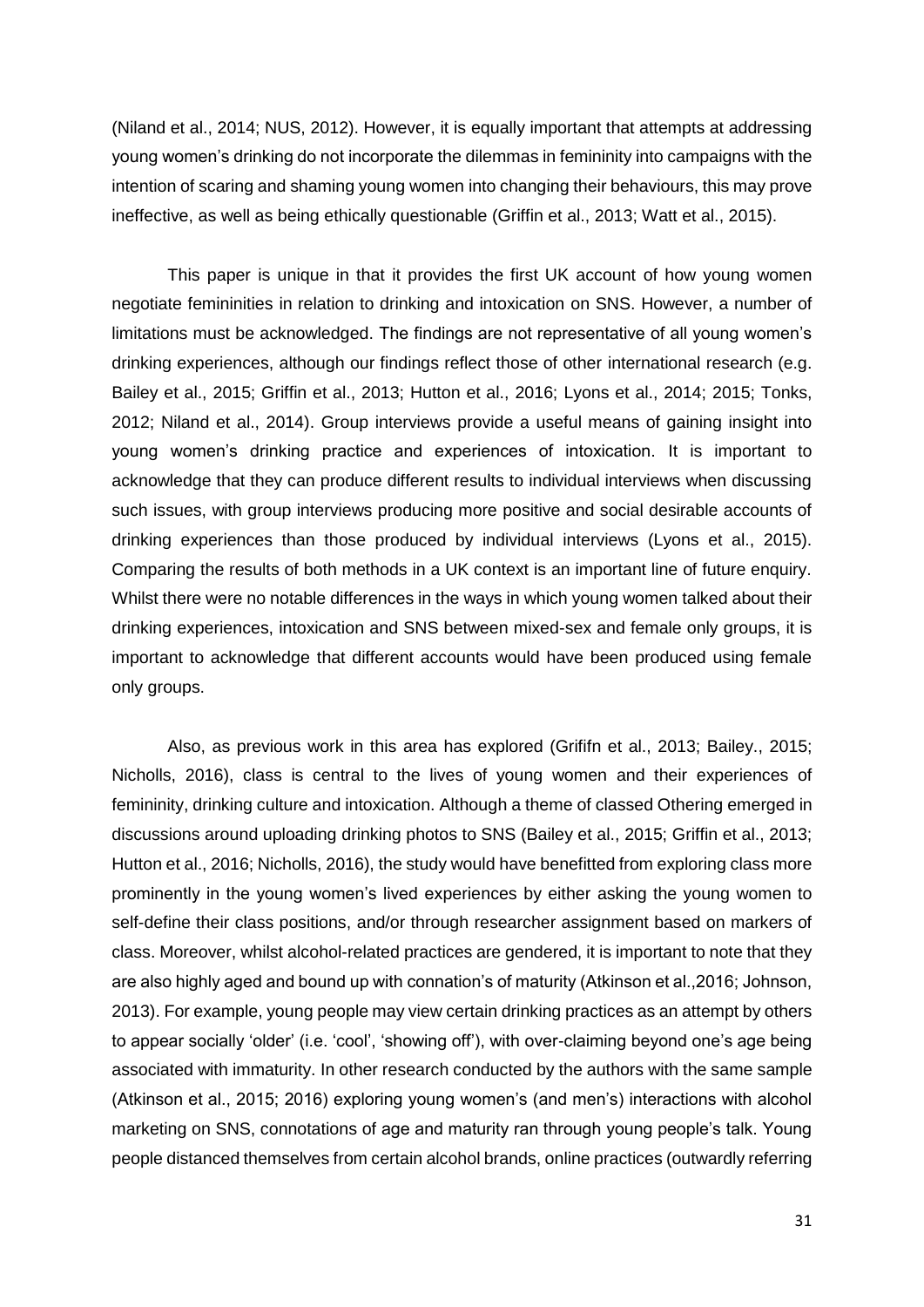to drinking and intoxication in Facebook status) and SNS marketing strategies (e.g. direct engagement with online marketing (i.e. Facebook likes of brand pages)) in their online identity making practices, in an attempt to distance themselves from the practices of younger people to reinforce their own maturity (Atkinson et al., 2016; Johnson, 2013).

To conclude, our findings suggest that what type of drinking experience displayed by young women on SNS was associated with a wider set of culturally embedded and often contradictory understandings of how contemporary femininities should be performed and accomplished in Western neo-liberal societies and within a post-feminist context (Atkinson et al., 2012a; Butler 1999; Skeggs, 1997, 2004, 2005). The research adds to other work in this area (Bailey et al., 2015; Griffin et al., 2013; Stepney, 2015; Nicholls, 2016; Niland et al., 2014) by highlighting the ways in which young women's experiences of drinking and intoxication are constrained relative to men's and how this is reflected, reproduced and reinforced by their management of femininities in relation to drinking and intoxication on SNS (Goodwin et al., 2016; Hutton et al., 2016).

**Acknowledgments** We would like to express our thanks to Alcohol Research UK for funding this research and to Kimberley May Ross-Houle and Emma Begley for assisting with data collection and initial data analysis. Thanks to all the young women for sharing their experiences and to both reviewers and the editor for their detailed and useful comments and suggestions.

**Conflicts of interest:** The authors wish to confirm that there are no known conflicts of interest.

#### **References**

Atkinson, A.M., Ross-Houle, K.M.., Begley, E., & Sumnall, H.R. (2016). An exploration of alcohol advertising on Social Networking Sites: an analysis of content, interactions and young people's perspectives, *Addiction, Research and Theory,*  DOI:10.1080/16066359.2016.1202241

Atkinson, A.M. Ross-Houle, K.M., Begley, E., & Sumnall, H.R. (2015). Constructing alcohol identities: the role of Social Network Sites in young people's drinking cultures. Alcohol Research UK.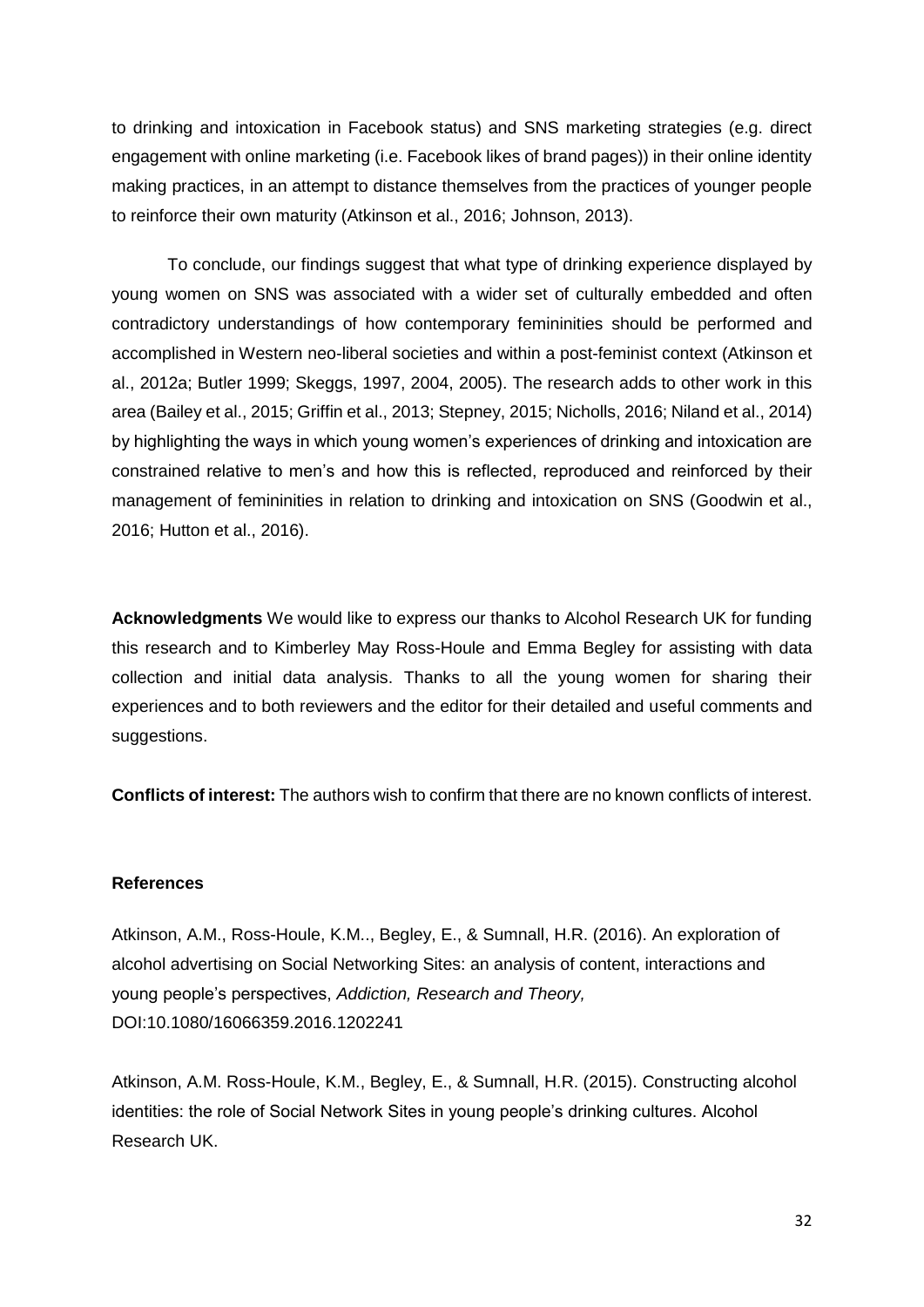Atkinson. A.M., Elliott, G., Bellis, M., & Sumnall, H.R. (2011). Young people, Alcohol and the Media. York: Joseph Rowntree Foundation.

Atkinson. A.M., Kirton, A.W., & Sumnall, H.R. (2012a). The gendering of alcohol in consumer magazines: An analysis of male and female targeted publications. *Journal of Gender Studies*, 21 (4): 365-386.

Atkinson, A.M., Sumnall, H.R., & Bellis, M.A. (2012b). Substance use among 15-16 years olds in the UK. Key findings from the 2011 European School Survey Project on Alcohol and Other Drugs (ESPAD). Centre for Public Health: LJMU.

Bailey, L., Griffin, C., & Shanker, A. (2015). "Not a good luck": Impossible Dilemmas for Young Women Negotiating the Culture of Intoxication in the United Kingdom. *Substance Use and Misuse*, 50, 747-758.

Bourdieu, P. (1984). Distinction: A Social Critique of the Judgement of Taste. London: Routledge.

Bourdieu, P. (1990). Photography: A middle-Brow art. Cambrdige: Policy Press.

boyd, D. (2007a). "Social Network Sites: Public, Private, or What?" *Knowledge Tree* 13, May. Available at http://kt.flexiblelearning.net.au/tkt2007/?page\_id=28

boyd, D. (2007b). Why Youth (Heart) Social Network Sites: The Role of Networked Publics in Teenage Social Life. In D. Buckingham (Ed), Youth, Identity, and Digital Media, Cambridge: MIT Press, 119–42.

boyd, D., & Ellison, N. (2007). Social Network Sites: Definition, History, and Scholarship. *Journal of Computer-Mediated Communication*, 13 (1): 210–230.

Braun, V., & Clarke V. (2006). Using thematic analysis in psychology. *Qualitative research in Psychology*, 3(2), 77-101.

Brown, R. & Gregg, M. (2012). The pedagogy of regret: Facebook, binge drinking and young women, Continuum: Journal of Media & Cultural Studies, 26:3, 357-369, DOI: 10.1080/10304312.2012.665834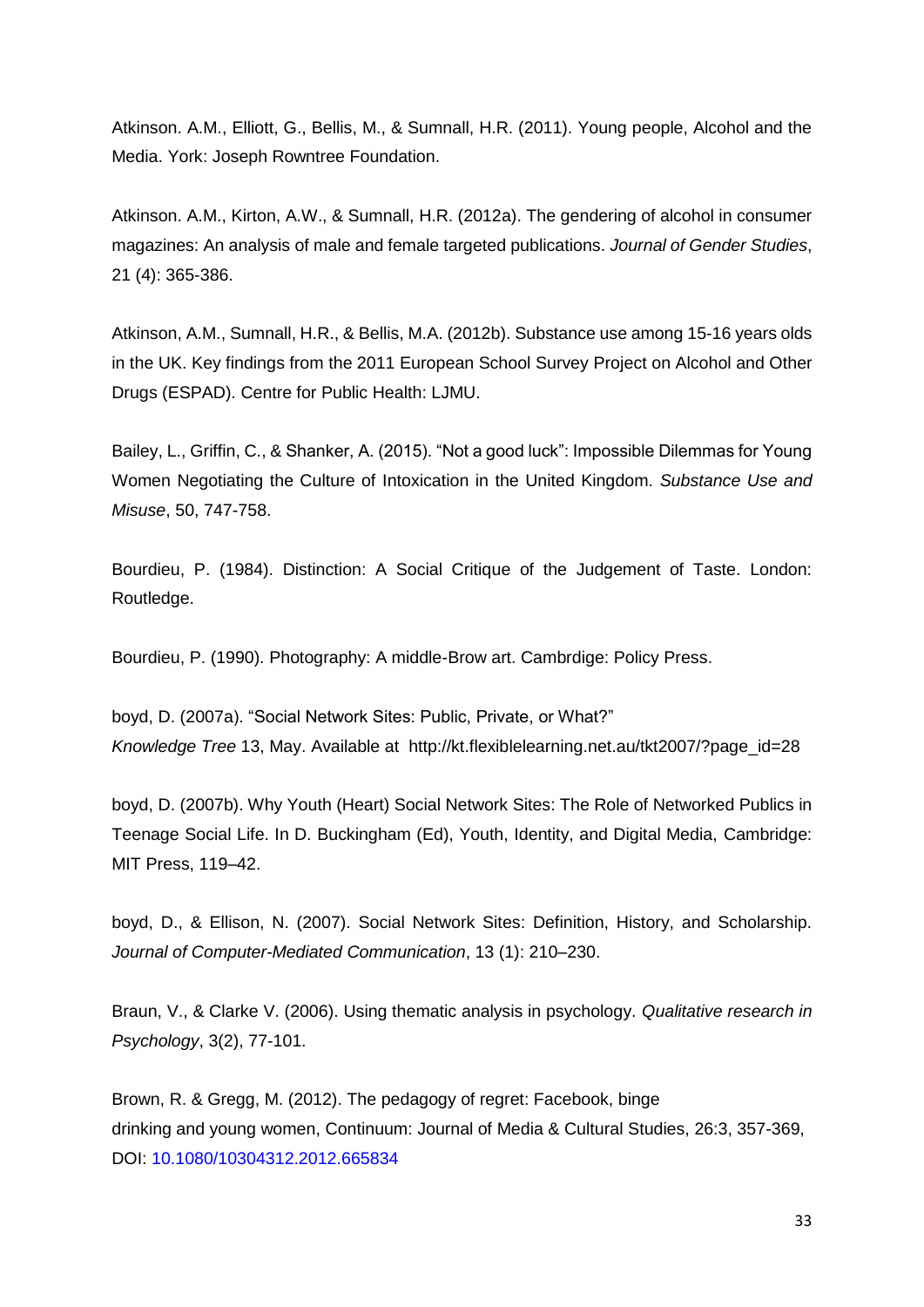Burr, V. (2003). Social constructionism. East Sussex, UK: Routledge.

Butler, J. (1999). Gender trouble: feminism and the subversion of identity. London: Routledge.

Carah, N., Brodmerkel, S., & Hernandez, L. (2014). Brands and sociality: Alcohol branding, drinking culture and Facebook. Convergence, 20(3), 259-275. doi: 10.1177/1354856514531531.

Cover, R. (2012). Performing and undoing identity online: Social networking, identity and the incompatibility of online profiles. *Journal of Research into New Media Technologies*, 18(2), 177-193.

Cullen, F. (2011) 'The only time I feel girly is when I go out': drinking stories, teenage girls and respectability, International Journal of Adolescence and Youth, 16(2):119-238.

De Visser, R.O. & McDonnell, E.J. (2012). 'That's OK. He's a guy': A mixed-methods study of gender double-standards for alcohol use. *Psychology & Health*, 27:5, 618-639.

De Visser, R.O. & Smith, J.A., (2007a) Alcohol consumption and masculine identity among young men. *Psychology and health*, 22 (5), 595–614.

De Visser, R.O. & Smith, J.A., (2007b). Young men's ambivalence toward alcohol. *Social science and medicine*, 64, 350–362.

De Visser, R.O., Smith, J.A. & McDonnell, E.J. (2009) Constructing maturity through alcohol experience- Focus group interviews with teenagers, Addiction, Research and Theory, 14(6), 589-602.

Demant, J. & Järvinen, M. (2010). Social capital as norms and resources: Focus groups discussing Alcohol. *Addiction Research and Theory*, 19(2): 91–101.

Dobson, A. (2013). Performative shamelessness on young women's social network sites: Shielding the self and resisting gender melancholia, Feminism & Psychology 2014, Vol. 24(1) 97–114, DOI: 10.1177/0959353513510651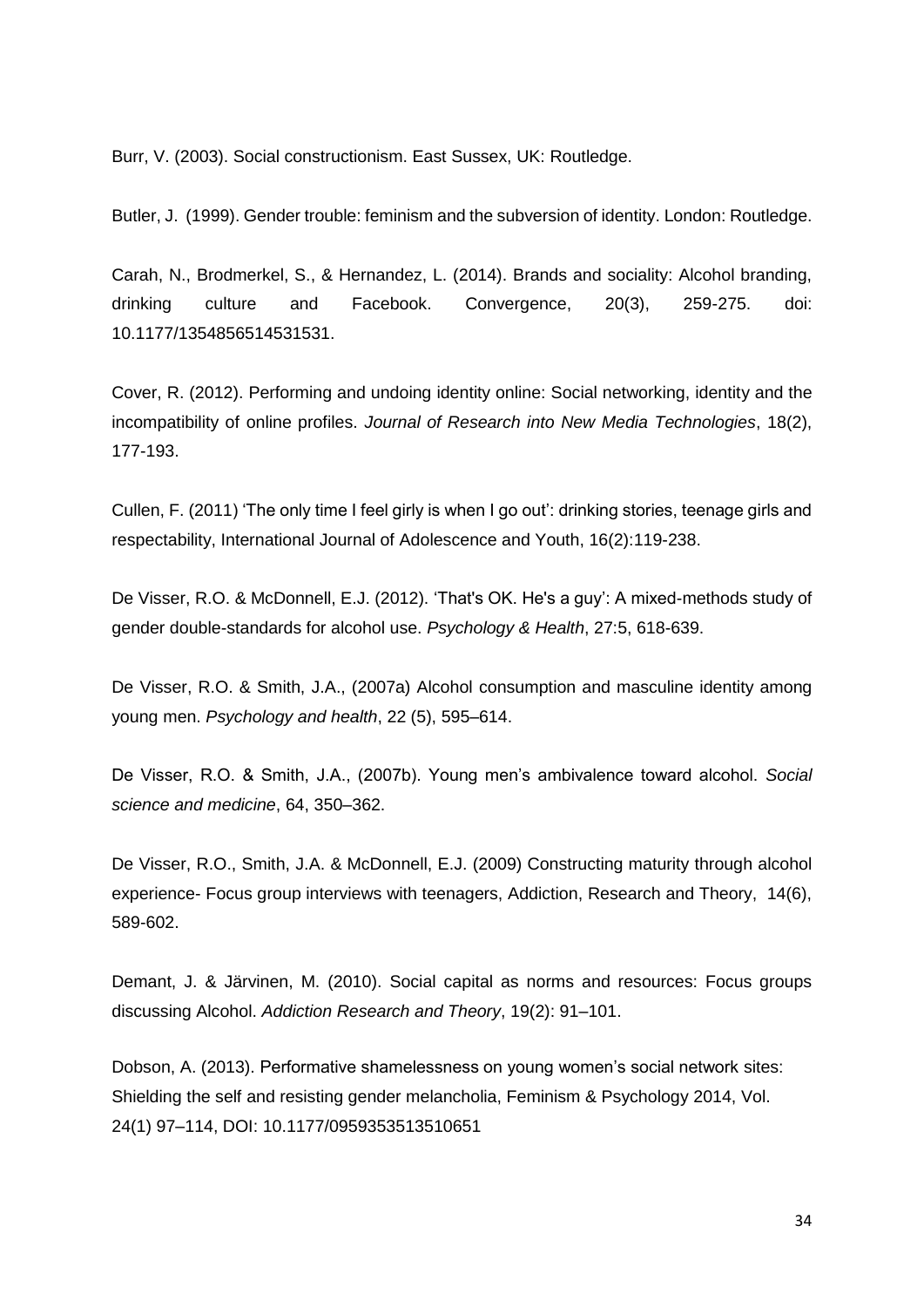Dobson, A. (2014) "Sexy" And "Laddish" Girls, Feminist Media Studies, 14:2, 253-269, DOI: 10.1080/14680777.2012.713866

Eder, D. & Ferguson, L. (2003). Interviewing children and young people. In Holstein, J. and Grubrium, J. (eds) Inside Interviewing: New Lenses, New Concerns. Thousand Oaks, CA: Sage.

Fuller, C. *(2015).* Smoking, drinking and drug use among young people in England in 2014. Health and Social Care Information Centre.

Giddens, A. (1991). Modernity and Self-Identity: Self and Society in the Late Modern Age. Cambridge: Polity Press.

Gill, R. (2007). Gender and the Media. Cambridge and Malden: Polity Press.

Gill, R. (2008). Culture and subjectivity in neoliberal and postfeminist times. *Subjectivity*, *25*, 432–445.

Griffin, C., Szmigin, I., Bengry-Howell, A., Hacklet, C., & Mistral, W. (2013). Inhabiting contradictions: Hypersexual femininity and the culture of intoxication among young women in the UK. *Feminism and Psychology*, 23(3):184-296.

Griffiths, R., & Casswell, S. (2010). Intoxigenic Digital Spaces? Youth, Social Networking Sites and Alcohol Marketing, Drug & Alcohol Review 29: 525–530.

Griffin, C., Bengry-Howell, A., Hackley, C., Mistral, W., & Szmigin, I. (2009). 'Every time I do it I absolutely annihilate myself': loss of (self)-consciousness ad loss of memory in young people's drinking narratives. *Sociology*, 43(3), 456-476.

Goodwin, I., Griffin, C., Lyons, A., McCreanor, T., & Moewaka Barnes, H. (2016). Precarious Popularity: Facebook Drinking Photos, the Attention Economy, and the Regime of the Branded Self, Social Media + Society, January-March, 1– 1,3 DOI: 10.1177/2056305116628889

Hibell, B. et al., (2012). The 2011 ESPAD report: substance use among students in 36 European countries. The Swedish Council for Information on Alcohol and Other Drugs, Stockholm.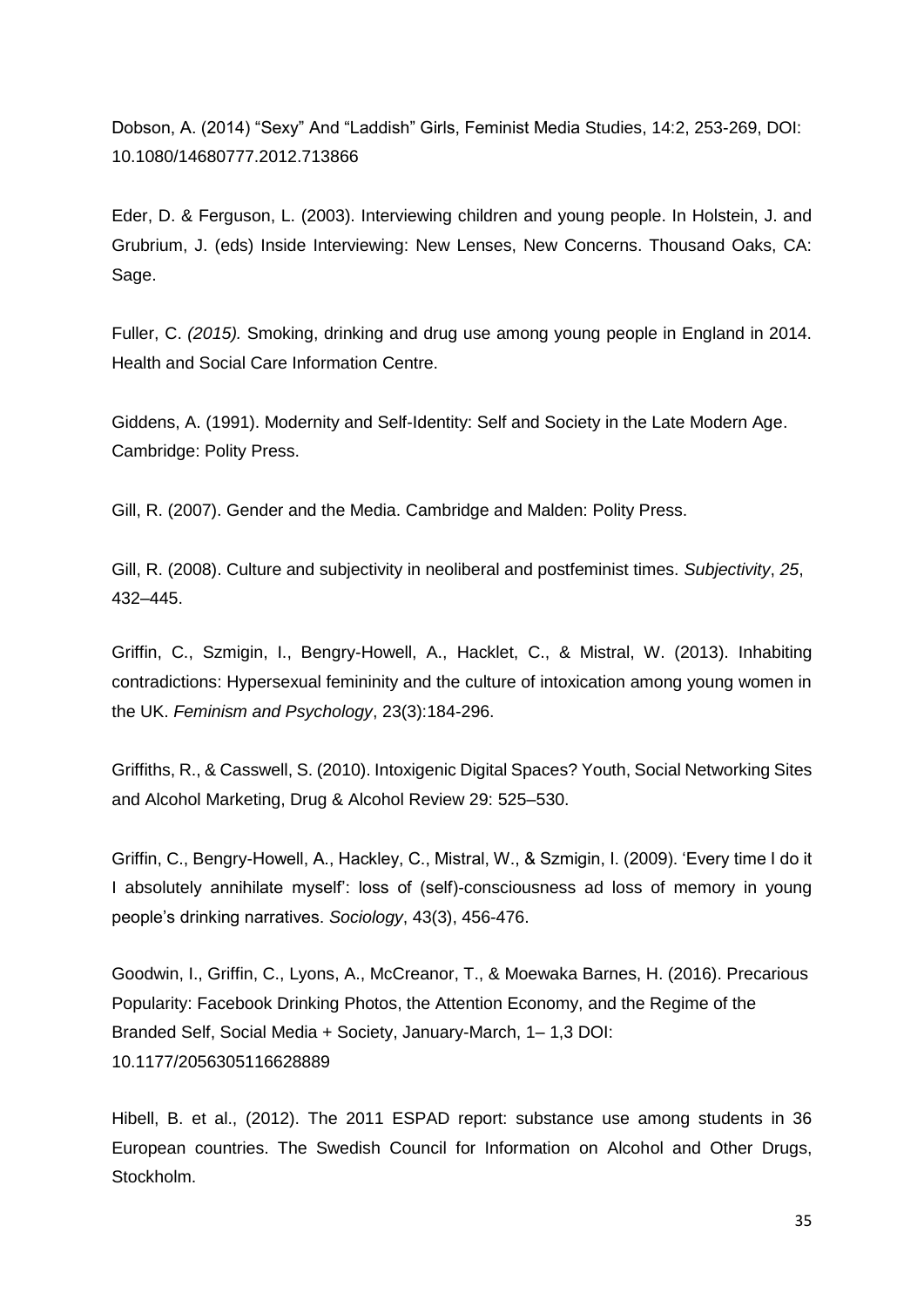Hutton, F., Griffin, C. Lyons, A., Niland, P. & McCreanor, T. (2016) ''Tragic girls'' and ''crack whores'': Alcohol, femininity and Facebook, Feminism & Psychology 26(1): 73–93, DOI: 10.1177/0959353515618224

Heath, S., Brooks, R., Cleaver, E. & Ireland, E. (2009) Researching Young People's Lives. London: Sage.

Jackson, S., & Vares, T. (2015). 'Too many bad role models for us girls': Girls, female pop celebrities and 'sexualisation', *Sexualities*, doi:10.1177/1363460714550905.

Johnson, P. (2013). 'You think you're a rebel on a big bottle': teenage drinking, peers and performance authenticity. Journal of Youth Studies, 16:747–758.

Kolind, T. (2011) Young people, drinking and social class. Mainstream and counterculture in the everyday practice of Danish adolescents, Journal of Youth Studies. 14(3), 295-314.

Laverty, L., Robinson, J., & Holdswortgh, C. (2015). Gendered forms of responsibility and control in teenagers views of alcohol, *Journal of Youth Studies*, 18:6, 794-808.

Lincoln, Y. S., & Guba, E. G. (2000). Paradigmatic controversies, contradictions, and emerging confluences. In N. Denzin & Y. Lincoln (Eds.), Handbook of qualitative research (pp.163-188). London: Sage.

Lunnay, B.,Warda, P., & Borlagdanb, J. (2011). The practise and practice of Bourdieu: The application of social theory to youth alcohol research. *International Journal of Drug Policy*, 22: 428– 436.

Lunt, P. & Livingstone, S. (1996). *Rethinking the focus group in media and communications research*. London: LSE Research Online. Available at http://eprints.lse.ac.uk/archive/00000409.

Lyons, A.C., & Willott, S.A. (2008). Alcohol consumption, gender identities and women's changing social positions. *Sex Roles*, 10(3), 393-411.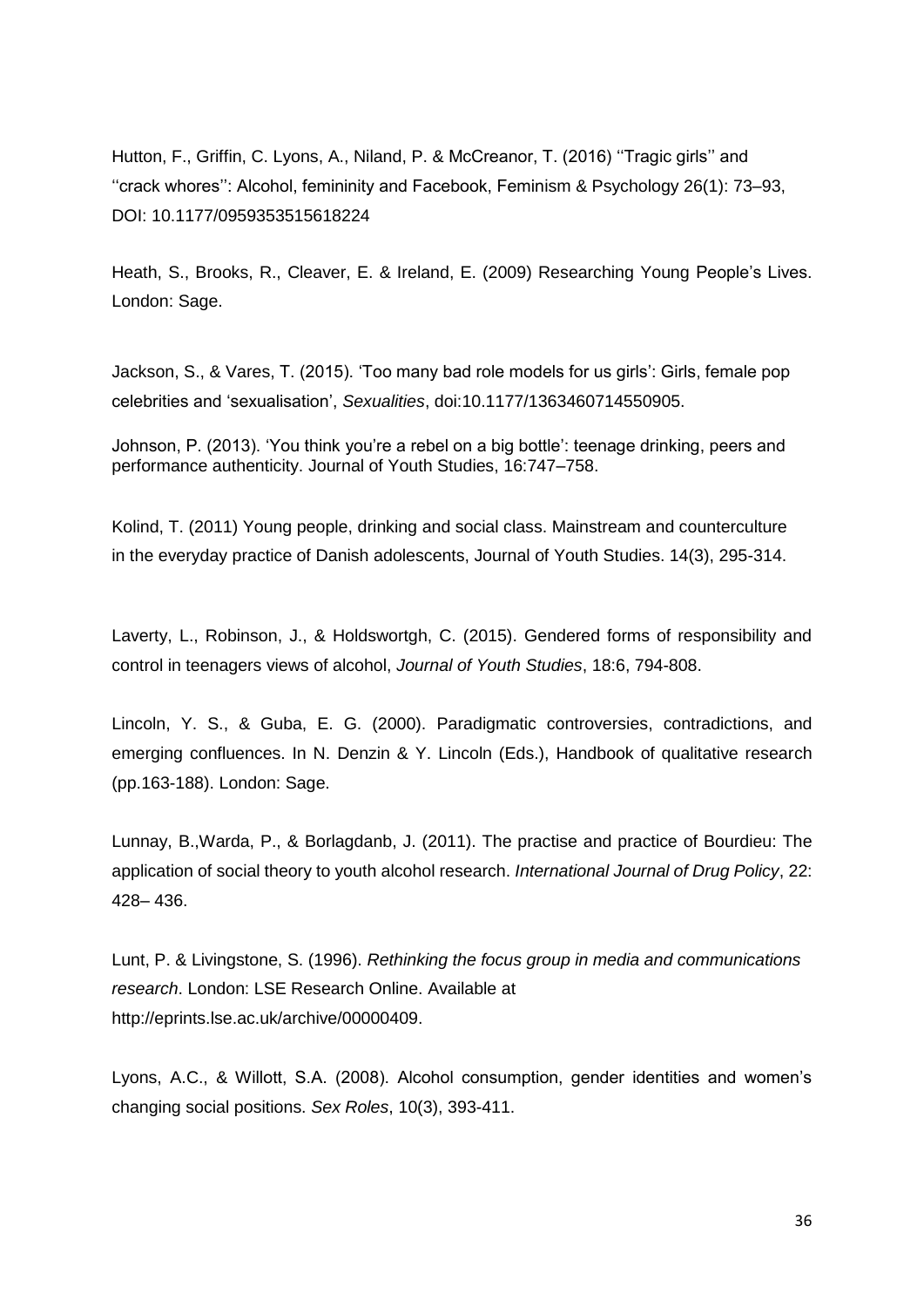Lyons, A.C., MCcreanor, T., Hutton, F., Goodwin, I., Moewaka Barnes, H., Griffin, C., Kerryellen, V., O'Carroll, A.D. Niland, P., & Samu, L. (2014). Flaunting it on Facebook: Young adults, drinking cultures and the cult of celebrity. Wellington, NZ: Massey University School of Psychiatry.

Lyons, A.C., Goodwin, I. & McCreanor, T. (2015) Social Networking and Young Adults' Drinking Practices: Innovative Qualitative Methods for Health Behavior Research, Health Psychology, 34(4), 293–302.

McCreanor , T., Lyons, A., Griffin, C., Goodwin, I., Barnes Moewaka, H. & Hutton, F. (2013). Youth drinking cultures, social networking and alcohol marketing: implications for public health. *Critical Public Health*, 23(1): 110-120.

McCreanor, T., Greenaway, A., Moewaka Barnes, H. ,Borell, S., & Gregory, A. (2005a) Youth identity formation and contemporary alcohol marketing. *Critical Public Health*, 15(3), 251-261.

McCreanor, T., Moewaka Barnes, H., Gregory, M., Kaiwai, H. & Borell<sup>,</sup> S. (2005b). Consuming identities: Alcohol marketing and the commodification of youth experience. *Addiction Research and Theory*, 13(6), 679-590.

McRobbie A. (2007). Top girls? Young women and the post-feminist sexual contract. Cultural Studies 21(4–5): 718–737.

McRobbie A. (2009). The Aftermath of Feminism: Gender, Culture and Social Change. London: Sage

McRobbie, A. (2015). Notes on the perfect, Competitive Femininity in Neoliberal Times. Australian Feminist Studies, 30(83): [doi.org/10.1080/08164649.2015.1011485](http://dx.doi.org/10.1080/08164649.2015.1011485)

Measham, F. (2002). "Doing gender" – "doing drugs": conceptualising the gendering of drugs cultures. *Contemporary drug problems*, 29, 335–373.

Measham, F., & Brain. K. (2005). Binge' Drinking, British Alcohol Policy and the New Culture of Intoxication. *Crime, Media and Culture*, 1(3): 262–283.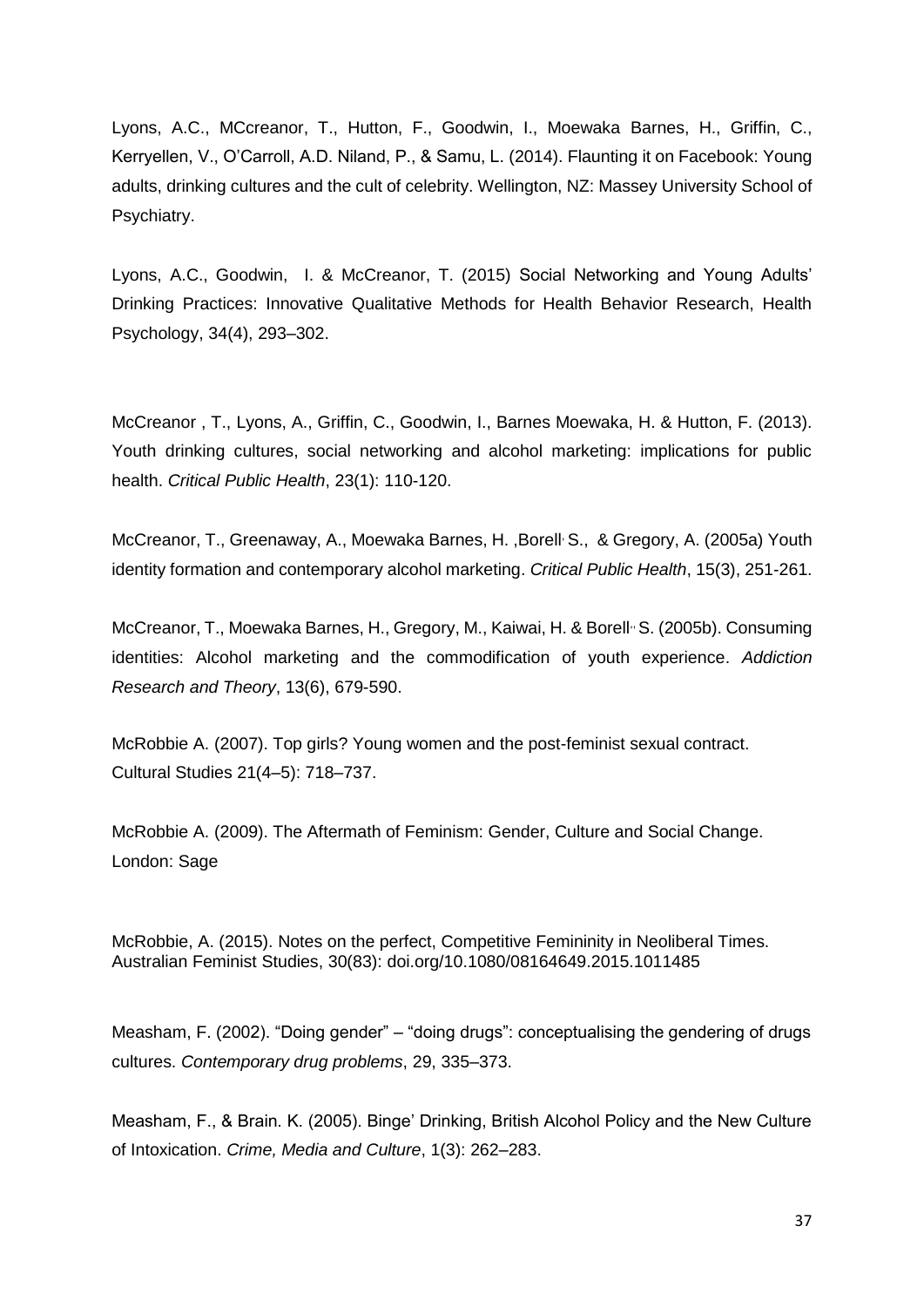Mendelson. A., & Papacharissi, Z. (2010). Look at us; Collective Narcissism in College Student Facebook Photo Galleries. The Networked Self: Identity, Community and Culture of Social Networking Sites. ZIZ Papacharisi: Routledge.

Miles, S. (2000). Youth Lifestyles in a Changing World. Buckingham/Philadelphia: Open University Press.

Moewaka Barnes, H., McCreanor, T., Goodwin, I., Lyons, A., Griffin, C. & Hutton, F. (2016) Alcohol and social media: drinking and drunkenness while online, Critical Public Health, 2016 Vol. 26, No. 1, 62–76.

Moreno, M.A., Christakis, D.A ., Ehan, K.G., Brockman, B.S. & Becker, T. (2009a). Display of Health Risk Behaviors on MySpace by Adolescents: Prevalence and Associations. *Arch Pediatr Adolesc Med*, 163(1): 27–34.

Moreno, M.A., BriNer, L.A., Williams, A., Walker, L., & Christakis, D.A. (2009b). Real Use or "Real Cool": Adolescents Speak Out About Displayed Alcohol References on Social Networking Websites. *Journal of Adolescent Health*, 45(4): 420–2.

Moreno, M., Briner, L.R., Williams, A., Brockman, L., Walker, L., & Christakis, D.A. (2010). An Evaluation of the Distribution of Sexual References Among "Top 8" MySpace Friends. *Journal of Adolescent Health*, 47(4): 418–420.

Nicholls, J. (2012). Everyday, Everywhere: Alcohol Marketing and Social Media—Current Trends. *Alcohol and Alcoholism*, 1–8.

Nicholls, E. (2016).' Never, ever go down the Bigg Market': classed and spatialised processes of Othering on the 'girls night out'. In Thurnell Thurnell-Read, T. (Ed) Drinking Dilemmas: Space, Culture and Identity. London: Routledge, Chapter 8,pp.114-131.

Niland, P., Lyons, A.C., Goowin, I., & Hutton, F. (2013) 2Eveyrone can loosen up and get a bit of a buxx2: Young adults, alcohol and friendship practices, International Journal of Drug Policy, 24, 530-537.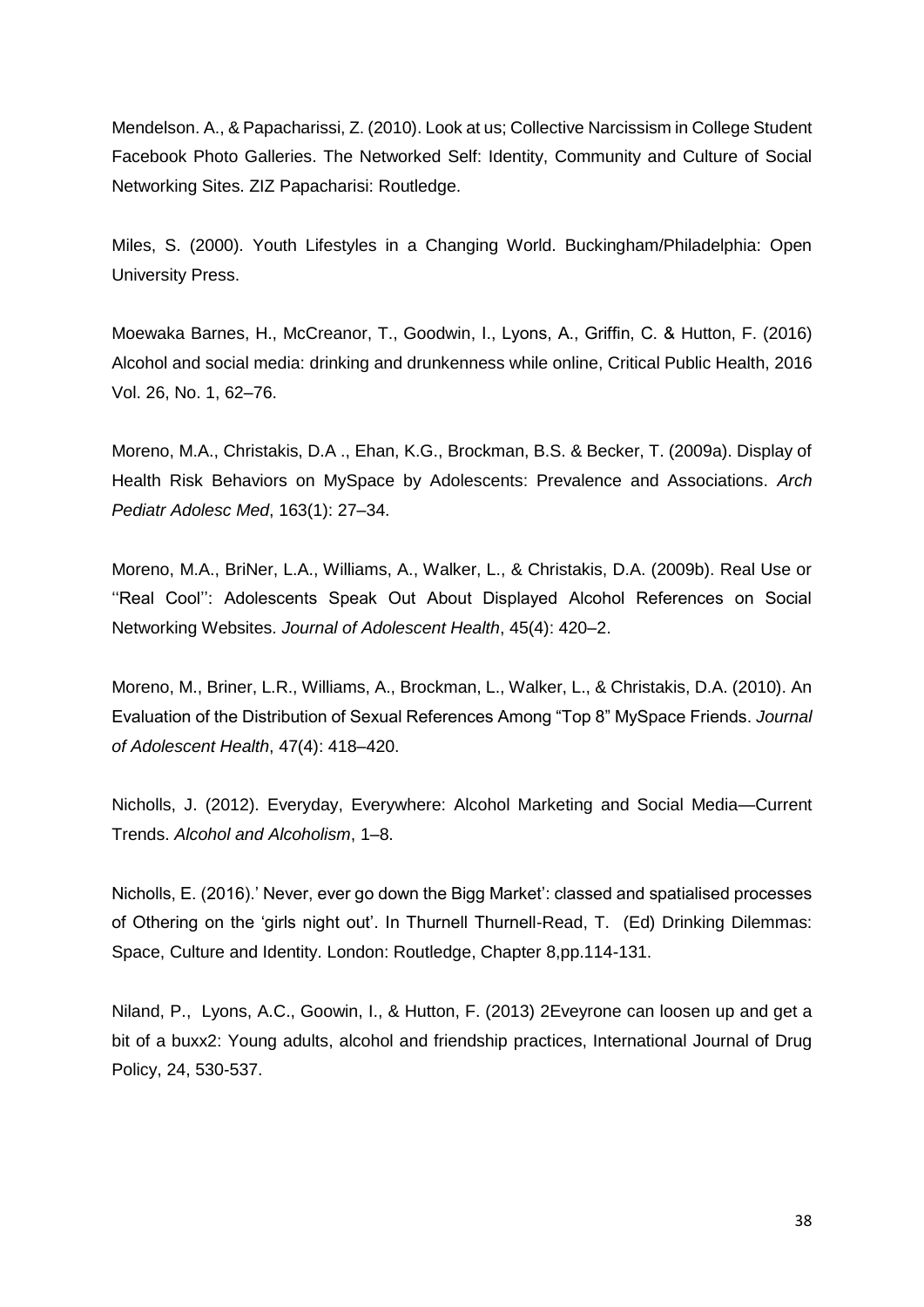Niland, P., Lyons, A.C., Goodwin, I. & Hutton. F (2014) 'See it doesn't look pretty does it?' Young adults' airbrushed drinking practices on Facebook, Psychology & Health, 29(8). 877– 895,<http://dx.doi.org/10.1080/08870446.2014.893345>

NUS, National Union Of Students (2012) That's what she said: Women students' experiences of 'lad culture' in higher education. NUS: London.

Pempek, T., Yermolayaeva, Y., & Calvert, S. (2009) College students social networking experiences on Facebook. Journal of Applied Developmental Psychology, 30(3), 227-238.

Seaman, P. & Ikegwuonu, T. (2011). 'I don't think old people should go to clubs': how universal is the alcohol transition amongst young adults in the United Kingdom?, Journal of Yuta Studies, 14(7), 745-759.

Skeggs B. (2005). The Making of Class and Gender Through Visualizing Moral Subject Formation. *Sociology*, 39 (5): 965–82.

Skeggs B (2004). Class, Self, Culture. London/New York: Routledge.

Skeggs, B. (1997). Formations of class and gender. Becoming respectable. London: Sage.

Stepney, M. (2015). The challenge of Hyper-sexual femininity and binge drinking a feminist psychanalytic approach, Subjectivity, 8,57-73.

Szmigin, I., Griffin, C., Mistral, W., Bengry-Howell, A., Weale, L., & Hackley, C. (2008). Reframing 'binge drinking' as calculated hedonism: Empirical evidence from the Uk. *International Journal of Drug Policy*, 19(5), 359-366.

Thurnell-Read, T. (2012). Tourism Place and Space: British Stag Tourism in Poland. *Annals of Tourism Research,* 39 (2), 801-819. Available from http://dx.doi.org/10.1016/j.annals.2011.09.009

Thurnell-Read, T. (2013). 'Yobs' and 'Snobs': Embodying drink and the problematic male drinking body. *Sociological Research Online* 18 (2), 3. Available from [http://dx.doi.org/10.5153/sro.3000.](http://dx.doi.org/10.5153/sro.3000)

39